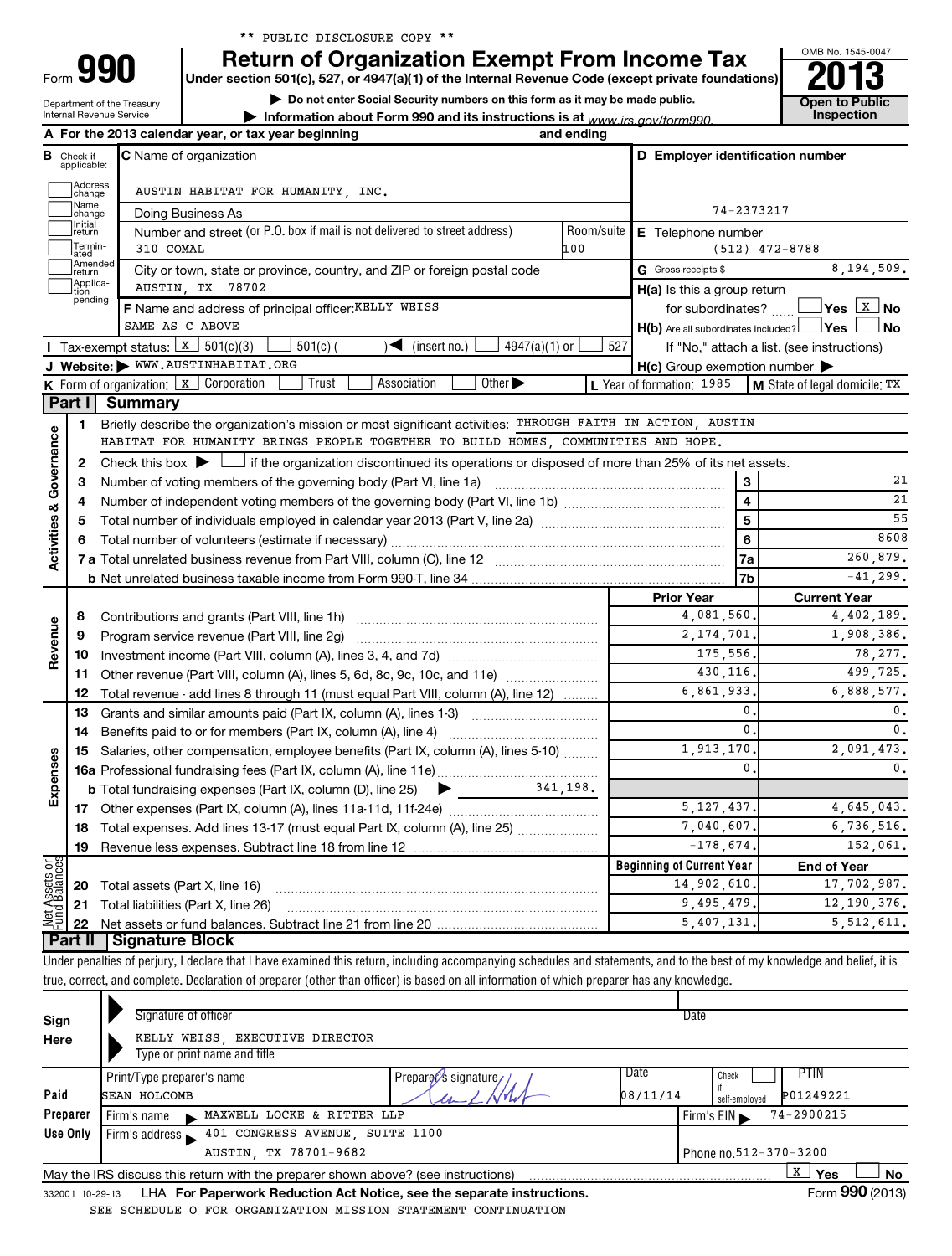|      | AUSTIN HABITAT FOR HUMANITY, INC.<br>Form 990 (2013)                                                                                         | 74-2373217 | Page 2                      |
|------|----------------------------------------------------------------------------------------------------------------------------------------------|------------|-----------------------------|
|      | Part III   Statement of Program Service Accomplishments                                                                                      |            |                             |
|      |                                                                                                                                              |            | X                           |
| 1    | Briefly describe the organization's mission:                                                                                                 |            |                             |
|      | VISION: A WORLD WHERE EVERYONE HAS A DECENT AFFORDABLE PLACE TO LIVE.                                                                        |            |                             |
|      | MISSION: THROUGH FAITH IN ACTION, AUSTIN HABITAT FOR HUMANITY BRINGS                                                                         |            |                             |
|      | PEOPLE TOGETHER TO BUILD HOMES, COMMUNITIES AND HOPE.                                                                                        |            |                             |
|      |                                                                                                                                              |            |                             |
| 2    | Did the organization undertake any significant program services during the year which were not listed on                                     |            |                             |
|      | the prior Form 990 or 990-EZ?                                                                                                                |            | $\Box$ Yes $\Box$ No        |
|      | If "Yes," describe these new services on Schedule O.                                                                                         |            |                             |
| 3    | Did the organization cease conducting, or make significant changes in how it conducts, any program services?                                 |            | $\sqrt{}$ Yes $\sqrt{X}$ No |
|      | If "Yes," describe these changes on Schedule O.                                                                                              |            |                             |
| 4    | Describe the organization's program service accomplishments for each of its three largest program services, as measured by expenses.         |            |                             |
|      | Section 501(c)(3) and 501(c)(4) organizations are required to report the amount of grants and allocations to others, the total expenses, and |            |                             |
|      | revenue, if any, for each program service reported.                                                                                          |            |                             |
| 4a l | 5,403,476. including grants of \$<br>) (Revenue \$<br>(Expenses \$<br>(Code:                                                                 |            | 2, 170, 252.                |
|      | HOME CONSTRUCTION - HOME CONSTRUCTION PROGRAM FOR AUSTIN HABITAT FOR                                                                         |            |                             |
|      | HUMANITY (AHFH) SERVES FAMILIES EARNING 25% - 50% OF MEDIAN INCOME.                                                                          |            |                             |
|      | AHFH OFFERS QUALIFIED FAMILIES THE OPPORTUNITY TO BUILD AND PURCHASE A                                                                       |            |                             |
|      | HOME AT 0% INTEREST FOR AN AVERAGE COST OF \$63,000. AHFH HOMES EARN 4-                                                                      |            |                             |
|      | OR 5-STARS UNDER THE AUSTIN ENERGY GREEN BUILDING PROGRAM LOWERING                                                                           |            |                             |
|      | UTILITY COSTS AND IMPROVING THE ENVIRONMENT. PARTNER FAMILIES DONATE                                                                         |            |                             |
|      | 300 'SWEAT EQUITY' HOURS TOWARD THE CONSTRUCTION OF OTHER PARTNER HOMES                                                                      |            |                             |
|      | AS WELL AS THEIR FUTURE HOME. PARTNER FAMILIES ALSO PARTICIPATE IN 8                                                                         |            |                             |
|      | COURSES OF HOMEBUYER EDUCATION AND FINANCIAL LITERACY COURSES TO                                                                             |            |                             |
|      | PREPARE FOR THE TRANSITION TO HOMEOWNERSHIP. COUNSELING AND OTHER                                                                            |            |                             |
|      | ASSISTANCE IS OFFERED THROUGHOUT THEIR HOMEOWNERSHIP. THE ONE-ON-ONE                                                                         |            |                             |
|      | HOUSING COUNSELING PROVIDED SINCE 2004 HAS BEEN KEY TO SUSTAINING THE                                                                        |            |                             |
| 4b   | 514,703. including grants of \$<br>(Revenue \$<br>(Code:<br>) (Expenses \$                                                                   |            |                             |
|      | RESTORE - SINCE 1991, AHFH HAS OPERATED A RESTORE PROGRAM, A HOME GOODS                                                                      |            |                             |
|      | RECYCLING AND DISCOUNT BUILDING MATERIALS SUPERSTORE THAT PROVIDES A                                                                         |            |                             |
|      | RESOURCE TO LOW INCOME HOUSEHOLDS AS WELL AS REVENUE TO AHFH. THIS                                                                           |            |                             |
|      | PROGRAM INCREASES THE ASSETS OF TARGETED FAMILIES AND COMMUNITIES, AND                                                                       |            |                             |
|      | INCREASES THE OPPORTUNITY FOR LOW-INCOME OWNER-OCCUPIED HOUSING                                                                              |            |                             |
|      | MAINTENANCE AND REPAIR.                                                                                                                      |            |                             |
|      |                                                                                                                                              |            |                             |
|      |                                                                                                                                              |            |                             |
|      |                                                                                                                                              |            |                             |
|      |                                                                                                                                              |            |                             |
|      |                                                                                                                                              |            |                             |
|      |                                                                                                                                              |            |                             |
| 4с   | including grants of \$<br>) (Expenses \$<br>) (Revenue \$<br>(Code:                                                                          |            |                             |
|      |                                                                                                                                              |            |                             |
|      |                                                                                                                                              |            |                             |
|      |                                                                                                                                              |            |                             |
|      |                                                                                                                                              |            |                             |
|      |                                                                                                                                              |            |                             |
|      |                                                                                                                                              |            |                             |
|      |                                                                                                                                              |            |                             |
|      |                                                                                                                                              |            |                             |
|      |                                                                                                                                              |            |                             |
|      |                                                                                                                                              |            |                             |
|      |                                                                                                                                              |            |                             |
|      |                                                                                                                                              |            |                             |
|      |                                                                                                                                              |            |                             |
| 4d   | Other program services (Describe in Schedule O.)                                                                                             |            |                             |
| 4е   | (Expenses \$<br>(Revenue \$<br>including grants of \$<br>5, 918, 179.<br>Total program service expenses                                      |            |                             |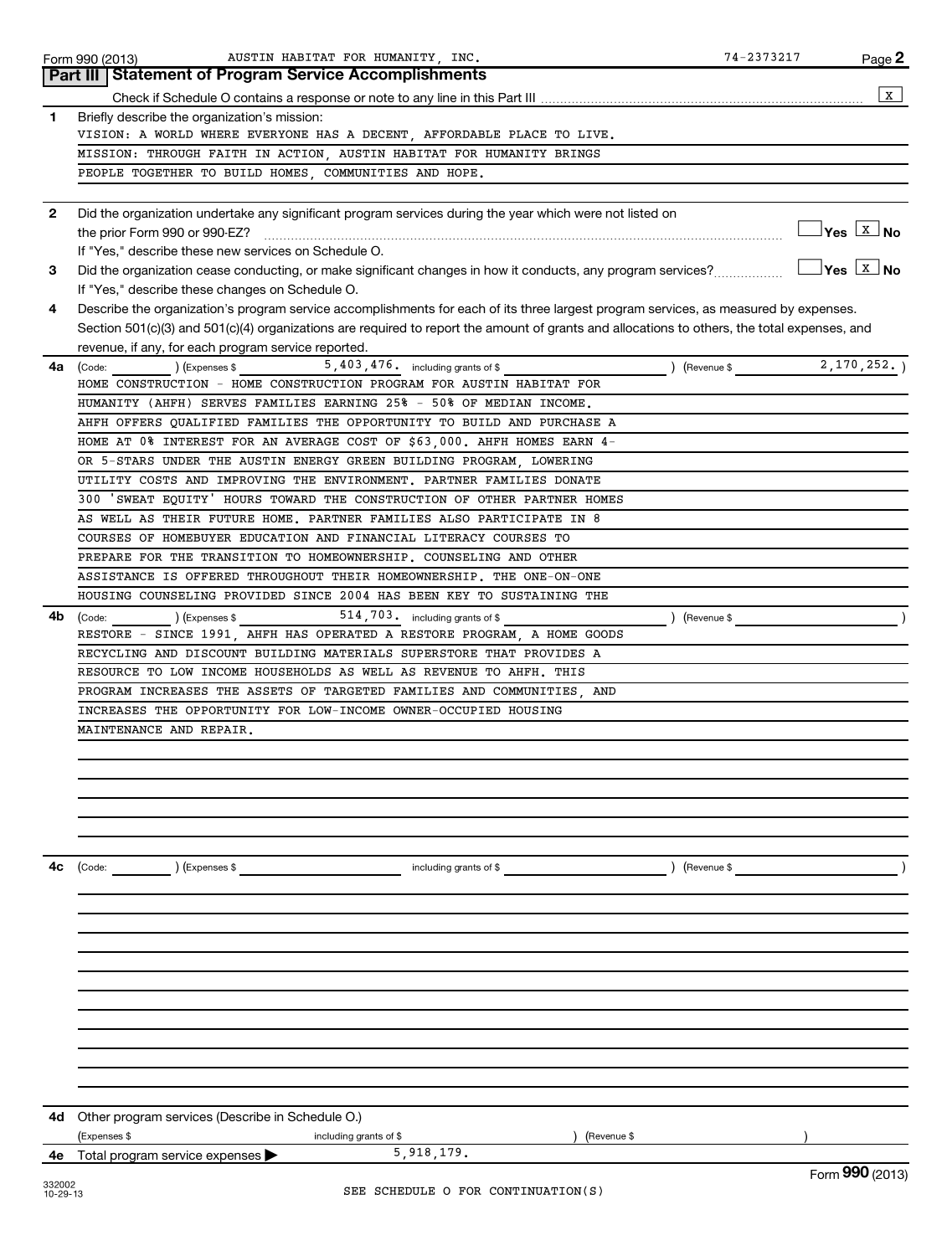|     |                                                                                                                                                                                                                                                       |                 | Yes | No |
|-----|-------------------------------------------------------------------------------------------------------------------------------------------------------------------------------------------------------------------------------------------------------|-----------------|-----|----|
| 1   | Is the organization described in section $501(c)(3)$ or $4947(a)(1)$ (other than a private foundation)?                                                                                                                                               |                 |     |    |
|     | If "Yes," complete Schedule A                                                                                                                                                                                                                         | 1.              | х   |    |
| 2   |                                                                                                                                                                                                                                                       | $\overline{2}$  | X   |    |
| 3   | Did the organization engage in direct or indirect political campaign activities on behalf of or in opposition to candidates for                                                                                                                       |                 |     | х  |
|     | public office? If "Yes," complete Schedule C, Part I<br>Section 501(c)(3) organizations. Did the organization engage in lobbying activities, or have a section 501(h) election in effect                                                              | 3               |     |    |
|     | during the tax year? If "Yes," complete Schedule C, Part II                                                                                                                                                                                           | 4               |     | х  |
| 5   | Is the organization a section 501(c)(4), 501(c)(5), or 501(c)(6) organization that receives membership dues, assessments, or                                                                                                                          |                 |     |    |
|     |                                                                                                                                                                                                                                                       | 5               |     | х  |
| 6   | Did the organization maintain any donor advised funds or any similar funds or accounts for which donors have the right to                                                                                                                             |                 |     |    |
|     | provide advice on the distribution or investment of amounts in such funds or accounts? If "Yes," complete Schedule D, Part I                                                                                                                          | 6               |     | x  |
| 7   | Did the organization receive or hold a conservation easement, including easements to preserve open space,                                                                                                                                             |                 |     |    |
|     | the environment, historic land areas, or historic structures? If "Yes," complete Schedule D, Part II                                                                                                                                                  | $\overline{7}$  |     | х  |
| 8   | Did the organization maintain collections of works of art, historical treasures, or other similar assets? If "Yes," complete                                                                                                                          |                 |     |    |
|     | Schedule D, Part III                                                                                                                                                                                                                                  | 8               |     | х  |
| 9   | Did the organization report an amount in Part X, line 21, for escrow or custodial account liability; serve as a custodian for                                                                                                                         |                 |     |    |
|     | amounts not listed in Part X; or provide credit counseling, debt management, credit repair, or debt negotiation services?                                                                                                                             |                 |     |    |
|     | If "Yes," complete Schedule D, Part IV                                                                                                                                                                                                                | 9               | X   |    |
| 10  | Did the organization, directly or through a related organization, hold assets in temporarily restricted endowments, permanent                                                                                                                         |                 |     |    |
|     |                                                                                                                                                                                                                                                       | 10              |     | X  |
| 11  | If the organization's answer to any of the following questions is "Yes," then complete Schedule D, Parts VI, VII, VIII, IX, or X                                                                                                                      |                 |     |    |
|     | as applicable.                                                                                                                                                                                                                                        |                 |     |    |
|     | a Did the organization report an amount for land, buildings, and equipment in Part X, line 10? If "Yes," complete Schedule D,                                                                                                                         |                 | Х   |    |
|     | Part VI                                                                                                                                                                                                                                               | 11a             |     |    |
|     | <b>b</b> Did the organization report an amount for investments - other securities in Part X, line 12 that is 5% or more of its total<br>assets reported in Part X, line 16? If "Yes," complete Schedule D, Part VII                                   | 11b             |     | х  |
|     | c Did the organization report an amount for investments - program related in Part X, line 13 that is 5% or more of its total                                                                                                                          |                 |     |    |
|     |                                                                                                                                                                                                                                                       | 11c             | х   |    |
|     | d Did the organization report an amount for other assets in Part X, line 15 that is 5% or more of its total assets reported in                                                                                                                        |                 |     |    |
|     |                                                                                                                                                                                                                                                       | 11d             | х   |    |
|     |                                                                                                                                                                                                                                                       | 11e             | X   |    |
| f   | Did the organization's separate or consolidated financial statements for the tax year include a footnote that addresses                                                                                                                               |                 |     |    |
|     | the organization's liability for uncertain tax positions under FIN 48 (ASC 740)? If "Yes," complete Schedule D, Part X                                                                                                                                | 11f             |     | х  |
|     | 12a Did the organization obtain separate, independent audited financial statements for the tax year? If "Yes," complete                                                                                                                               |                 |     |    |
|     | Schedule D, Parts XI and XII                                                                                                                                                                                                                          | 12a             |     | х  |
|     | <b>b</b> Was the organization included in consolidated, independent audited financial statements for the tax year?                                                                                                                                    |                 |     |    |
|     | If "Yes," and if the organization answered "No" to line 12a, then completing Schedule D, Parts XI and XII is optional www.                                                                                                                            | 12 <sub>b</sub> | X   |    |
| 13  | Is the organization a school described in section $170(b)(1)(A)(ii)?$ If "Yes," complete Schedule E                                                                                                                                                   | 13              |     | x  |
| 14a | Did the organization maintain an office, employees, or agents outside of the United States?                                                                                                                                                           | <b>14a</b>      |     | х  |
| b   | Did the organization have aggregate revenues or expenses of more than \$10,000 from grantmaking, fundraising, business,<br>investment, and program service activities outside the United States, or aggregate foreign investments valued at \$100,000 |                 |     |    |
|     |                                                                                                                                                                                                                                                       | 14b             |     | X  |
| 15  | Did the organization report on Part IX, column (A), line 3, more than \$5,000 of grants or other assistance to or for any                                                                                                                             |                 |     |    |
|     |                                                                                                                                                                                                                                                       | 15              |     | X  |
| 16  | Did the organization report on Part IX, column (A), line 3, more than \$5,000 of aggregate grants or other assistance to                                                                                                                              |                 |     |    |
|     |                                                                                                                                                                                                                                                       | 16              |     | x  |
| 17  | Did the organization report a total of more than \$15,000 of expenses for professional fundraising services on Part IX,                                                                                                                               |                 |     |    |
|     |                                                                                                                                                                                                                                                       | 17              | Х   |    |
| 18  | Did the organization report more than \$15,000 total of fundraising event gross income and contributions on Part VIII, lines                                                                                                                          |                 |     |    |
|     |                                                                                                                                                                                                                                                       | 18              | Х   |    |
| 19  | Did the organization report more than \$15,000 of gross income from gaming activities on Part VIII, line 9a? If "Yes,"                                                                                                                                |                 |     |    |
|     |                                                                                                                                                                                                                                                       | 19              |     | X  |
|     | 20a Did the organization operate one or more hospital facilities? If "Yes," complete Schedule H                                                                                                                                                       | <b>20a</b>      |     | x  |
|     |                                                                                                                                                                                                                                                       | 20 <sub>b</sub> |     |    |

Form (2013) **990**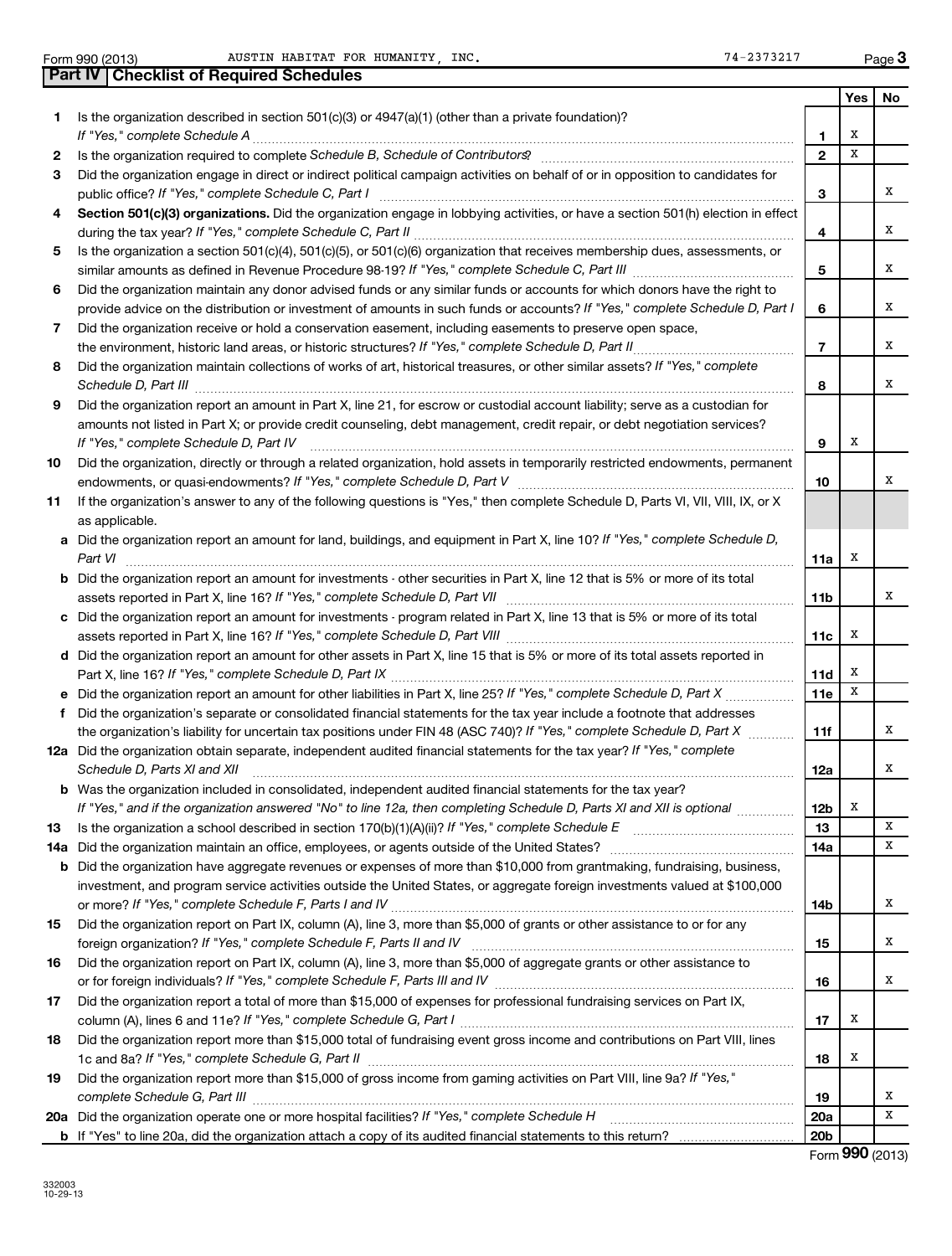|    | <b>Part IV   Checklist of Required Schedules (continued)</b>                                                                      |            |     |    |
|----|-----------------------------------------------------------------------------------------------------------------------------------|------------|-----|----|
|    |                                                                                                                                   |            | Yes | No |
| 21 | Did the organization report more than \$5,000 of grants or other assistance to any domestic organization or                       |            |     |    |
|    | government on Part IX, column (A), line 1? If "Yes," complete Schedule I, Parts I and II                                          | 21         |     | х  |
| 22 | Did the organization report more than \$5,000 of grants or other assistance to individuals in the United States on Part IX,       |            |     |    |
|    | column (A), line 2? If "Yes," complete Schedule I, Parts I and III                                                                | 22         |     | х  |
| 23 | Did the organization answer "Yes" to Part VII, Section A, line 3, 4, or 5 about compensation of the organization's current        |            |     |    |
|    | and former officers, directors, trustees, key employees, and highest compensated employees? If "Yes," complete                    |            |     |    |
|    | Schedule J <b>Execute Schedule J Execute Schedule J</b>                                                                           | 23         | х   |    |
|    | 24a Did the organization have a tax-exempt bond issue with an outstanding principal amount of more than \$100,000 as of the       |            |     |    |
|    | last day of the year, that was issued after December 31, 2002? If "Yes," answer lines 24b through 24d and complete                |            |     |    |
|    | Schedule K. If "No", go to line 25a                                                                                               | 24a        |     | х  |
| b  |                                                                                                                                   | 24b        |     |    |
|    | Did the organization maintain an escrow account other than a refunding escrow at any time during the year to defease              |            |     |    |
|    |                                                                                                                                   | 24c        |     |    |
|    |                                                                                                                                   | 24d        |     |    |
|    | 25a Section 501(c)(3) and 501(c)(4) organizations. Did the organization engage in an excess benefit transaction with a            |            |     |    |
|    |                                                                                                                                   | 25a        |     | х  |
| b  | Is the organization aware that it engaged in an excess benefit transaction with a disqualified person in a prior year, and        |            |     |    |
|    | that the transaction has not been reported on any of the organization's prior Forms 990 or 990-EZ? If "Yes," complete             |            |     |    |
|    | Schedule L, Part I                                                                                                                | 25b        |     | х  |
| 26 | Did the organization report any amount on Part X, line 5, 6, or 22 for receivables from or payables to any current or             |            |     |    |
|    | former officers, directors, trustees, key employees, highest compensated employees, or disqualified persons? If so,               |            |     |    |
|    |                                                                                                                                   | 26         |     | х  |
| 27 | Did the organization provide a grant or other assistance to an officer, director, trustee, key employee, substantial              |            |     |    |
|    | contributor or employee thereof, a grant selection committee member, or to a 35% controlled entity or family member               |            |     |    |
|    |                                                                                                                                   | 27         |     | X  |
| 28 | Was the organization a party to a business transaction with one of the following parties (see Schedule L, Part IV                 |            |     |    |
|    | instructions for applicable filing thresholds, conditions, and exceptions):                                                       |            |     |    |
| а  | A current or former officer, director, trustee, or key employee? If "Yes," complete Schedule L, Part IV                           | 28a        |     | х  |
| b  | A family member of a current or former officer, director, trustee, or key employee? If "Yes," complete Schedule L, Part IV        | 28b        |     | x  |
|    | c An entity of which a current or former officer, director, trustee, or key employee (or a family member thereof) was an officer, |            |     |    |
|    | director, trustee, or direct or indirect owner? If "Yes," complete Schedule L, Part IV                                            | 28c        |     | х  |
| 29 |                                                                                                                                   | 29         | х   |    |
| 30 | Did the organization receive contributions of art, historical treasures, or other similar assets, or qualified conservation       |            |     |    |
|    |                                                                                                                                   | 30         |     | х  |
| 31 | Did the organization liquidate, terminate, or dissolve and cease operations?                                                      |            |     |    |
|    | If "Yes," complete Schedule N, Part I                                                                                             | 31         |     | х  |
| 32 | Did the organization sell, exchange, dispose of, or transfer more than 25% of its net assets? If "Yes," complete                  |            |     |    |
|    |                                                                                                                                   | 32         |     | x  |
| 33 | Did the organization own 100% of an entity disregarded as separate from the organization under Regulations                        |            |     | x  |
|    |                                                                                                                                   | 33         |     |    |
| 34 | Was the organization related to any tax-exempt or taxable entity? If "Yes," complete Schedule R, Part II, III, or IV, and         |            |     |    |
|    | Part V, line 1                                                                                                                    | 34         | Х   | х  |
|    |                                                                                                                                   | <b>35a</b> |     |    |
|    | b If "Yes" to line 35a, did the organization receive any payment from or engage in any transaction with a controlled entity       |            |     |    |
|    |                                                                                                                                   | 35b        |     |    |
| 36 | Section 501(c)(3) organizations. Did the organization make any transfers to an exempt non-charitable related organization?        |            |     | x  |
|    | Did the organization conduct more than 5% of its activities through an entity that is not a related organization                  | 36         |     |    |
| 37 |                                                                                                                                   | 37         |     | x  |
|    |                                                                                                                                   |            |     |    |

**38 Note.**  All Form 990 filers are required to complete Schedule O Did the organization complete Schedule O and provide explanations in Schedule O for Part VI, lines 11b and 19?

Form (2013) **990** X

**38**

**4**

332004 10-29-13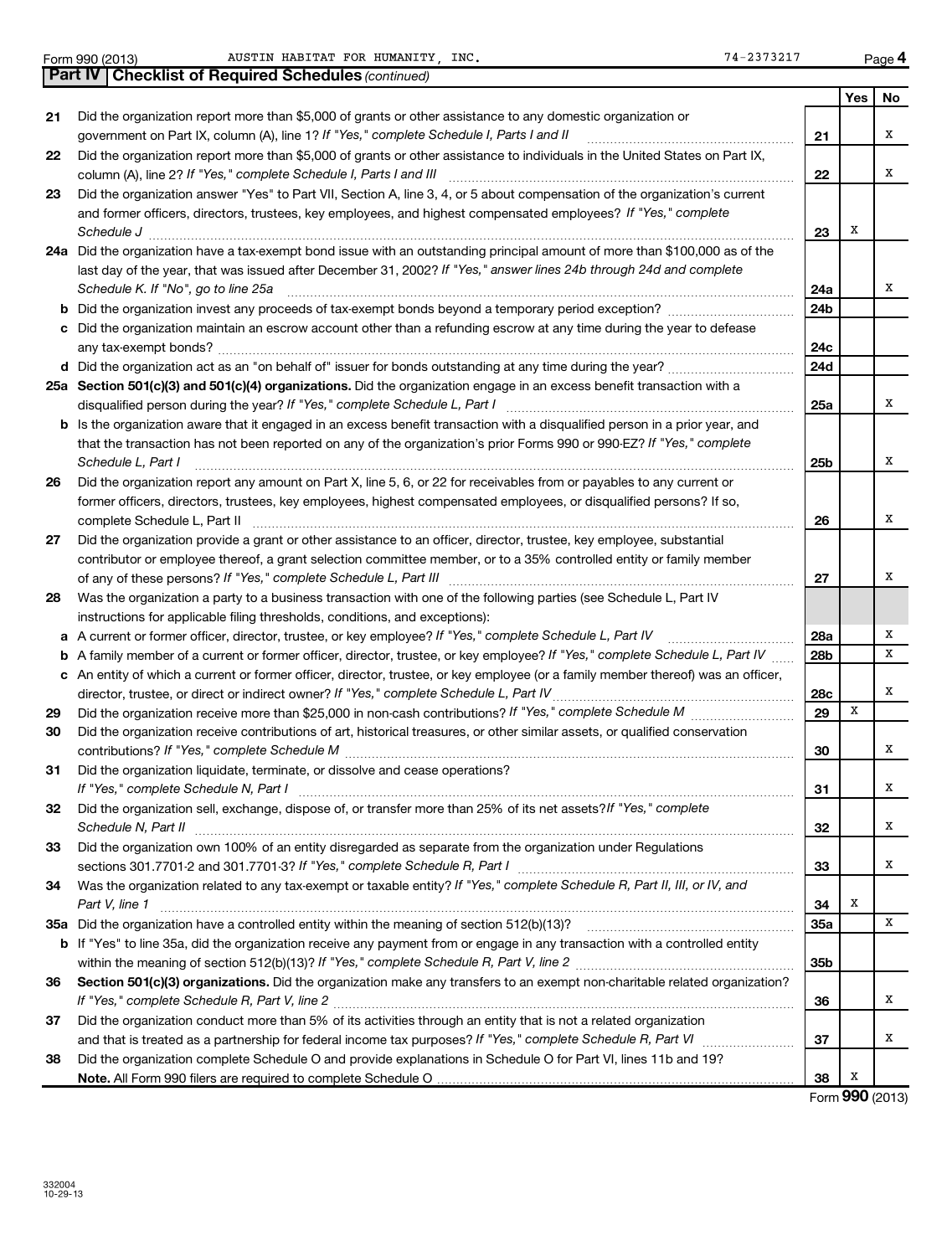|         | AUSTIN HABITAT FOR HUMANITY, INC.<br>Form 990 (2013)                                                                                                                                                                                             |                 | 74-2373217 |                |        | Page $5$ |
|---------|--------------------------------------------------------------------------------------------------------------------------------------------------------------------------------------------------------------------------------------------------|-----------------|------------|----------------|--------|----------|
| Part V  | <b>Statements Regarding Other IRS Filings and Tax Compliance</b>                                                                                                                                                                                 |                 |            |                |        |          |
|         | Check if Schedule O contains a response or note to any line in this Part V                                                                                                                                                                       |                 |            |                |        |          |
|         |                                                                                                                                                                                                                                                  |                 |            |                | Yes    | No       |
|         |                                                                                                                                                                                                                                                  | 1a              | 48         |                |        |          |
| b       | Enter the number of Forms W-2G included in line 1a. Enter -0- if not applicable                                                                                                                                                                  | 1 <sub>b</sub>  |            |                |        |          |
|         | Did the organization comply with backup withholding rules for reportable payments to vendors and reportable gaming                                                                                                                               |                 |            |                |        |          |
|         |                                                                                                                                                                                                                                                  |                 |            | 1c             |        |          |
|         | 2a Enter the number of employees reported on Form W-3, Transmittal of Wage and Tax Statements,                                                                                                                                                   |                 |            |                |        |          |
|         | filed for the calendar year ending with or within the year covered by this return                                                                                                                                                                | 2a              | 55         |                |        |          |
|         |                                                                                                                                                                                                                                                  |                 |            | 2b             | х      |          |
|         |                                                                                                                                                                                                                                                  |                 |            |                |        |          |
|         | 3a Did the organization have unrelated business gross income of \$1,000 or more during the year?                                                                                                                                                 |                 |            | За             | Х      |          |
|         | <b>b</b> If "Yes," has it filed a Form 990-T for this year? If "No," to line 3b, provide an explanation in Schedule O                                                                                                                            |                 |            | 3b             | х      |          |
|         | 4a At any time during the calendar year, did the organization have an interest in, or a signature or other authority over, a                                                                                                                     |                 |            |                |        |          |
|         |                                                                                                                                                                                                                                                  |                 |            | 4a             |        | х        |
|         | <b>b</b> If "Yes," enter the name of the foreign country:                                                                                                                                                                                        |                 |            |                |        |          |
|         | See instructions for filing requirements for Form TD F 90-22.1, Report of Foreign Bank and Financial Accounts.                                                                                                                                   |                 |            |                |        |          |
|         |                                                                                                                                                                                                                                                  |                 |            | 5a             |        | х        |
| b       |                                                                                                                                                                                                                                                  |                 |            | 5 <sub>b</sub> |        | X        |
|         |                                                                                                                                                                                                                                                  |                 |            | 5 <sub>c</sub> |        |          |
|         | 6a Does the organization have annual gross receipts that are normally greater than \$100,000, and did the organization solicit                                                                                                                   |                 |            |                |        |          |
|         | any contributions that were not tax deductible as charitable contributions?                                                                                                                                                                      |                 |            | 6a             |        | х        |
|         | <b>b</b> If "Yes," did the organization include with every solicitation an express statement that such contributions or gifts                                                                                                                    |                 |            |                |        |          |
|         | were not tax deductible?                                                                                                                                                                                                                         |                 |            | 6b             |        |          |
| 7       | Organizations that may receive deductible contributions under section 170(c).                                                                                                                                                                    |                 |            |                |        |          |
|         | Did the organization receive a payment in excess of \$75 made partly as a contribution and partly for goods and services provided to the payor?                                                                                                  |                 |            | 7a             | х<br>х |          |
|         |                                                                                                                                                                                                                                                  |                 |            | 7b             |        |          |
|         | c Did the organization sell, exchange, or otherwise dispose of tangible personal property for which it was required                                                                                                                              |                 |            |                |        | х        |
|         |                                                                                                                                                                                                                                                  | 7d              |            | 7c             |        |          |
| d       |                                                                                                                                                                                                                                                  |                 |            |                |        | х        |
| е       |                                                                                                                                                                                                                                                  |                 |            | 7е<br>7f       |        | x        |
|         | Did the organization, during the year, pay premiums, directly or indirectly, on a personal benefit contract?<br>If the organization received a contribution of qualified intellectual property, did the organization file Form 8899 as required? |                 |            | 7g             |        |          |
| g<br>h. | If the organization received a contribution of cars, boats, airplanes, or other vehicles, did the organization file a Form 1098-C?                                                                                                               |                 |            | 7h             |        |          |
| 8       | Sponsoring organizations maintaining donor advised funds and section 509(a)(3) supporting organizations. Did the supporting                                                                                                                      |                 |            |                |        |          |
|         | organization, or a donor advised fund maintained by a sponsoring organization, have excess business holdings at any time during the year?                                                                                                        |                 |            | 8              |        | х        |
| 9       | Sponsoring organizations maintaining donor advised funds.                                                                                                                                                                                        |                 |            |                |        |          |
| а       |                                                                                                                                                                                                                                                  |                 |            | 9а             |        |          |
| b       |                                                                                                                                                                                                                                                  |                 |            | 9b             |        |          |
| 10      | Section 501(c)(7) organizations. Enter:                                                                                                                                                                                                          |                 |            |                |        |          |
| а       |                                                                                                                                                                                                                                                  | 10a             |            |                |        |          |
| b       | Gross receipts, included on Form 990, Part VIII, line 12, for public use of club facilities                                                                                                                                                      | 10 <sub>b</sub> |            |                |        |          |
| 11      | Section 501(c)(12) organizations. Enter:                                                                                                                                                                                                         |                 |            |                |        |          |
| а       |                                                                                                                                                                                                                                                  | 11a             |            |                |        |          |
|         | b Gross income from other sources (Do not net amounts due or paid to other sources against                                                                                                                                                       |                 |            |                |        |          |
|         | amounts due or received from them.)                                                                                                                                                                                                              | 11b             |            |                |        |          |
|         | 12a Section 4947(a)(1) non-exempt charitable trusts. Is the organization filing Form 990 in lieu of Form 1041?                                                                                                                                   |                 |            | 12a            |        |          |
|         | <b>b</b> If "Yes," enter the amount of tax-exempt interest received or accrued during the year                                                                                                                                                   | 12b             |            |                |        |          |
| 13      | Section 501(c)(29) qualified nonprofit health insurance issuers.                                                                                                                                                                                 |                 |            |                |        |          |
|         | a Is the organization licensed to issue qualified health plans in more than one state?                                                                                                                                                           |                 |            | 13а            |        |          |
|         | Note. See the instructions for additional information the organization must report on Schedule O.                                                                                                                                                |                 |            |                |        |          |
|         | <b>b</b> Enter the amount of reserves the organization is required to maintain by the states in which the                                                                                                                                        |                 |            |                |        |          |
|         |                                                                                                                                                                                                                                                  | 13 <sub>b</sub> |            |                |        |          |
|         |                                                                                                                                                                                                                                                  | 13с             |            |                |        |          |
|         | 14a Did the organization receive any payments for indoor tanning services during the tax year?                                                                                                                                                   |                 |            | 14a            |        | X        |
|         |                                                                                                                                                                                                                                                  |                 |            | 14b            |        |          |

|  |  | Form 990 (2013) |
|--|--|-----------------|
|--|--|-----------------|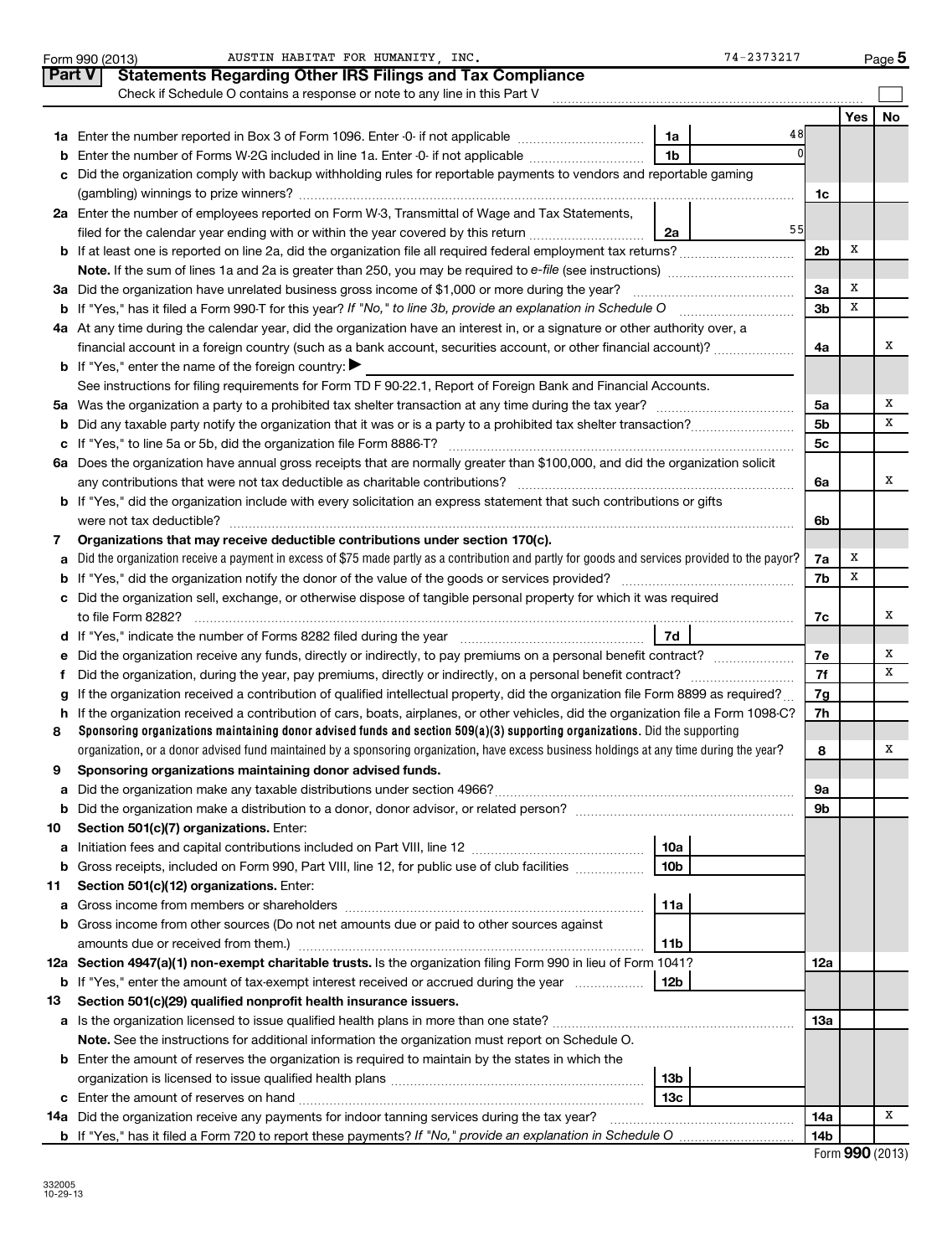**Yes No 1a 1b 1a** Enter the number of voting members of the governing body at the end of the tax year **2 3 4 5 6 7 a** Did the organization have members, stockholders, or other persons who had the power to elect or appoint one or **8 9 b** Enter the number of voting members included in line 1a, above, who are independent *manumer* **2 3 4 5 6 7a 7b 8a 8b 9 b** Are any governance decisions of the organization reserved to (or subject to approval by) members, stockholders, or **a** The governing body? ~~~~~~~~~~~~~~~~~~~~~~~~~~~~~~~~~~~~~~~~~~~~~~~~~~~ **b** Each committee with authority to act on behalf of the governing body? ~~~~~~~~~~~~~~~~~~~~~~~~~~ **Yes No 10 a** Did the organization have local chapters, branches, or affiliates? ~~~~~~~~~~~~~~~~~~~~~~~~~~~~~~ **11 a** Has the organization provided a complete copy of this Form 990 to all members of its governing body before filing the form? **b** If "Yes," did the organization have written policies and procedures governing the activities of such chapters, affiliates, **10a 10b 11a 12a 12b 12c 13 14 15a 15b b** Describe in Schedule O the process, if any, used by the organization to review this Form 990. **12a** Did the organization have a written conflict of interest policy? If "No," go to line 13 *marrourcessessessessessessessessessess* **b** Were officers, directors, or trustees, and key employees required to disclose annually interests that could give rise to conflicts? **c** Did the organization regularly and consistently monitor and enforce compliance with the policy? If "Yes," describe **13 14 15 a** The organization's CEO, Executive Director, or top management official encontrary construction controller to **b** Other officers or key employees of the organization ~~~~~~~~~~~~~~~~~~~~~~~~~~~~~~~~~~~~ **16a Part VI** Governance, Management, and Disclosure For each "Yes" response to lines 2 through 7b below, and for a "No" response *to line 8a, 8b, or 10b below, describe the circumstances, processes, or changes in Schedule O. See instructions.* organization's mailing address? If "Yes," provide the names and addresses in Schedule O manument content content Section B. Policies (This Section B requests information about policies not required by the Internal Revenue Code.) *in Schedule O how this was done* ~~~~~~~~~~~~~~~~~~~~~~~~~~~~~~~~~~~~~~~~~~~~~ If there are material differences in voting rights among members of the governing body, or if the governing body delegated broad authority to an executive committee or similar committee, explain in Schedule O. Did the organization contemporaneously document the meetings held or written actions undertaken during the year by the following: Form 990 (2013) Page AUSTIN HABITAT FOR HUMANITY, INC. 74-2373217 Check if Schedule O contains a response or note to any line in this Part VI ~~~~~~ Did any officer, director, trustee, or key employee have a family relationship or a business relationship with any other officer, director, trustee, or key employee? ~~~~~~~~~~~~~~~~~~~~~~~~~~~~~~~~~~~~~~~~ Did the organization delegate control over management duties customarily performed by or under the direct supervision of officers, directors, or trustees, or key employees to a management company or other person? ~~~~~~~~~~~~~~ Did the organization make any significant changes to its governing documents since the prior Form 990 was filed? Did the organization become aware during the year of a significant diversion of the organization's assets? \_\_\_\_\_\_\_\_\_\_\_\_\_\_\_\_\_\_\_\_\_\_\_\_\_\_\_\_ Did the organization have members or stockholders? ~~~~~~~~~~~~~~~~~~~~~~~~~~~~~~~~~~~ ~~~~~ more members of the governing body? ~~~~~~~~~~~~~~~~~~~~~~~~~~~~~~~~~~~~~~~~~~ persons other than the governing body? ~~~~~~~~~~~~~~~~~~~~~~~~~~~~~~~~~~~~~~~~~ Is there any officer, director, trustee, or key employee listed in Part VII, Section A, who cannot be reached at the and branches to ensure their operations are consistent with the organization's exempt purposes? www.community.com ………………… Did the organization have a written whistleblower policy? ~~~~~~~~~~~~~~~~~~~~~~~~~~~~~~~~~ Did the organization have a written document retention and destruction policy? ~~~~~~~~~~~~~~~~~~~~~~ Did the process for determining compensation of the following persons include a review and approval by independent persons, comparability data, and contemporaneous substantiation of the deliberation and decision? If "Yes" to line 15a or 15b, describe the process in Schedule O (see instructions). Did the organization invest in, contribute assets to, or participate in a joint venture or similar arrangement with a **Section A. Governing Body and Management**  $\mathbf{X}$  $2:$ 21 X X X X X X X X X X X X X X X X X X X X

| <b>TO A DID THE ORGANIZATOR INVEST IN, CONTINUE ASSETS TO, OF DANICIDATE IN A JOINT VEHICLE OF SIMINAL ANALYSING IN</b>               |                 |  |
|---------------------------------------------------------------------------------------------------------------------------------------|-----------------|--|
| taxable entity during the year?                                                                                                       | <b>16a</b>      |  |
| <b>b</b> If "Yes," did the organization follow a written policy or procedure requiring the organization to evaluate its participation |                 |  |
| in joint venture arrangements under applicable federal tax law, and take steps to safeguard the organization's                        |                 |  |
| exempt status with respect to such arrangements?                                                                                      | 16 <sub>b</sub> |  |
| $P$ aatian $P$ Diaalaauwa                                                                                                             |                 |  |

### **Section C. Disclosure**

**17** List the states with which a copy of this Form 990 is required to be filed  $\blacktriangleright$ 

| 18 | Section 6104 requires an organization to make its Forms 1023 (or 1024 if applicable), 990, and 990-T (Section 501(c)(3)s only) available                     |  |  |  |  |  |  |  |  |  |  |
|----|--------------------------------------------------------------------------------------------------------------------------------------------------------------|--|--|--|--|--|--|--|--|--|--|
|    | for public inspection. Indicate how you made these available. Check all that apply.                                                                          |  |  |  |  |  |  |  |  |  |  |
|    | $\boxed{\textbf{x}}$ Own website $\boxed{\textbf{x}}$ Another's website $\boxed{\textbf{x}}$ Upon request $\boxed{\textbf{x}}$ Other (explain in Schedule O) |  |  |  |  |  |  |  |  |  |  |
| 19 | Describe in Schedule O whether (and if so, how), the organization made its governing documents, conflict of interest policy, and financial                   |  |  |  |  |  |  |  |  |  |  |

NONE

| statements available to the public during the tax year.                                                                          |  |  |  |  |  |
|----------------------------------------------------------------------------------------------------------------------------------|--|--|--|--|--|
| 20 State the name, physical address, and telephone number of the person who possesses the books and records of the organization: |  |  |  |  |  |

| 20 State the name, physical address, and telephone number of the person who possesses the books and records of the organization: |
|----------------------------------------------------------------------------------------------------------------------------------|
| MATHEW KING - 512-472-8788                                                                                                       |
|                                                                                                                                  |

310 COMAL NO. 100, AUSTIN, TX 78702

X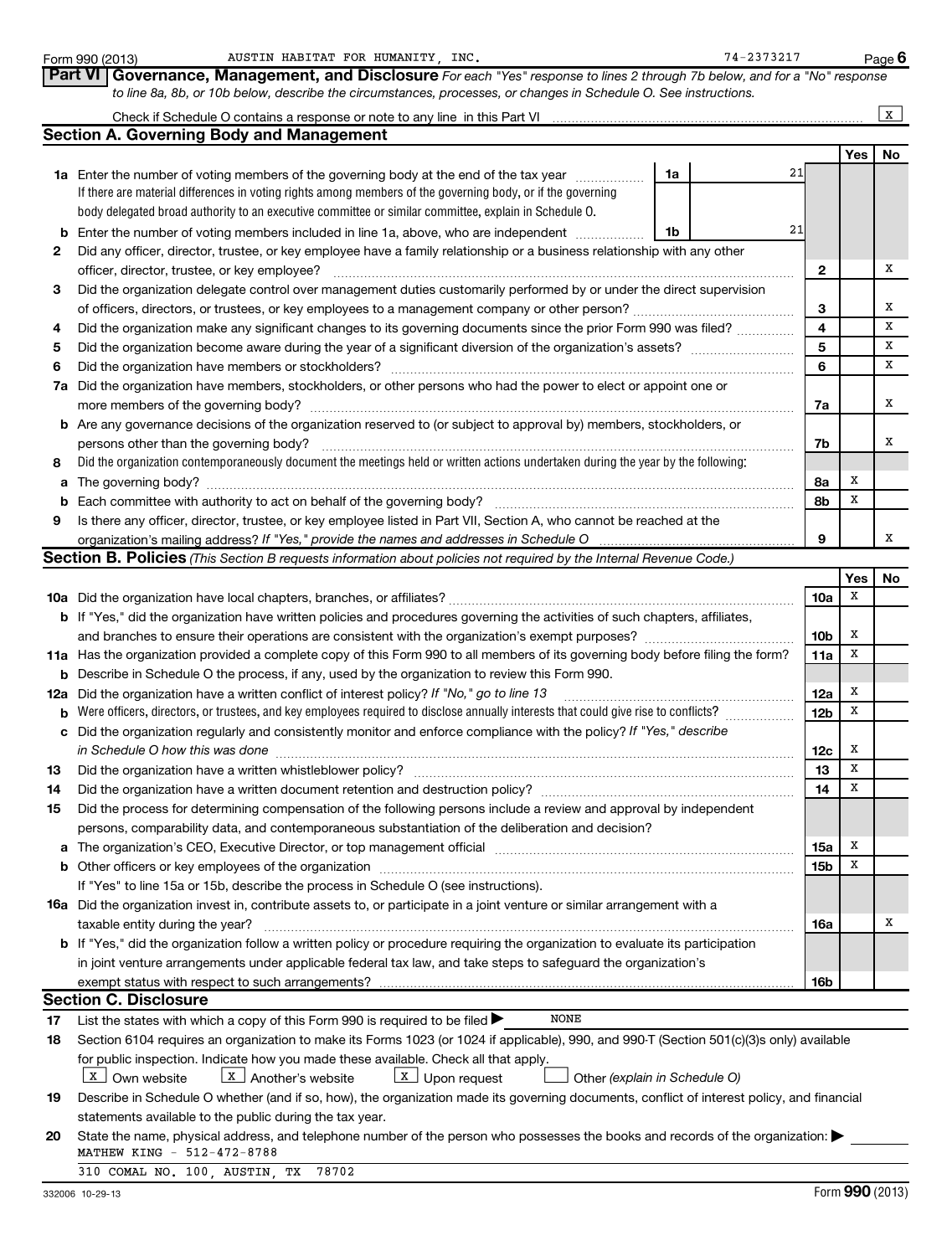| Form 990 (2013) | AUSTIN HABITAT FOR HUMANITY INC.                                                                                                                                                                                                     | $74 - 2373217$ | Page / |
|-----------------|--------------------------------------------------------------------------------------------------------------------------------------------------------------------------------------------------------------------------------------|----------------|--------|
|                 | Part VII Compensation of Officers, Directors, Trustees, Key Employees, Highest Compensated                                                                                                                                           |                |        |
|                 | <b>Employees, and Independent Contractors</b>                                                                                                                                                                                        |                |        |
|                 | Check if Schedule O contains a response or note to any line in this Part VII                                                                                                                                                         |                |        |
|                 | Section A. Officers, Directors, Trustees, Key Employees, and Highest Compensated Employees                                                                                                                                           |                |        |
|                 | 1a Complete this table for all persons required to be listed. Report compensation for the calendar year ending with or within the organization's tax year.                                                                           |                |        |
|                 | • List all of the organization's current officers, directors, trustees (whether individuals or organizations), regardless of amount of compensation.<br>Enter $-0$ in columns $(D)$ , $(E)$ , and $(F)$ if no compensation was paid. |                |        |

**current •** List all of the organization's current key employees, if any. See instructions for definition of "key employee."

**•** List the organization's five *current* highest compensated employees (other than an officer, director, trustee, or key employee) who received reportable compensation (Box 5 of Form W-2 and/or Box 7 of Form 1099-MISC) of more than \$100,000 from the organization and any related organizations.

 $\bullet$  List all of the organization's former officers, key employees, and highest compensated employees who received more than \$100,000 of reportable compensation from the organization and any related organizations.

**•** List all of the organization's former directors or trustees that received, in the capacity as a former director or trustee of the organization, more than \$10,000 of reportable compensation from the organization and any related organizations.

List persons in the following order: individual trustees or directors; institutional trustees; officers; key employees; highest compensated employees; and former such persons.

Check this box if neither the organization nor any related organization compensated any current officer, director, or trustee.  $\Box$ 

| (A)                         | (B)                    |                                |                                                                  |             | (C)          |                                 |        | (D)             | (E)                              | (F)                      |
|-----------------------------|------------------------|--------------------------------|------------------------------------------------------------------|-------------|--------------|---------------------------------|--------|-----------------|----------------------------------|--------------------------|
| Name and Title              | Average                |                                | (do not check more than one                                      |             | Position     |                                 |        | Reportable      | Reportable                       | Estimated                |
|                             | hours per              |                                | box, unless person is both an<br>officer and a director/trustee) |             |              |                                 |        | compensation    | compensation                     | amount of                |
|                             | week                   |                                |                                                                  |             |              |                                 |        | from<br>the     | from related                     | other                    |
|                             | (list any<br>hours for |                                |                                                                  |             |              |                                 |        | organization    | organizations<br>(W-2/1099-MISC) | compensation<br>from the |
|                             | related                |                                |                                                                  |             |              |                                 |        | (W-2/1099-MISC) |                                  | organization             |
|                             | organizations          |                                |                                                                  |             |              |                                 |        |                 |                                  | and related              |
|                             | below                  | Individual trustee or director | Institutional trustee                                            |             | Key employee | Highest compensated<br>employee |        |                 |                                  | organizations            |
|                             | line)                  |                                |                                                                  | Officer     |              |                                 | Former |                 |                                  |                          |
| <b>ROSS BUHRDORF</b><br>(1) | 1.00                   |                                |                                                                  |             |              |                                 |        |                 |                                  |                          |
| <b>DIRECTOR</b>             |                        | X                              |                                                                  |             |              |                                 |        | $\mathbf{0}$    | $\mathbf 0$                      | 0.                       |
| (2)<br><b>BRUCE COLEMAN</b> | 1.00                   |                                |                                                                  |             |              |                                 |        |                 |                                  |                          |
| <b>DIRECTOR</b>             |                        | X                              |                                                                  |             |              |                                 |        | 0               | 0                                | 0.                       |
| CHRIS ELLIOT<br>(3)         | 1.00                   |                                |                                                                  |             |              |                                 |        |                 |                                  |                          |
| <b>DIRECTOR</b>             |                        | X                              |                                                                  |             |              |                                 |        | $\mathbf{0}$    | $\mathbf 0$                      | 0.                       |
| DILUM CHANDRASOMA<br>(4)    | 1.00                   |                                |                                                                  |             |              |                                 |        |                 |                                  |                          |
| <b>DIRECTOR</b>             |                        | X                              |                                                                  |             |              |                                 |        | 0               | 0                                | 0.                       |
| DR. GEORGE GAU<br>(5)       | 2,00                   |                                |                                                                  |             |              |                                 |        |                 |                                  |                          |
| CHAIR                       |                        | X                              |                                                                  | $\mathbf x$ |              |                                 |        | $\mathbf{0}$    | $\mathbf 0$                      | 0.                       |
| ERIC SMITH<br>(6)           | 1,00                   |                                |                                                                  |             |              |                                 |        |                 |                                  |                          |
| <b>DIRECTOR</b>             |                        | Х                              |                                                                  |             |              |                                 |        | 0               | 0                                | 0.                       |
| EVERETT PLANTE<br>(7)       | 1,00                   |                                |                                                                  |             |              |                                 |        |                 |                                  |                          |
| VICE CHAIR                  |                        | X                              |                                                                  | X           |              |                                 |        | $\mathbf{0}$    | 0                                | 0.                       |
| <b>JEFFREY SERRA</b><br>(8) | 1.00                   |                                |                                                                  |             |              |                                 |        |                 |                                  |                          |
| <b>DIRECTOR</b>             |                        | X                              |                                                                  |             |              |                                 |        | 0               | 0                                | 0.                       |
| CHIP DART<br>(9)            | 1.00                   |                                |                                                                  |             |              |                                 |        |                 |                                  |                          |
| <b>DIRECTOR</b>             |                        | X                              |                                                                  |             |              |                                 |        | $\mathbf{0}$ .  | 0                                | 0.                       |
| (10) JUDGE ERIC SHEPPERD    | 1.00                   |                                |                                                                  |             |              |                                 |        |                 |                                  |                          |
| <b>DIRECTOR</b>             |                        | X                              |                                                                  |             |              |                                 |        | $\mathbf{0}$    | 0                                | 0.                       |
| (11) LANA MORRIS            | 1.00                   |                                |                                                                  |             |              |                                 |        |                 |                                  |                          |
| <b>DIRECTOR</b>             |                        | X                              |                                                                  |             |              |                                 |        | $\mathbf{0}$ .  | $\mathbf 0$                      | 0.                       |
| (12) MARK HUTCHESON         | 1.00                   |                                |                                                                  |             |              |                                 |        |                 |                                  |                          |
| <b>DIRECTOR</b>             |                        | X                              |                                                                  |             |              |                                 |        | 0               | 0                                | $\mathbf{0}$ .           |
| (13) MILDRED DAVIS          | 1.00                   |                                |                                                                  |             |              |                                 |        |                 |                                  |                          |
| <b>DIRECTOR</b>             |                        | X                              |                                                                  |             |              |                                 |        | $\mathbf{0}$ .  | 0                                | 0.                       |
| (14) NIKELLE MEADE          | 1.00                   |                                |                                                                  |             |              |                                 |        |                 |                                  |                          |
| <b>DIRECTOR</b>             |                        | X                              |                                                                  |             |              |                                 |        | $\mathbf 0$ .   | 0                                | 0.                       |
| (15) REP. EDDIE RODRIGUEZ   | 1.00                   |                                |                                                                  |             |              |                                 |        |                 |                                  |                          |
| <b>DIRECTOR</b>             |                        | X                              |                                                                  |             |              |                                 |        | $\mathbf 0$ .   | 0                                | 0.                       |
| (16) ROBBI MILLEST          | 1,00                   |                                |                                                                  |             |              |                                 |        |                 |                                  |                          |
| SECRETARY                   |                        | Х                              |                                                                  | X           |              |                                 |        | $\mathbf 0$     | 0                                | $\mathbf{0}$ .           |
| (17) SARAH STASNEY-CHUN     | 1.00                   |                                |                                                                  |             |              |                                 |        |                 |                                  |                          |
| TREASURER                   |                        | X                              |                                                                  | X           |              |                                 |        | 0.              | $\mathbf{0}$                     | 0.                       |

**7**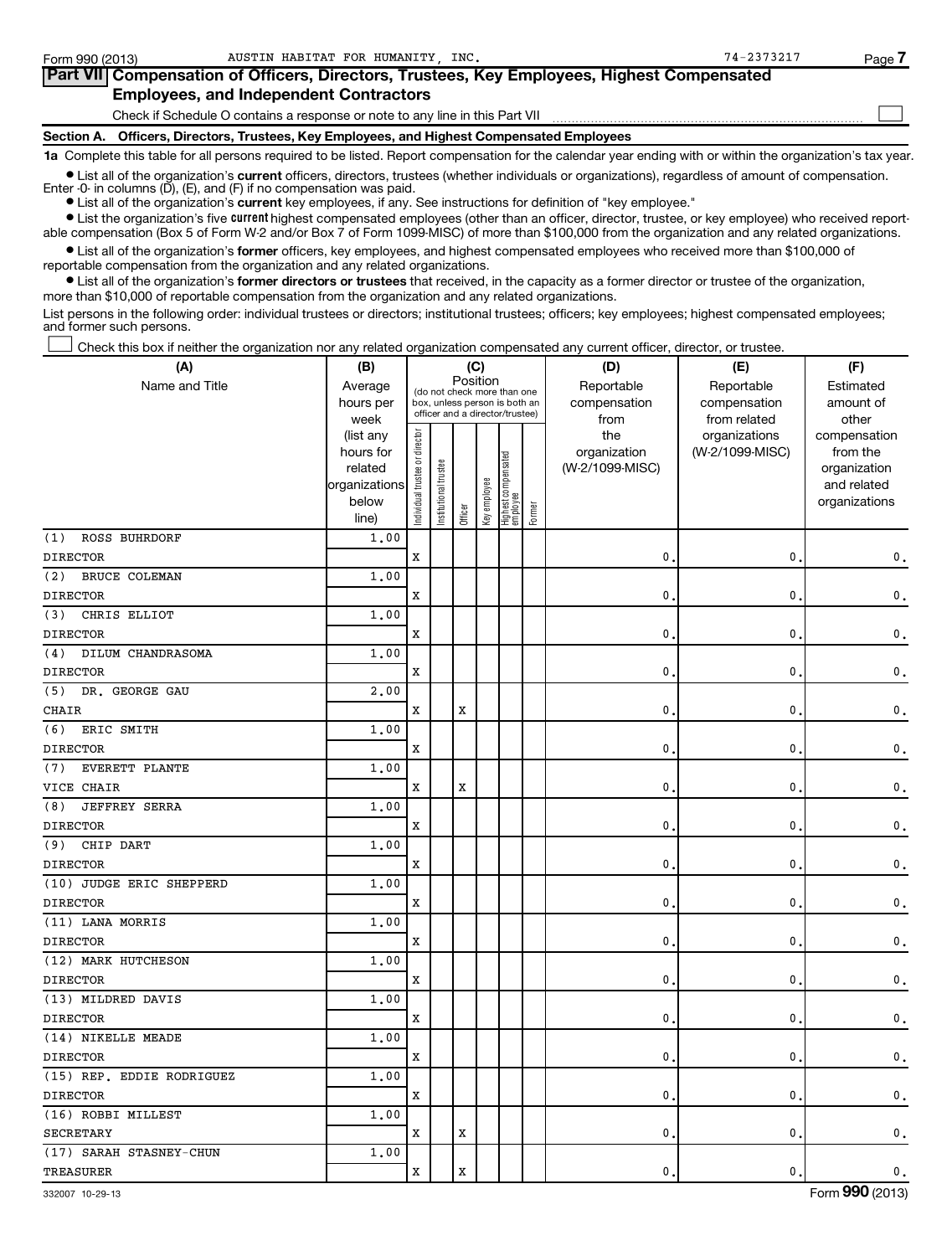| Part VII Section A. Officers, Directors, Trustees, Key Employees, and Highest Compensated Employees (continued)                              |                        |                               |                       |         |              |                                                              |            |                                 |                 |             |              |                             |          |
|----------------------------------------------------------------------------------------------------------------------------------------------|------------------------|-------------------------------|-----------------------|---------|--------------|--------------------------------------------------------------|------------|---------------------------------|-----------------|-------------|--------------|-----------------------------|----------|
| (A)                                                                                                                                          | (B)                    | (C)                           |                       |         |              |                                                              | (D)<br>(E) |                                 | (F)             |             |              |                             |          |
| Name and title                                                                                                                               | Average                |                               |                       |         | Position     |                                                              |            | Reportable                      | Reportable      |             |              | Estimated                   |          |
|                                                                                                                                              | hours per              |                               |                       |         |              | (do not check more than one<br>box, unless person is both an |            | compensation                    | compensation    |             |              | amount of                   |          |
|                                                                                                                                              | week                   |                               |                       |         |              | officer and a director/trustee)                              |            | from                            | from related    |             |              | other                       |          |
|                                                                                                                                              | (list any<br>hours for |                               |                       |         |              |                                                              |            | the                             | organizations   |             |              | compensation                |          |
|                                                                                                                                              | related                |                               |                       |         |              |                                                              |            | organization<br>(W-2/1099-MISC) | (W-2/1099-MISC) |             |              | from the                    |          |
|                                                                                                                                              | organizations          |                               |                       |         |              |                                                              |            |                                 |                 |             |              | organization<br>and related |          |
|                                                                                                                                              | below                  | ndividual trustee or director | Institutional trustee |         | Key employee |                                                              |            |                                 |                 |             |              | organizations               |          |
|                                                                                                                                              | line)                  |                               |                       | Officer |              | Highest compensated<br> employee                             | Former     |                                 |                 |             |              |                             |          |
| (18) SHERINE THOMAS                                                                                                                          | 1,00                   |                               |                       |         |              |                                                              |            |                                 |                 |             |              |                             |          |
| <b>DIRECTOR</b>                                                                                                                              |                        | x                             |                       |         |              |                                                              |            | 0                               |                 | 0.          |              |                             | 0.       |
| (19) SUZANNE WEINERT                                                                                                                         | 1,00                   |                               |                       |         |              |                                                              |            |                                 |                 |             |              |                             |          |
| <b>DIRECTOR</b>                                                                                                                              |                        | x                             |                       |         |              |                                                              |            | 0                               |                 | $\mathbf 0$ |              |                             | 0.       |
| (20) MARK MASTEN                                                                                                                             | 1,00                   |                               |                       |         |              |                                                              |            |                                 |                 |             |              |                             |          |
| <b>DIRECTOR</b>                                                                                                                              |                        | x                             |                       |         |              |                                                              |            | 0                               |                 | $\mathbf 0$ |              |                             | 0.       |
| (21) MEREDITH YOUNG                                                                                                                          | 1,00                   |                               |                       |         |              |                                                              |            |                                 |                 |             |              |                             |          |
| <b>DIRECTOR</b>                                                                                                                              |                        | x                             |                       |         |              |                                                              |            | 0                               |                 | 0.          |              |                             | 0.       |
| (22) KELLY WEISS                                                                                                                             | 40.00                  |                               |                       |         |              |                                                              |            |                                 |                 |             |              |                             |          |
| EXECUTIVE DIRECTOR                                                                                                                           |                        |                               |                       | х       |              |                                                              |            | 138,128                         |                 | 0.          |              |                             | 15,712.  |
| (23) MATHEW KING                                                                                                                             | 40.00                  |                               |                       |         |              |                                                              |            |                                 |                 |             |              |                             |          |
| CFO                                                                                                                                          |                        |                               |                       | х       |              |                                                              |            | 91,923                          |                 | 0.          |              |                             | 13,536.  |
|                                                                                                                                              |                        |                               |                       |         |              |                                                              |            |                                 |                 |             |              |                             |          |
|                                                                                                                                              |                        |                               |                       |         |              |                                                              |            |                                 |                 |             |              |                             |          |
|                                                                                                                                              |                        |                               |                       |         |              |                                                              |            |                                 |                 |             |              |                             |          |
|                                                                                                                                              |                        |                               |                       |         |              |                                                              |            |                                 |                 |             |              |                             |          |
|                                                                                                                                              |                        |                               |                       |         |              |                                                              |            |                                 |                 |             |              |                             |          |
|                                                                                                                                              |                        |                               |                       |         |              |                                                              |            |                                 |                 |             |              |                             |          |
|                                                                                                                                              |                        |                               |                       |         |              |                                                              |            | 230,051                         |                 | 0.          |              |                             | 29,248.  |
|                                                                                                                                              |                        |                               |                       |         |              |                                                              |            | $\mathbf{0}$                    |                 | 0.          |              |                             | 0.       |
|                                                                                                                                              |                        |                               |                       |         |              |                                                              |            | 230,051                         |                 | 0.          |              |                             | 29,248.  |
| Total number of individuals (including but not limited to those listed above) who received more than \$100,000 of reportable<br>$\mathbf{2}$ |                        |                               |                       |         |              |                                                              |            |                                 |                 |             |              |                             |          |
| compensation from the organization $\blacktriangleright$                                                                                     |                        |                               |                       |         |              |                                                              |            |                                 |                 |             |              |                             | 1        |
|                                                                                                                                              |                        |                               |                       |         |              |                                                              |            |                                 |                 |             |              | Yes                         | No       |
| Did the organization list any former officer, director, or trustee, key employee, or highest compensated employee on<br>з                    |                        |                               |                       |         |              |                                                              |            |                                 |                 |             |              |                             |          |
| line 1a? If "Yes," complete Schedule J for such individual                                                                                   |                        |                               |                       |         |              |                                                              |            |                                 |                 |             | 3            |                             | x        |
| For any individual listed on line 1a, is the sum of reportable compensation and other compensation from the organization<br>4                |                        |                               |                       |         |              |                                                              |            |                                 |                 |             |              |                             |          |
|                                                                                                                                              |                        |                               |                       |         |              |                                                              |            |                                 |                 |             | 4            | x                           |          |
| Did any person listed on line 1a receive or accrue compensation from any unrelated organization or individual for services<br>5              |                        |                               |                       |         |              |                                                              |            |                                 |                 |             |              |                             |          |
| rendered to the organization? If "Yes," complete Schedule J for such person                                                                  |                        |                               |                       |         |              |                                                              |            |                                 |                 |             | 5            |                             | x        |
| <b>Section B. Independent Contractors</b>                                                                                                    |                        |                               |                       |         |              |                                                              |            |                                 |                 |             |              |                             |          |
| Complete this table for your five highest compensated independent contractors that received more than \$100,000 of compensation from<br>1    |                        |                               |                       |         |              |                                                              |            |                                 |                 |             |              |                             |          |
| the organization. Report compensation for the calendar year ending with or within the organization's tax year.                               |                        |                               |                       |         |              |                                                              |            |                                 |                 |             |              |                             |          |
| (A)                                                                                                                                          |                        |                               |                       |         |              |                                                              |            | (B)                             |                 |             | (C)          |                             |          |
| Name and business address                                                                                                                    |                        |                               |                       |         |              |                                                              |            | Description of services         |                 |             | Compensation |                             |          |
| <b>JERRY WEST CONCRETE</b>                                                                                                                   |                        |                               |                       |         |              |                                                              |            |                                 |                 |             |              |                             |          |
| PO BOX 41, LOCKHART, TX 78644                                                                                                                |                        |                               |                       |         |              |                                                              |            | CONCRETE                        |                 |             |              |                             | 400,052. |
| MICHAEL KALISH CONSTRUCTION, 4054 COUNTY                                                                                                     |                        |                               |                       |         |              |                                                              |            |                                 |                 |             |              |                             |          |
| ROAD 201, LIBERTY HILL, TX 78642                                                                                                             |                        |                               |                       |         |              |                                                              |            | CARPENTRY                       |                 |             |              |                             | 321,844. |
| CHABERT PLUMBING                                                                                                                             |                        |                               |                       |         |              |                                                              |            |                                 |                 |             |              |                             |          |
| 305 E ST. ELMO ROAD, AUSTIN, TX 78745                                                                                                        |                        |                               |                       |         |              |                                                              |            | PLUMBING                        |                 |             |              |                             | 182,464. |
|                                                                                                                                              |                        |                               |                       |         |              |                                                              |            |                                 |                 |             |              |                             |          |
|                                                                                                                                              |                        |                               |                       |         |              |                                                              |            |                                 |                 |             |              |                             |          |
|                                                                                                                                              |                        |                               |                       |         |              |                                                              |            |                                 |                 |             |              |                             |          |
|                                                                                                                                              |                        |                               |                       |         |              |                                                              |            |                                 |                 |             |              |                             |          |

**2** Total number of independent contractors (including but not limited to those listed above) who received more than \$100,000 of compensation from the organization  $\blacktriangleright$ 3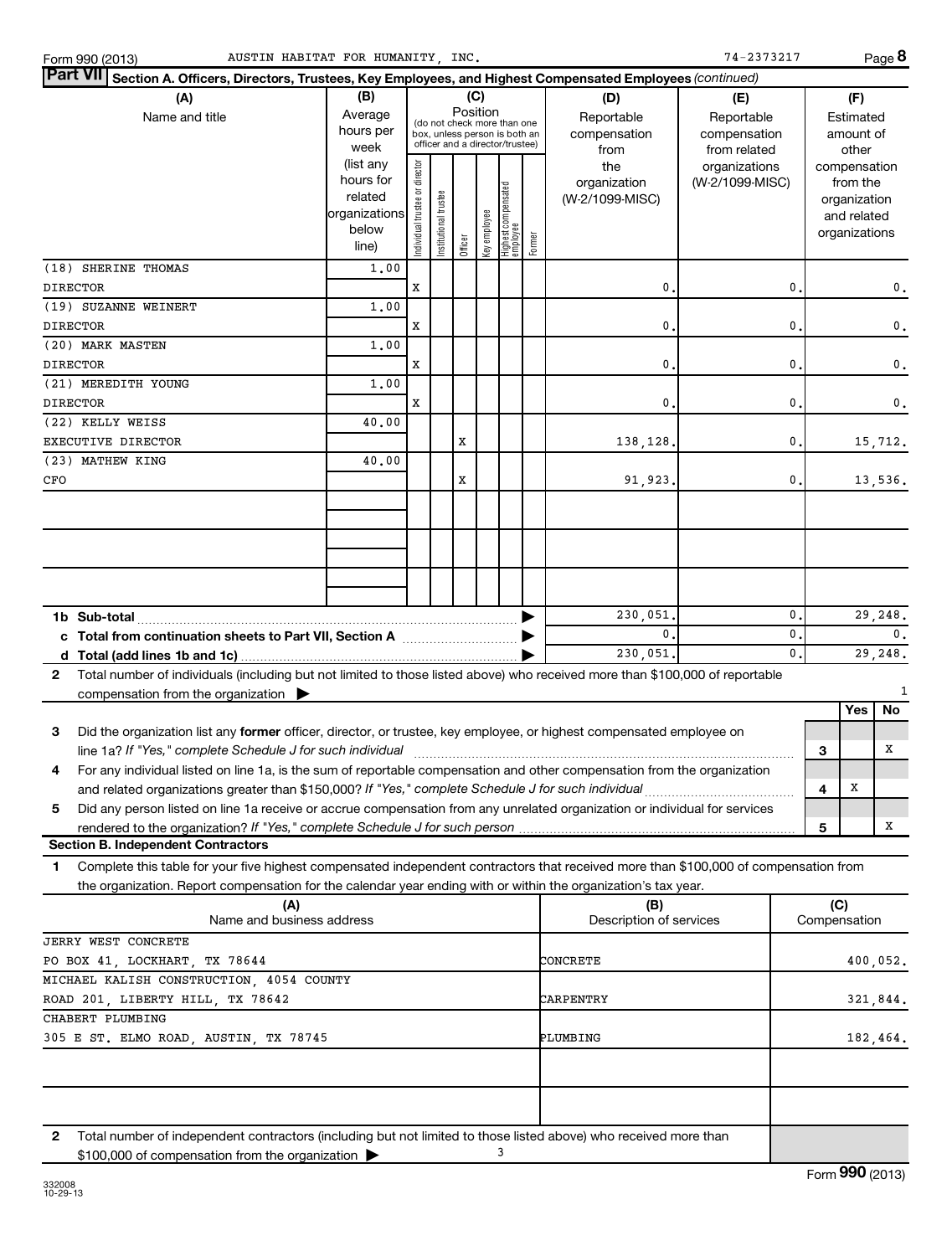|                                                           |    | Check if Schedule O contains a response or note to any line in this Part VIII |                |                            |               |                                                 |                                         |                                                                    |
|-----------------------------------------------------------|----|-------------------------------------------------------------------------------|----------------|----------------------------|---------------|-------------------------------------------------|-----------------------------------------|--------------------------------------------------------------------|
|                                                           |    |                                                                               |                |                            | Total revenue | (B)<br>Related or<br>exempt function<br>revenue | (C)<br>Unrelated<br>business<br>revenue | (D)<br>Revenue excluded<br>from tax under<br>sections<br>512 - 514 |
|                                                           |    | 1 a Federated campaigns                                                       | 1a             |                            |               |                                                 |                                         |                                                                    |
|                                                           |    | <b>b</b> Membership dues                                                      | 1 <sub>b</sub> |                            |               |                                                 |                                         |                                                                    |
|                                                           |    | c Fundraising events                                                          | 1 <sub>c</sub> | 71,800                     |               |                                                 |                                         |                                                                    |
|                                                           |    | d Related organizations                                                       | 1d             |                            |               |                                                 |                                         |                                                                    |
|                                                           |    | e Government grants (contributions)                                           | 1e             | 837,628.                   |               |                                                 |                                         |                                                                    |
|                                                           |    | f All other contributions, gifts, grants, and                                 |                |                            |               |                                                 |                                         |                                                                    |
|                                                           |    | similar amounts not included above                                            | 1f             | 3,492,761.                 |               |                                                 |                                         |                                                                    |
|                                                           |    | g Noncash contributions included in lines 1a-1f: \$                           |                | 1,104,015,                 |               |                                                 |                                         |                                                                    |
| Contributions, Gifts, Grants<br>and Other Similar Amounts |    |                                                                               |                | ▶                          | 4,402,189.    |                                                 |                                         |                                                                    |
|                                                           |    |                                                                               |                | <b>Business Code</b>       |               |                                                 |                                         |                                                                    |
|                                                           | 2а | SALES OF HOMES                                                                |                | 531390                     | 1,505,000.    | 1,505,000.                                      |                                         |                                                                    |
|                                                           | b  | MORTGAGE DISCOUNT AMOR                                                        |                | 531390                     | 398,996.      | 398,996.                                        |                                         |                                                                    |
|                                                           |    | HOUSING COUNSELING FEE                                                        |                | 541990                     | 4,390.        | 4,390.                                          |                                         |                                                                    |
|                                                           | d  |                                                                               |                |                            |               |                                                 |                                         |                                                                    |
| Program Service<br>Revenue                                | е  |                                                                               |                |                            |               |                                                 |                                         |                                                                    |
|                                                           |    | f All other program service revenue                                           |                |                            |               |                                                 |                                         |                                                                    |
|                                                           |    |                                                                               |                |                            | 1,908,386.    |                                                 |                                         |                                                                    |
|                                                           | 3  | Investment income (including dividends, interest, and                         |                |                            |               |                                                 |                                         |                                                                    |
|                                                           |    |                                                                               |                |                            | 6,645.        |                                                 |                                         | 6,645.                                                             |
|                                                           | 4  | Income from investment of tax-exempt bond proceeds                            |                |                            |               |                                                 |                                         |                                                                    |
|                                                           | 5  |                                                                               |                |                            |               |                                                 |                                         |                                                                    |
|                                                           |    |                                                                               | (i) Real       | (ii) Personal              |               |                                                 |                                         |                                                                    |
|                                                           |    | 6 a Gross rents                                                               |                |                            |               |                                                 |                                         |                                                                    |
|                                                           |    | <b>b</b> Less: rental expenses                                                |                |                            |               |                                                 |                                         |                                                                    |
|                                                           |    | c Rental income or (loss)                                                     |                |                            |               |                                                 |                                         |                                                                    |
|                                                           |    |                                                                               |                |                            |               |                                                 |                                         |                                                                    |
|                                                           |    | 7 a Gross amount from sales of                                                | (i) Securities | (ii) Other                 |               |                                                 |                                         |                                                                    |
|                                                           |    | assets other than inventory                                                   |                | 144,141                    |               |                                                 |                                         |                                                                    |
|                                                           |    | <b>b</b> Less: cost or other basis                                            |                |                            |               |                                                 |                                         |                                                                    |
|                                                           |    | and sales expenses                                                            |                | 72,509.                    |               |                                                 |                                         |                                                                    |
|                                                           |    |                                                                               |                | 71,632.                    |               |                                                 |                                         |                                                                    |
|                                                           |    |                                                                               |                | ▶                          | 71,632.       |                                                 |                                         | 71,632.                                                            |
|                                                           |    | 8 a Gross income from fundraising events (not                                 |                |                            |               |                                                 |                                         |                                                                    |
| ٩                                                         |    | including $\frac{2}{3}$ 71,800. of                                            |                |                            |               |                                                 |                                         |                                                                    |
|                                                           |    | contributions reported on line 1c). See                                       |                |                            |               |                                                 |                                         |                                                                    |
|                                                           |    |                                                                               | a              | 15,000                     |               |                                                 |                                         |                                                                    |
| Other Reven                                               |    |                                                                               | b              | 38,020.                    |               |                                                 |                                         |                                                                    |
|                                                           |    | c Net income or (loss) from fundraising events                                |                | ▶                          | $-23,020.$    |                                                 |                                         | $-23,020.$                                                         |
|                                                           |    | 9 a Gross income from gaming activities. See                                  |                |                            |               |                                                 |                                         |                                                                    |
|                                                           |    |                                                                               |                |                            |               |                                                 |                                         |                                                                    |
|                                                           |    | <b>b</b> Less: direct expenses                                                | b              |                            |               |                                                 |                                         |                                                                    |
|                                                           |    | c Net income or (loss) from gaming activities                                 |                |                            |               |                                                 |                                         |                                                                    |
|                                                           |    | 10 a Gross sales of inventory, less returns                                   |                |                            |               |                                                 |                                         |                                                                    |
|                                                           |    |                                                                               |                | 1,456,282.                 |               |                                                 |                                         |                                                                    |
|                                                           |    | <b>b</b> Less: cost of goods sold                                             | ьI             | $\overline{1}$ , 195, 403. |               |                                                 |                                         |                                                                    |
|                                                           |    | c Net income or (loss) from sales of inventory                                |                | ▶                          | 260,879.      |                                                 | 260,879.                                |                                                                    |
|                                                           |    | Miscellaneous Revenue                                                         |                | <b>Business Code</b>       |               |                                                 |                                         |                                                                    |
|                                                           |    | 11 a OTHER INCOME                                                             |                | 900099                     | 197, 115.     | 197, 115.                                       |                                         |                                                                    |
|                                                           |    | <b>b</b> CCML LEVERAGE II LLC                                                 |                | 900099                     | 39,138.       | 39,138.                                         |                                         |                                                                    |
|                                                           |    | c HFHI-SA LEVERAGE IX LL                                                      |                | 900099                     | 25,613.       | 25,613.                                         |                                         |                                                                    |
|                                                           |    |                                                                               |                |                            |               |                                                 |                                         |                                                                    |
|                                                           |    |                                                                               |                |                            | 261,866.      |                                                 |                                         |                                                                    |
|                                                           | 12 | Total revenue. See instructions.                                              |                |                            | 6,888,577.    | 2,170,252.                                      | 260,879.                                | 55,257.                                                            |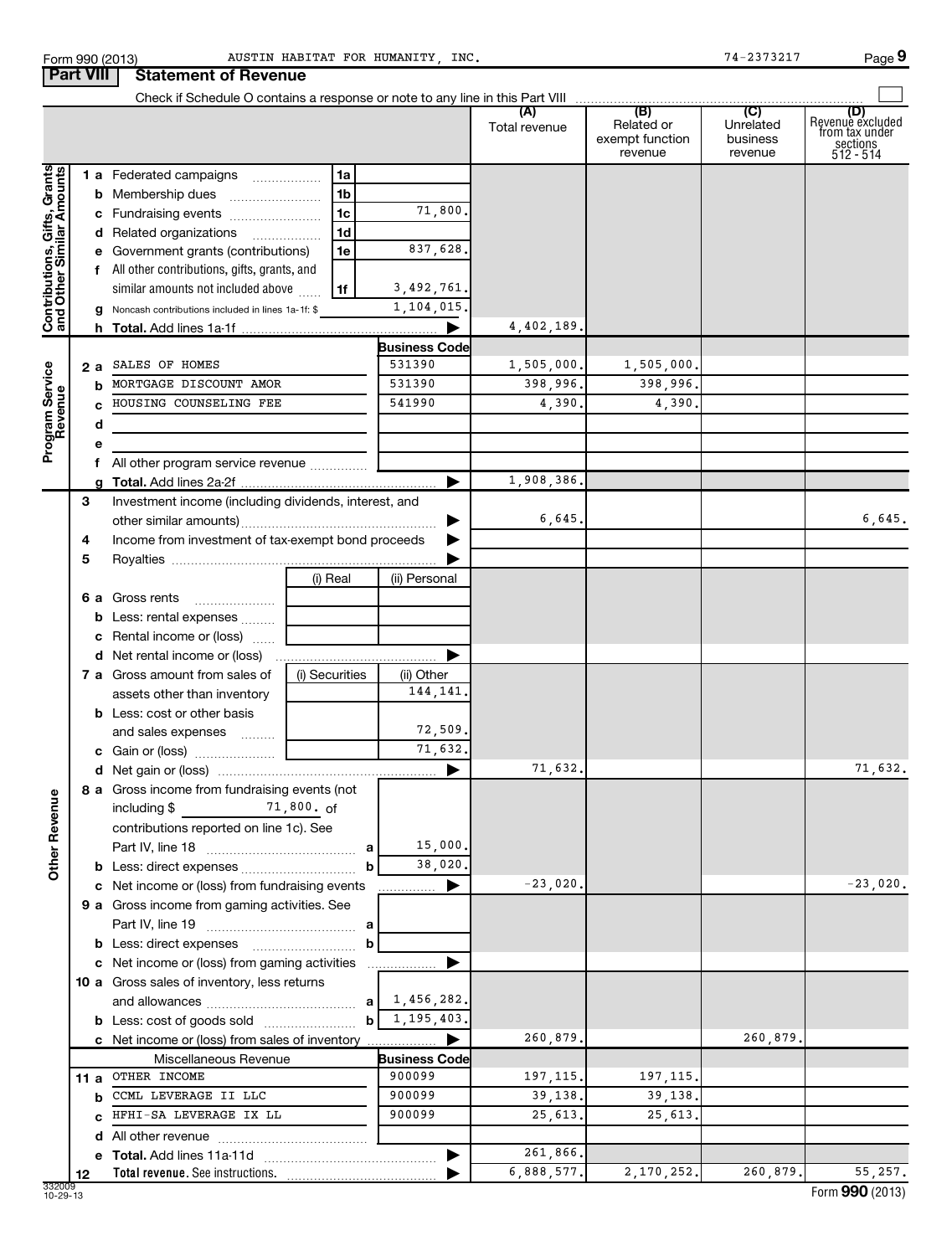|              | Section 501(c)(3) and 501(c)(4) organizations must complete all columns. All other organizations must complete column (A).                                    |                       |                                    |                                           |                                |
|--------------|---------------------------------------------------------------------------------------------------------------------------------------------------------------|-----------------------|------------------------------------|-------------------------------------------|--------------------------------|
|              | Check if Schedule O contains a response or note to any line in this Part IX                                                                                   |                       |                                    |                                           |                                |
|              | Do not include amounts reported on lines 6b,<br>7b, 8b, 9b, and 10b of Part VIII.                                                                             | (A)<br>Total expenses | (B)<br>Program service<br>expenses | (C)<br>Management and<br>general expenses | (D)<br>Fundraising<br>expenses |
| 1.           | Grants and other assistance to governments and                                                                                                                |                       |                                    |                                           |                                |
|              | organizations in the United States. See Part IV, line 21                                                                                                      |                       |                                    |                                           |                                |
| $\mathbf{2}$ | Grants and other assistance to individuals in                                                                                                                 |                       |                                    |                                           |                                |
|              | the United States. See Part IV, line 22                                                                                                                       |                       |                                    |                                           |                                |
| 3            | Grants and other assistance to governments,                                                                                                                   |                       |                                    |                                           |                                |
|              | organizations, and individuals outside the                                                                                                                    |                       |                                    |                                           |                                |
|              | United States. See Part IV, lines 15 and 16                                                                                                                   |                       |                                    |                                           |                                |
| 4            | Benefits paid to or for members                                                                                                                               |                       |                                    |                                           |                                |
| 5            | Compensation of current officers, directors,                                                                                                                  |                       |                                    |                                           |                                |
|              | trustees, and key employees                                                                                                                                   | 259,299.              | 170,894.                           | 57,688.                                   | 30,717.                        |
| 6            | Compensation not included above, to disqualified                                                                                                              |                       |                                    |                                           |                                |
|              | persons (as defined under section 4958(f)(1)) and                                                                                                             |                       |                                    |                                           |                                |
|              | persons described in section 4958(c)(3)(B)                                                                                                                    |                       |                                    |                                           |                                |
| 7            |                                                                                                                                                               | 1,418,969.            | 1,026,348.                         | 232, 231.                                 | 160,390.                       |
| 8            | Pension plan accruals and contributions (include                                                                                                              |                       |                                    |                                           |                                |
|              | section 401(k) and 403(b) employer contributions)                                                                                                             | 50, 141.              | 44,237.                            | 1,330.                                    | 4,574.                         |
| 9            |                                                                                                                                                               | 222, 263.             | 177, 110.                          | 22,043.                                   | 23,110.                        |
| 10           |                                                                                                                                                               | 140,801.              | 102,100.                           | 22,606.                                   | 16,095.                        |
| 11           | Fees for services (non-employees):                                                                                                                            |                       |                                    |                                           |                                |
| a            |                                                                                                                                                               | 27,091.               | 22,496.                            | 2,407.                                    | 2,188.                         |
|              |                                                                                                                                                               |                       |                                    |                                           |                                |
|              |                                                                                                                                                               | 21,465.               | 17,824.                            | 1,907.                                    | 1,734.                         |
|              |                                                                                                                                                               |                       |                                    |                                           |                                |
|              | Professional fundraising services. See Part IV, line 17                                                                                                       |                       |                                    |                                           |                                |
| f            | Investment management fees                                                                                                                                    |                       |                                    |                                           |                                |
|              | g Other. (If line 11g amount exceeds 10% of line 25,                                                                                                          |                       |                                    |                                           |                                |
|              | column (A) amount, list line 11g expenses on Sch O.)                                                                                                          | 26,487.               | 26,487.                            |                                           |                                |
| 12           |                                                                                                                                                               | 91,507.               | 38,072.                            | 12,490.                                   | 40,945.<br>11,106.             |
| 13           |                                                                                                                                                               | 103,200.<br>56,304.   | 78,483.<br>46,429.                 | 13,611.<br>5,845.                         | 4,030.                         |
| 14           |                                                                                                                                                               |                       |                                    |                                           |                                |
| 15           |                                                                                                                                                               | 169,872.              | 130, 331.                          | 25,324.                                   | 14,217.                        |
| 16           |                                                                                                                                                               | 72,637.               | 69,388.                            | 1,765.                                    | 1,484.                         |
| 17           |                                                                                                                                                               |                       |                                    |                                           |                                |
| 18           | Payments of travel or entertainment expenses                                                                                                                  |                       |                                    |                                           |                                |
|              | for any federal, state, or local public officials<br>Conferences, conventions, and meetings                                                                   | 10,826.               | 4,678.                             | 4,242.                                    | 1,906.                         |
| 19<br>20     | Interest                                                                                                                                                      | 46,384.               | 19,710.                            | 21, 252.                                  | 5,422.                         |
| 21           |                                                                                                                                                               | 48,000.               | 48,000.                            |                                           |                                |
| 22           | Depreciation, depletion, and amortization                                                                                                                     | 74,893.               | 35,905.                            | 30,985.                                   | 8,003.                         |
| 23           | Insurance                                                                                                                                                     | 72,486.               | 60,245.                            | 6,885.                                    | 5,356.                         |
| 24           | Other expenses. Itemize expenses not covered                                                                                                                  |                       |                                    |                                           |                                |
|              | above. (List miscellaneous expenses in line 24e. If line<br>24e amount exceeds 10% of line 25, column (A)<br>amount, list line 24e expenses on Schedule O.) [ |                       |                                    |                                           |                                |
| a            | COST OF HOMES SOLD                                                                                                                                            | 2,565,027.            | 2,565,027.                         |                                           |                                |
| b            | PROGRAM EXPENSE                                                                                                                                               | 565,449.              | 565,449.                           |                                           |                                |
| C            | DISCOUNT ON MORTGAGES                                                                                                                                         | 478,318.              | 478,318.                           |                                           |                                |
| d            | DUES AND SUBSCRIPTIONS                                                                                                                                        | 35,306.               | 15,659.                            | 10,441                                    | 9,206.                         |
|              | e All other expenses                                                                                                                                          | 179,791.              | 174,989.                           | 4,087.                                    | 715.                           |
| 25           | Total functional expenses. Add lines 1 through 24e                                                                                                            | 6,736,516.            | 5,918,179.                         | 477,139.                                  | 341,198.                       |
| 26           | Joint costs. Complete this line only if the organization                                                                                                      |                       |                                    |                                           |                                |
|              | reported in column (B) joint costs from a combined                                                                                                            |                       |                                    |                                           |                                |
|              | educational campaign and fundraising solicitation.                                                                                                            |                       |                                    |                                           |                                |
|              | Check here $\blacktriangleright$<br>if following SOP 98-2 (ASC 958-720)                                                                                       |                       |                                    |                                           |                                |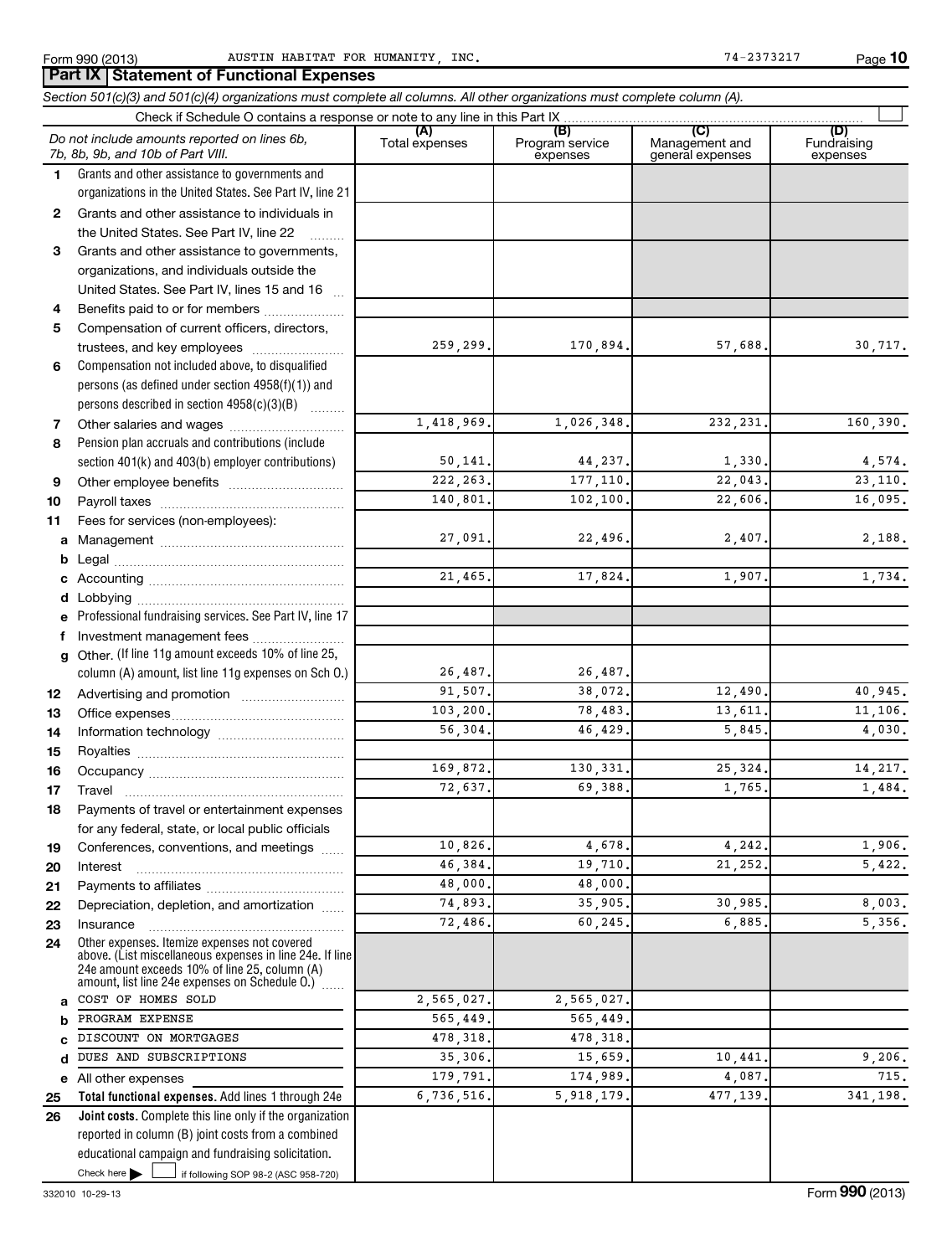|                             |        | AUSTIN HABITAT FOR HUMANITY, INC.<br>Form 990 (2013)                                                                                                                                                                           |                         |                            |                | 74-2373217<br>Page 11 |
|-----------------------------|--------|--------------------------------------------------------------------------------------------------------------------------------------------------------------------------------------------------------------------------------|-------------------------|----------------------------|----------------|-----------------------|
|                             | Part X | <b>Balance Sheet</b>                                                                                                                                                                                                           |                         |                            |                |                       |
|                             |        |                                                                                                                                                                                                                                |                         |                            |                |                       |
|                             |        |                                                                                                                                                                                                                                |                         | (A)                        |                | (B)                   |
|                             |        |                                                                                                                                                                                                                                |                         | Beginning of year          |                | End of year           |
|                             | 1      |                                                                                                                                                                                                                                |                         |                            | 1              |                       |
|                             | 2      |                                                                                                                                                                                                                                |                         | 1, 351, 314.               | $\mathbf{2}$   | 757,446.              |
|                             | З      |                                                                                                                                                                                                                                |                         | 4,417.                     | 3              | 1,218.                |
|                             | 4      |                                                                                                                                                                                                                                |                         | 19,547.                    | 4              | 564,796.              |
|                             | 5      | Loans and other receivables from current and former officers, directors,                                                                                                                                                       |                         |                            |                |                       |
|                             |        | trustees, key employees, and highest compensated employees. Complete                                                                                                                                                           |                         |                            | 5              |                       |
|                             | 6      | Loans and other receivables from other disqualified persons (as defined under<br>section 4958(f)(1)), persons described in section 4958(c)(3)(B), and contributing                                                             |                         |                            |                |                       |
|                             |        | employers and sponsoring organizations of section 501(c)(9) voluntary                                                                                                                                                          |                         |                            |                |                       |
|                             |        | employees' beneficiary organizations (see instr). Complete Part II of Sch L                                                                                                                                                    |                         |                            | 6              |                       |
| Assets                      | 7      |                                                                                                                                                                                                                                |                         | 6,398,690.                 | $\overline{7}$ | 7,420,301.            |
|                             | 8      |                                                                                                                                                                                                                                |                         | 290,481.                   | 8              | 394,454.              |
|                             | 9      | Prepaid expenses and deferred charges [11] matter continuum matter and referred charges [11] matter continuum matter continuum matter and continuum matter continuum matter continuum matter continuum matter continuum matter |                         | 156,006.                   | 9              | 245,474.              |
|                             |        | 10a Land, buildings, and equipment: cost or other                                                                                                                                                                              |                         |                            |                |                       |
|                             |        | basis. Complete Part VI of Schedule D  10a                                                                                                                                                                                     | 3,771,831.              |                            |                |                       |
|                             |        |                                                                                                                                                                                                                                | 859,545.                | 3, 269, 903.               | 10c            | 2,912,286.            |
|                             | 11     |                                                                                                                                                                                                                                |                         | $\mathbf{0}$ .             | 11             | 1,139,235.            |
|                             | 12     |                                                                                                                                                                                                                                |                         |                            | 12             |                       |
|                             | 13     |                                                                                                                                                                                                                                |                         | 2,429,247.                 | 13             | 2,429,247.            |
|                             | 14     |                                                                                                                                                                                                                                |                         | 151,511.                   | 14             | 133,588.              |
|                             | 15     |                                                                                                                                                                                                                                |                         | 831,494.                   | 15             | 1,704,942.            |
|                             | 16     | <b>Total assets.</b> Add lines 1 through 15 (must equal line 34) <i></i>                                                                                                                                                       |                         | 14,902,610.                | 16             | 17,702,987.           |
|                             | 17     |                                                                                                                                                                                                                                |                         | 121,365.                   | 17             | 339,509.              |
|                             | 18     |                                                                                                                                                                                                                                |                         |                            | 18             |                       |
|                             | 19     | Deferred revenue manual contracts and contracts and contracts are all the contracts and contracts are contracts and contracts are contracted and contracts are contracted and contract are contracted and contract are contrac |                         |                            | 19             |                       |
|                             | 20     | Tax-exempt bond liabilities                                                                                                                                                                                                    |                         |                            | 20             |                       |
|                             | 21     | Escrow or custodial account liability. Complete Part IV of Schedule D                                                                                                                                                          |                         |                            | 21             |                       |
| Liabilities                 | 22     | Loans and other payables to current and former officers, directors, trustees,                                                                                                                                                  |                         |                            |                |                       |
|                             |        | key employees, highest compensated employees, and disqualified persons.<br>Complete Part II of Schedule L                                                                                                                      |                         |                            | 22             |                       |
|                             | 23     | Secured mortgages and notes payable to unrelated third parties                                                                                                                                                                 |                         | 263,379.                   | 23             | 892,306.              |
|                             | 24     | Unsecured notes and loans payable to unrelated third parties                                                                                                                                                                   |                         |                            | 24             |                       |
|                             | 25     | Other liabilities (including federal income tax, payables to related third                                                                                                                                                     |                         |                            |                |                       |
|                             |        | parties, and other liabilities not included on lines 17-24). Complete Part X of                                                                                                                                                |                         |                            |                |                       |
|                             |        | Schedule D                                                                                                                                                                                                                     |                         | 9,110,735.                 | 25             | 10,958,561.           |
|                             | 26     |                                                                                                                                                                                                                                |                         | $\overline{9}$ , 495, 479. | 26             | 12,190,376.           |
|                             |        | Organizations that follow SFAS 117 (ASC 958), check here                                                                                                                                                                       | $\lfloor x \rfloor$ and |                            |                |                       |
|                             |        | complete lines 27 through 29, and lines 33 and 34.                                                                                                                                                                             |                         |                            |                |                       |
|                             | 27     |                                                                                                                                                                                                                                |                         | 5, 322, 322.               | 27             | 5, 393, 879.          |
|                             | 28     |                                                                                                                                                                                                                                |                         | 84,809.                    | 28             | 118,732.              |
|                             | 29     | Permanently restricted net assets                                                                                                                                                                                              |                         |                            | 29             |                       |
|                             |        | Organizations that do not follow SFAS 117 (ASC 958), check here $\blacktriangleright\bot$                                                                                                                                      |                         |                            |                |                       |
|                             |        | and complete lines 30 through 34.                                                                                                                                                                                              |                         |                            |                |                       |
|                             | 30     |                                                                                                                                                                                                                                |                         |                            | 30             |                       |
|                             | 31     | Paid-in or capital surplus, or land, building, or equipment fund                                                                                                                                                               |                         |                            | 31             |                       |
| Net Assets or Fund Balances | 32     | Retained earnings, endowment, accumulated income, or other funds                                                                                                                                                               |                         | 5 407 131                  | 32<br>າາ       | 5 512 611             |
|                             |        | halang tanggunan di sebagai kalanggan                                                                                                                                                                                          |                         |                            |                |                       |

Capital stock or trust principal, or current funds ~~~~~~~~~~~~~~~ Paid-in or capital surplus, or land, building, or equipment fund ...................... Retained earnings, endowment, accumulated income, or other funds ............ Total net assets or fund balances ~~~~~~~~~~~~~~~~~~~~~~

Total liabilities and net assets/fund balances

Form (2013) **990**

5,407,131. 33 5,512,611. 14,902,610. 34 17,702,987.

| Form 990 (201 |  |
|---------------|--|
|               |  |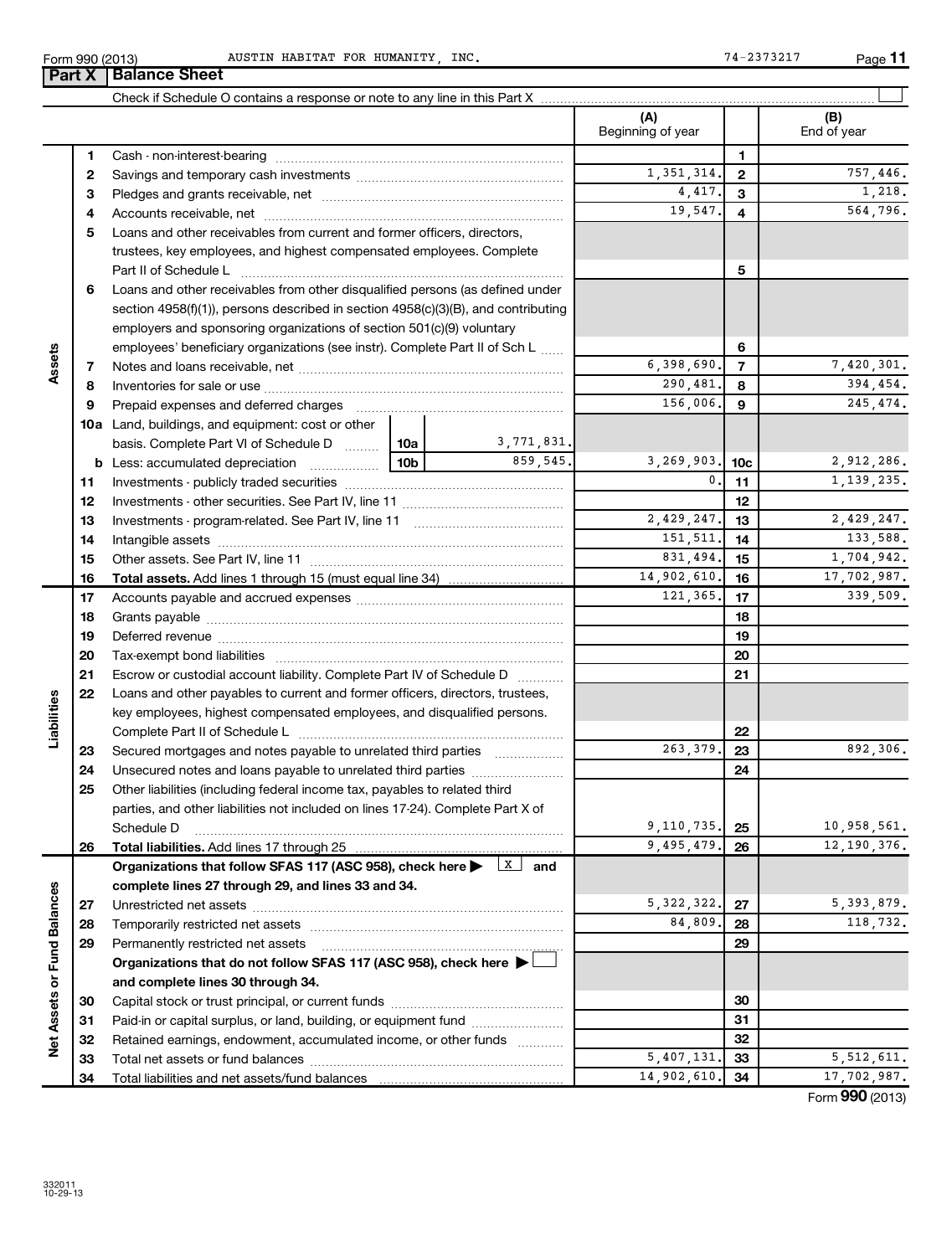|    | AUSTIN HABITAT FOR HUMANITY, INC.<br>Form 990 (2013)                                                                                                                                                                           | 74-2373217              |                |            | Page 12      |
|----|--------------------------------------------------------------------------------------------------------------------------------------------------------------------------------------------------------------------------------|-------------------------|----------------|------------|--------------|
|    | Part XI   Reconciliation of Net Assets                                                                                                                                                                                         |                         |                |            |              |
|    | Check if Schedule O contains a response or note to any line in this Part XI [11] [12] Check if Schedule O contains a response or note to any line in this Part XI                                                              |                         |                |            | X            |
|    |                                                                                                                                                                                                                                |                         |                |            |              |
| 1  |                                                                                                                                                                                                                                | $\mathbf{1}$            |                |            | 6,888,577.   |
| 2  |                                                                                                                                                                                                                                | $\overline{2}$          |                |            | 6,736,516.   |
| З  | Revenue less expenses. Subtract line 2 from line 1                                                                                                                                                                             | 3                       |                |            | 152,061.     |
| 4  |                                                                                                                                                                                                                                | $\overline{\mathbf{4}}$ |                |            | 5,407,131.   |
| 5  | Net unrealized gains (losses) on investments [11] processes in the contract of the contract of the contract of                                                                                                                 | 5                       |                |            | $-6,096.$    |
| 6  | Donated services and use of facilities                                                                                                                                                                                         | 6                       |                |            |              |
| 7  | Investment expenses                                                                                                                                                                                                            | $\overline{7}$          |                |            |              |
| 8  |                                                                                                                                                                                                                                | 8                       |                |            |              |
| 9  |                                                                                                                                                                                                                                | 9                       |                |            | $-40, 485.$  |
| 10 | Net assets or fund balances at end of year. Combine lines 3 through 9 (must equal Part X, line 33,                                                                                                                             |                         |                |            |              |
|    | column (B))                                                                                                                                                                                                                    | 10                      |                |            | 5, 512, 611. |
|    | Part XII Financial Statements and Reporting                                                                                                                                                                                    |                         |                |            |              |
|    | Check if Schedule O contains a response or note to any line in this Part XII musulman contains and contains a manufacture of the state of the Schedule O contains a response or note to any line in this Part XII musulman con |                         |                |            | $\mathbf{x}$ |
|    |                                                                                                                                                                                                                                |                         |                | <b>Yes</b> | <b>No</b>    |
| 1  | $\lfloor x \rfloor$ Accrual<br>Accounting method used to prepare the Form 990: $\Box$ Cash<br>$\Box$ Other                                                                                                                     |                         |                |            |              |
|    | If the organization changed its method of accounting from a prior year or checked "Other," explain in Schedule O.                                                                                                              |                         |                |            |              |
|    |                                                                                                                                                                                                                                |                         | 2a             |            | х            |
|    | If "Yes," check a box below to indicate whether the financial statements for the year were compiled or reviewed on a                                                                                                           |                         |                |            |              |
|    | separate basis, consolidated basis, or both:                                                                                                                                                                                   |                         |                |            |              |
|    | Both consolidated and separate basis<br>Separate basis<br>Consolidated basis                                                                                                                                                   |                         |                |            |              |
|    |                                                                                                                                                                                                                                |                         | 2 <sub>b</sub> | х          |              |
|    | If "Yes," check a box below to indicate whether the financial statements for the year were audited on a separate basis,                                                                                                        |                         |                |            |              |
|    | consolidated basis, or both:                                                                                                                                                                                                   |                         |                |            |              |
|    | $\boxed{\mathbf{X}}$ Consolidated basis<br>Both consolidated and separate basis<br>Separate basis                                                                                                                              |                         |                |            |              |
|    | c If "Yes" to line 2a or 2b, does the organization have a committee that assumes responsibility for oversight of the audit,                                                                                                    |                         |                |            |              |
|    |                                                                                                                                                                                                                                |                         | 2c             | Χ          |              |
|    | If the organization changed either its oversight process or selection process during the tax year, explain in Schedule O.                                                                                                      |                         |                |            |              |
|    | 3a As a result of a federal award, was the organization required to undergo an audit or audits as set forth in the Single Audit                                                                                                |                         |                |            |              |
|    |                                                                                                                                                                                                                                |                         | За             | Х          |              |
|    | b If "Yes," did the organization undergo the required audit or audits? If the organization did not undergo the required audit                                                                                                  |                         |                |            |              |
|    |                                                                                                                                                                                                                                |                         | 3 <sub>b</sub> | Х          |              |

Form **990** (2013)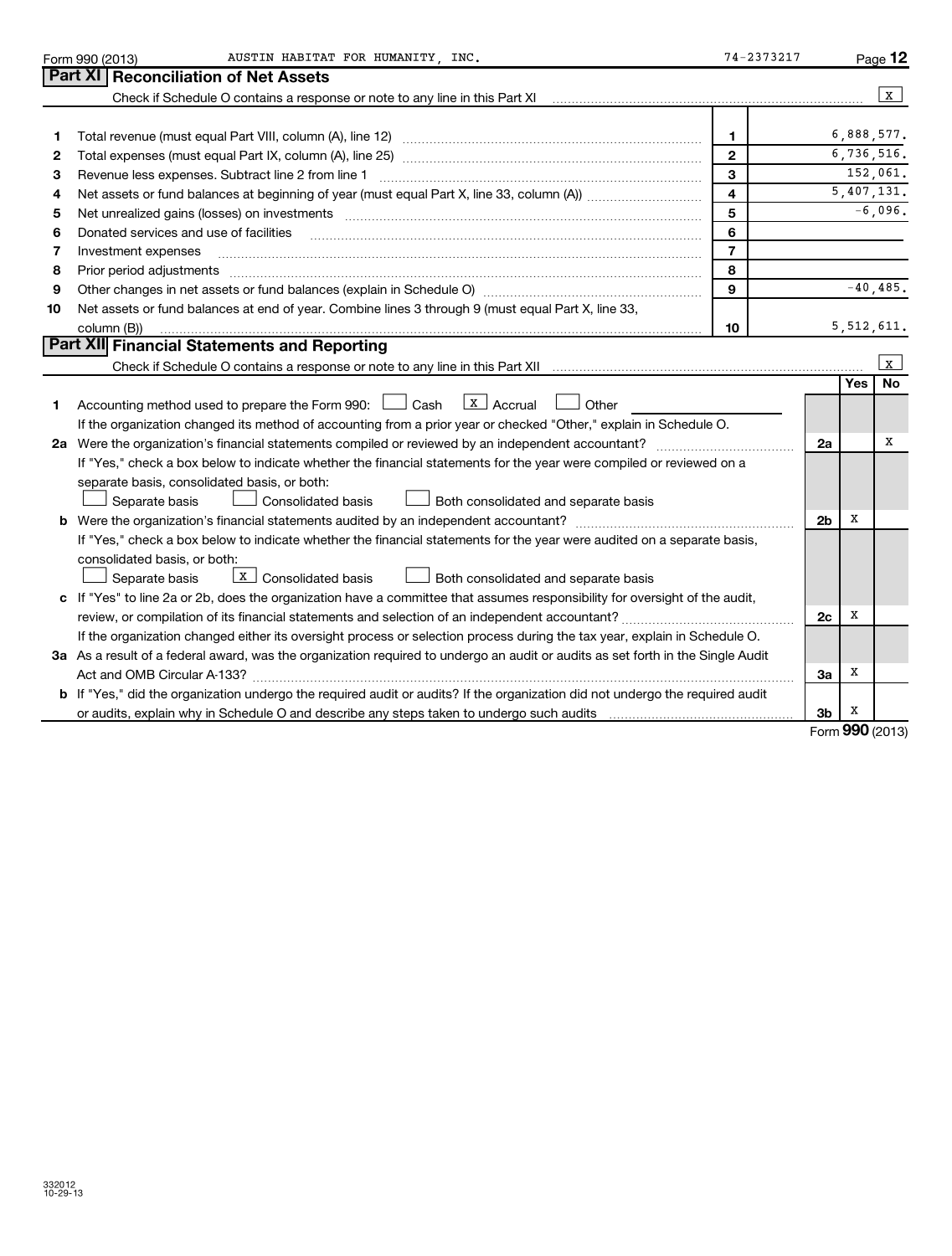| <b>SCHEDULE A</b> |  |  |  |
|-------------------|--|--|--|
|                   |  |  |  |

## **Public Charity Status and Public Support**

**(Form 990 or 990-EZ) Complete if the organization is a section 501(c)(3) organization or a section**

**Open to Public**

OMB No. 1545-0047

Yes | No

 $\pm$ 

**11g(iii)**

| Department of the Treasury |  |
|----------------------------|--|
| Internal Revenue Service   |  |

**1 2**

**8**

| Department of the Treasury<br><b>Internal Revenue Service</b> | 4947(a)(1) nonexempt charitable trust.<br>Attach to Form 990 or Form 990-EZ.<br>Information about Schedule A (Form 990 or 990-EZ) and its instructions is at $www.irs.gov/form990.$ |  | <b>Open to Public</b><br><b>Inspection</b> |  |
|---------------------------------------------------------------|-------------------------------------------------------------------------------------------------------------------------------------------------------------------------------------|--|--------------------------------------------|--|
| Name of the organization                                      |                                                                                                                                                                                     |  | <b>Employer identification number</b>      |  |
|                                                               | AUSTIN HABITAT FOR HUMANITY<br>INC.                                                                                                                                                 |  |                                            |  |
| <b>Part I</b>                                                 | Reason for Public Charity Status (All organizations must complete this part.) See instructions.                                                                                     |  |                                            |  |
|                                                               | The organization is not a private foundation because it is: (For lines 1 through 11, check only one box.)                                                                           |  |                                            |  |
|                                                               | A church, convention of churches, or association of churches described in section 170(b)(1)(A)(i).                                                                                  |  |                                            |  |

- A school described in **section 170(b)(1)(A)(ii).** (Attach Schedule E.)  $\sim$
- **3** A hospital or a cooperative hospital service organization described in section 170(b)(1)(A)(iii).  $\sim$
- **4** A medical research organization operated in conjunction with a hospital described in **section 170(b)(1)(A)(iii).** Enter the hospital's name, city, and state:  $\sim$
- **5 section 170(b)(1)(A)(iv).**  (Complete Part II.) An organization operated for the benefit of a college or university owned or operated by a governmental unit described in  $\sim$
- **6** A federal, state, or local government or governmental unit described in **section 170(b)(1)(A)(v).**  $\sim$
- **7 section 170(b)(1)(A)(vi).** (Complete Part II.) An organization that normally receives a substantial part of its support from a governmental unit or from the general public described in  $\mathbf{X}$ 
	- A community trust described in **section 170(b)(1)(A)(vi).** (Complete Part II.)  $\sim$
- **9** See s**ection 509(a)(2).** (Complete Part III.) An organization that normally receives: (1) more than 33 1/3% of its support from contributions, membership fees, and gross receipts from activities related to its exempt functions - subject to certain exceptions, and (2) no more than 33 1/3% of its support from gross investment income and unrelated business taxable income (less section 511 tax) from businesses acquired by the organization after June 30, 1975.  $\sim$
- **10** An organization organized and operated exclusively to test for public safety. See **section 509(a)(4).**  $\sim$
- **11** more publicly supported organizations described in section 509(a)(1) or section 509(a)(2). See **section 509(a)(3).** Check the box that An organization organized and operated exclusively for the benefit of, to perform the functions of, or to carry out the purposes of one or describes the type of supporting organization and complete lines 11e through 11h.  $\sim$ 
	- **a b c d** Type I Type II Type III Functionally integrated Type III Non-functionally integrated † † † † **e f** By checking this box, I certify that the organization is not controlled directly or indirectly by one or more disqualified persons other than foundation managers and other than one or more publicly supported organizations described in section 509(a)(1) or section 509(a)(2). If the organization received a written determination from the IRS that it is a Type I, Type II, or Type III †
	- **g** supporting organization, check this box ~~~~~~~~~~~~~~~~~~~~~~~~~~~~~~~~~~~~~~~~~~~~~~
		- **(i)** A person who directly or indirectly controls, either alone or together with persons described in (ii) and (iii) below, **11g(i) 11g(ii)** Since August 17, 2006, has the organization accepted any gift or contribution from any of the following persons? the governing body of the supported organization? ~~~~~~~~~~~~~~~~~~~~~~~~~~~~~~
		- **(ii)** A family member of a person described in (i) above? ~~~~~~~~~~~~~~~~~~~~~~~~~~~~~~
		- **(iii)** A 35% controlled entity of a person described in (i) or (ii) above? ~~~~~~~~~~~~~~~~~~~~~~~~
- **h** Provide the following information about the supported organization(s).

| (i) Name of supported<br>organization | $(ii)$ EIN | (iii) Type of organization<br>described on lines 1-9<br>above or IRC section |     | $(iv)$ is the organization $(v)$ Did you notify the<br>in col. (i) listed in your<br>governing document? (i) of your support? | organization in col. |    | (vi) Is the<br>organization in col.<br>(i) organized in the<br>$\begin{bmatrix} 0.8 \\ 0.000 \\ 0.0000 \\ 0.0000 \end{bmatrix}$ |    | (vii) Amount of monetary<br>support |
|---------------------------------------|------------|------------------------------------------------------------------------------|-----|-------------------------------------------------------------------------------------------------------------------------------|----------------------|----|---------------------------------------------------------------------------------------------------------------------------------|----|-------------------------------------|
|                                       |            | (see instructions))                                                          | Yes | No                                                                                                                            | Yes                  | No | Yes                                                                                                                             | No |                                     |
|                                       |            |                                                                              |     |                                                                                                                               |                      |    |                                                                                                                                 |    |                                     |
|                                       |            |                                                                              |     |                                                                                                                               |                      |    |                                                                                                                                 |    |                                     |
|                                       |            |                                                                              |     |                                                                                                                               |                      |    |                                                                                                                                 |    |                                     |
|                                       |            |                                                                              |     |                                                                                                                               |                      |    |                                                                                                                                 |    |                                     |
|                                       |            |                                                                              |     |                                                                                                                               |                      |    |                                                                                                                                 |    |                                     |
| Total                                 |            |                                                                              |     |                                                                                                                               |                      |    |                                                                                                                                 |    |                                     |

LHA **For Paperwork Reduction Act Notice, see the Instructions for Form 990 or 990-EZ.**

**Schedule A (Form 990 or 990-EZ) 2013**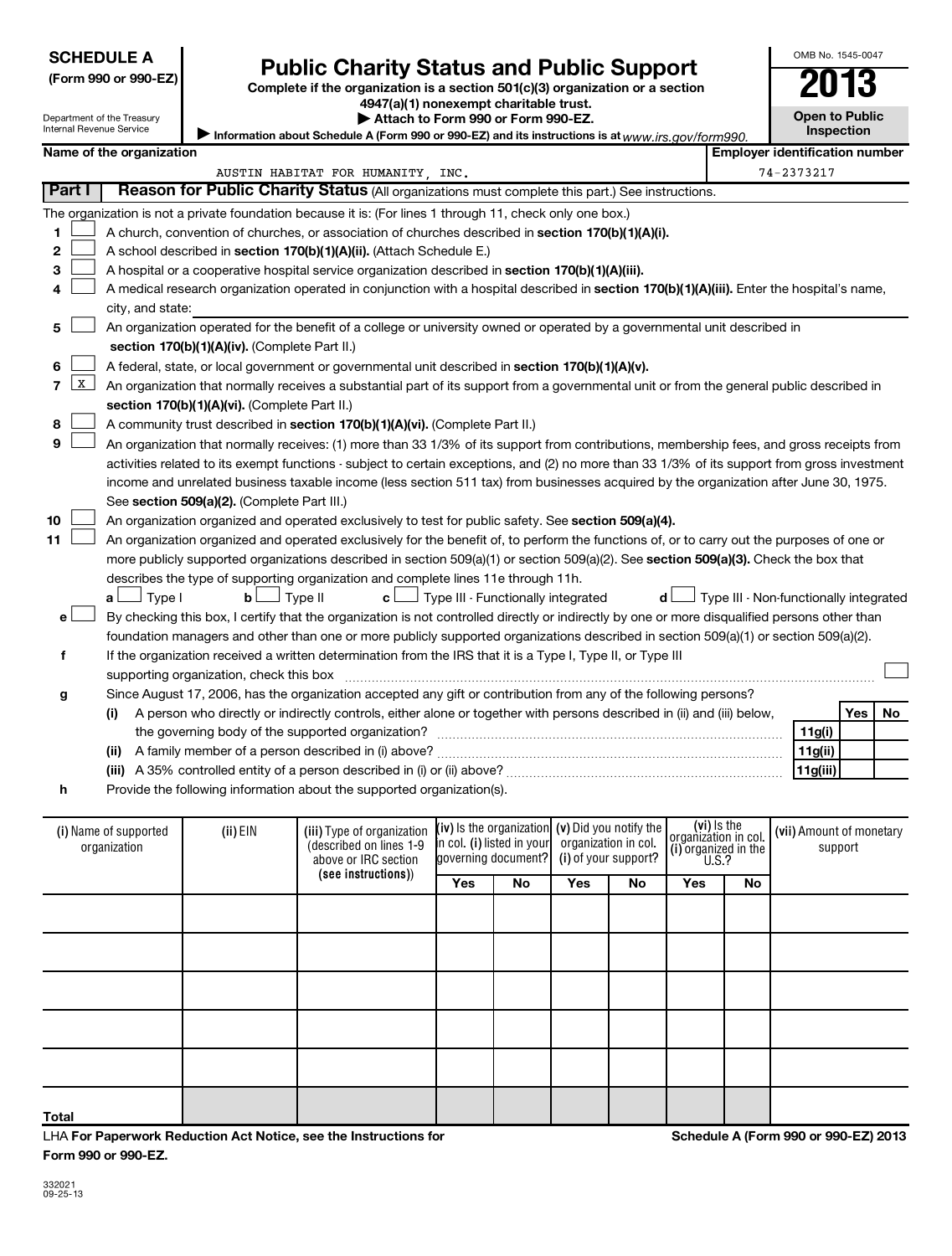### Schedule A (Form 990 or 990-EZ) 2013 AUSTIN HABITAT FOR HUMANITY, INC. The manufacture of the 1974-2373217 Page

| Schedule A |  |
|------------|--|
|            |  |

(Complete only if you checked the box on line 5, 7, or 8 of Part I or if the organization failed to qualify under Part III. If the organization fails to qualify under the tests listed below, please complete Part III.) **Part II** Support Schedule for Organizations Described in Sections 170(b)(1)(A)(iv) and 170(b)(1)(A)(vi)

| <b>Section A. Public Support</b>                                                                                                                                                                                               |            |            |            |            |            |                     |
|--------------------------------------------------------------------------------------------------------------------------------------------------------------------------------------------------------------------------------|------------|------------|------------|------------|------------|---------------------|
| Calendar year (or fiscal year beginning in)                                                                                                                                                                                    | (a) 2009   | (b) 2010   | $(c)$ 2011 | $(d)$ 2012 | (e) 2013   | (f) Total           |
| 1 Gifts, grants, contributions, and                                                                                                                                                                                            |            |            |            |            |            |                     |
| membership fees received. (Do not                                                                                                                                                                                              |            |            |            |            |            |                     |
| include any "unusual grants.")                                                                                                                                                                                                 | 3,522,197. | 3,458,064. | 4,103,840. | 4,081,560. | 4,402,537. | 19,568,198.         |
| 2 Tax revenues levied for the organ-                                                                                                                                                                                           |            |            |            |            |            |                     |
| ization's benefit and either paid to                                                                                                                                                                                           |            |            |            |            |            |                     |
| or expended on its behalf                                                                                                                                                                                                      |            |            |            |            |            |                     |
| 3 The value of services or facilities                                                                                                                                                                                          |            |            |            |            |            |                     |
| furnished by a governmental unit to                                                                                                                                                                                            |            |            |            |            |            |                     |
| the organization without charge                                                                                                                                                                                                |            |            |            |            |            |                     |
| 4 Total. Add lines 1 through 3                                                                                                                                                                                                 | 3,522,197. | 3,458,064. | 4,103,840  | 4,081,560. | 4,402,537  | 19,568,198.         |
| 5 The portion of total contributions                                                                                                                                                                                           |            |            |            |            |            |                     |
| by each person (other than a                                                                                                                                                                                                   |            |            |            |            |            |                     |
| governmental unit or publicly                                                                                                                                                                                                  |            |            |            |            |            |                     |
| supported organization) included                                                                                                                                                                                               |            |            |            |            |            |                     |
| on line 1 that exceeds 2% of the                                                                                                                                                                                               |            |            |            |            |            |                     |
| amount shown on line 11,                                                                                                                                                                                                       |            |            |            |            |            |                     |
| column (f)                                                                                                                                                                                                                     |            |            |            |            |            |                     |
| 6 Public support. Subtract line 5 from line 4.                                                                                                                                                                                 |            |            |            |            |            | 19,568,198.         |
| <b>Section B. Total Support</b>                                                                                                                                                                                                |            |            |            |            |            |                     |
| Calendar year (or fiscal year beginning in) $\blacktriangleright$                                                                                                                                                              | (a) 2009   | (b) 2010   | $(c)$ 2011 | $(d)$ 2012 | (e) 2013   | (f) Total           |
| 7 Amounts from line 4                                                                                                                                                                                                          | 3,522,197  | 3,458,064  | 4,103,840  | 4,081,560. | 4,402,537  | 19,568,198.         |
| 8 Gross income from interest,                                                                                                                                                                                                  |            |            |            |            |            |                     |
| dividends, payments received on                                                                                                                                                                                                |            |            |            |            |            |                     |
| securities loans, rents, royalties                                                                                                                                                                                             |            |            |            |            |            |                     |
| and income from similar sources                                                                                                                                                                                                | 30,808.    | 27,648.    | 5,945.     | 4,483.     | 6,645      | 75,529.             |
| 9 Net income from unrelated business                                                                                                                                                                                           |            |            |            |            |            |                     |
| activities, whether or not the                                                                                                                                                                                                 |            |            |            |            |            |                     |
| business is regularly carried on                                                                                                                                                                                               |            |            |            |            |            |                     |
| 10 Other income. Do not include gain                                                                                                                                                                                           |            |            |            |            |            |                     |
| or loss from the sale of capital                                                                                                                                                                                               |            |            |            |            |            |                     |
|                                                                                                                                                                                                                                |            |            |            |            |            |                     |
| assets (Explain in Part IV.)<br>11 Total support. Add lines 7 through 10                                                                                                                                                       |            |            |            |            |            | 19,643,727.         |
| <b>12</b> Gross receipts from related activities, etc. (see instructions)                                                                                                                                                      |            |            |            |            | 12         | 11, 305, 143.       |
| 13 First five years. If the Form 990 is for the organization's first, second, third, fourth, or fifth tax year as a section 501(c)(3)                                                                                          |            |            |            |            |            |                     |
| organization, check this box and stop here manufactured and stop here are all the manufactured and stop here are all the manufactured and stop here are all the manufactured and stop here are all the manufactured and stop h |            |            |            |            |            |                     |
| Section C. Computation of Public Support Percentage                                                                                                                                                                            |            |            |            |            |            |                     |
|                                                                                                                                                                                                                                |            |            |            |            | 14         | 99.62<br>%          |
|                                                                                                                                                                                                                                |            |            |            |            | 15         | 98.99<br>%          |
| 16a 33 1/3% support test - 2013. If the organization did not check the box on line 13, and line 14 is 33 1/3% or more, check this box and                                                                                      |            |            |            |            |            |                     |
|                                                                                                                                                                                                                                |            |            |            |            |            | $\lfloor x \rfloor$ |
| b 33 1/3% support test - 2012. If the organization did not check a box on line 13 or 16a, and line 15 is 33 1/3% or more, check this box                                                                                       |            |            |            |            |            |                     |
|                                                                                                                                                                                                                                |            |            |            |            |            |                     |
| 17a 10% -facts-and-circumstances test - 2013. If the organization did not check a box on line 13, 16a, or 16b, and line 14 is 10% or more,                                                                                     |            |            |            |            |            |                     |
| and if the organization meets the "facts-and-circumstances" test, check this box and stop here. Explain in Part IV how the organization                                                                                        |            |            |            |            |            |                     |
| meets the "facts-and-circumstances" test. The organization qualifies as a publicly supported organization                                                                                                                      |            |            |            |            |            |                     |
| b 10% -facts-and-circumstances test - 2012. If the organization did not check a box on line 13, 16a, 16b, or 17a, and line 15 is 10% or                                                                                        |            |            |            |            |            |                     |
|                                                                                                                                                                                                                                |            |            |            |            |            |                     |
| more, and if the organization meets the "facts-and-circumstances" test, check this box and stop here. Explain in Part IV how the                                                                                               |            |            |            |            |            |                     |
| organization meets the "facts-and-circumstances" test. The organization qualifies as a publicly supported organization                                                                                                         |            |            |            |            |            |                     |
| 18 Private foundation. If the organization did not check a box on line 13, 16a, 16b, 17a, or 17b, check this box and see instructions                                                                                          |            |            |            |            |            |                     |

**2**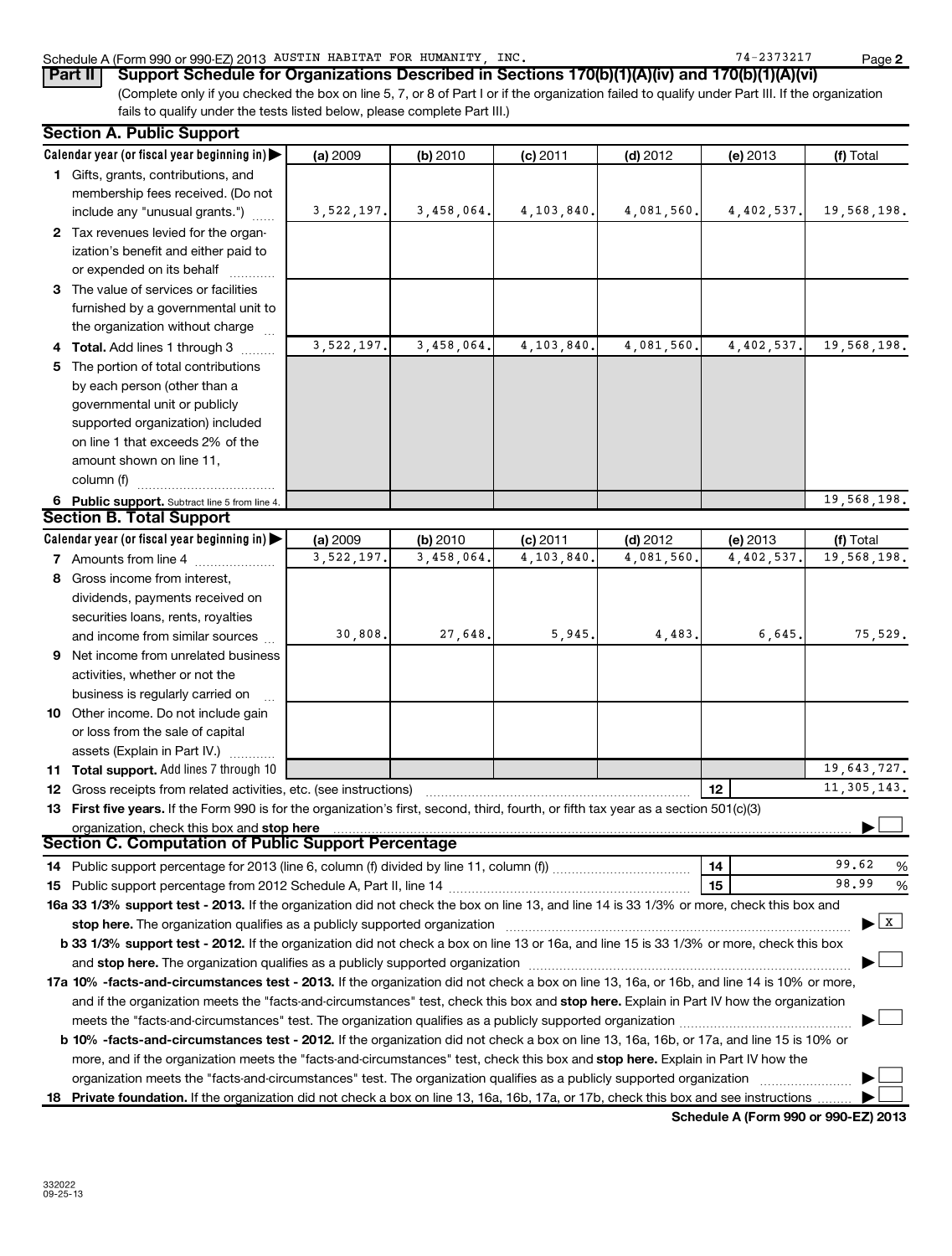## **Part III Support Schedule for Organizations Described in Section 509(a)(2)**

(Complete only if you checked the box on line 9 of Part I or if the organization failed to qualify under Part II. If the organization fails to qualify under the tests listed below, please complete Part II.)

| <b>Section A. Public Support</b>                                                                                                                                                                                               |          |          |            |            |          |           |
|--------------------------------------------------------------------------------------------------------------------------------------------------------------------------------------------------------------------------------|----------|----------|------------|------------|----------|-----------|
| Calendar year (or fiscal year beginning in)                                                                                                                                                                                    | (a) 2009 | (b) 2010 | $(c)$ 2011 | $(d)$ 2012 | (e) 2013 | (f) Total |
| 1 Gifts, grants, contributions, and                                                                                                                                                                                            |          |          |            |            |          |           |
| membership fees received. (Do not                                                                                                                                                                                              |          |          |            |            |          |           |
| include any "unusual grants.")                                                                                                                                                                                                 |          |          |            |            |          |           |
| <b>2</b> Gross receipts from admissions,                                                                                                                                                                                       |          |          |            |            |          |           |
| merchandise sold or services per-                                                                                                                                                                                              |          |          |            |            |          |           |
| formed, or facilities furnished in                                                                                                                                                                                             |          |          |            |            |          |           |
| any activity that is related to the<br>organization's tax-exempt purpose                                                                                                                                                       |          |          |            |            |          |           |
| 3 Gross receipts from activities that                                                                                                                                                                                          |          |          |            |            |          |           |
| are not an unrelated trade or bus-                                                                                                                                                                                             |          |          |            |            |          |           |
| iness under section 513                                                                                                                                                                                                        |          |          |            |            |          |           |
|                                                                                                                                                                                                                                |          |          |            |            |          |           |
| 4 Tax revenues levied for the organ-                                                                                                                                                                                           |          |          |            |            |          |           |
| ization's benefit and either paid to                                                                                                                                                                                           |          |          |            |            |          |           |
| or expended on its behalf                                                                                                                                                                                                      |          |          |            |            |          |           |
| 5 The value of services or facilities                                                                                                                                                                                          |          |          |            |            |          |           |
| furnished by a governmental unit to                                                                                                                                                                                            |          |          |            |            |          |           |
| the organization without charge                                                                                                                                                                                                |          |          |            |            |          |           |
| <b>6 Total.</b> Add lines 1 through 5                                                                                                                                                                                          |          |          |            |            |          |           |
| 7a Amounts included on lines 1, 2, and                                                                                                                                                                                         |          |          |            |            |          |           |
| 3 received from disqualified persons                                                                                                                                                                                           |          |          |            |            |          |           |
| <b>b</b> Amounts included on lines 2 and 3 received                                                                                                                                                                            |          |          |            |            |          |           |
| from other than disqualified persons that<br>exceed the greater of \$5,000 or 1% of the                                                                                                                                        |          |          |            |            |          |           |
| amount on line 13 for the year                                                                                                                                                                                                 |          |          |            |            |          |           |
| c Add lines 7a and 7b                                                                                                                                                                                                          |          |          |            |            |          |           |
| 8 Public support (Subtract line 7c from line 6.)                                                                                                                                                                               |          |          |            |            |          |           |
| <b>Section B. Total Support</b>                                                                                                                                                                                                |          |          |            |            |          |           |
| Calendar year (or fiscal year beginning in)                                                                                                                                                                                    | (a) 2009 | (b) 2010 | $(c)$ 2011 | $(d)$ 2012 | (e) 2013 | (f) Total |
| <b>9</b> Amounts from line 6                                                                                                                                                                                                   |          |          |            |            |          |           |
| <b>10a</b> Gross income from interest,                                                                                                                                                                                         |          |          |            |            |          |           |
| dividends, payments received on<br>securities loans, rents, royalties                                                                                                                                                          |          |          |            |            |          |           |
| and income from similar sources                                                                                                                                                                                                |          |          |            |            |          |           |
| <b>b</b> Unrelated business taxable income                                                                                                                                                                                     |          |          |            |            |          |           |
| (less section 511 taxes) from businesses                                                                                                                                                                                       |          |          |            |            |          |           |
| acquired after June 30, 1975                                                                                                                                                                                                   |          |          |            |            |          |           |
| c Add lines 10a and 10b                                                                                                                                                                                                        |          |          |            |            |          |           |
| <b>11</b> Net income from unrelated business                                                                                                                                                                                   |          |          |            |            |          |           |
| activities not included in line 10b,                                                                                                                                                                                           |          |          |            |            |          |           |
| whether or not the business is                                                                                                                                                                                                 |          |          |            |            |          |           |
| regularly carried on<br>12 Other income. Do not include gain                                                                                                                                                                   |          |          |            |            |          |           |
| or loss from the sale of capital                                                                                                                                                                                               |          |          |            |            |          |           |
| assets (Explain in Part IV.) $\cdots$                                                                                                                                                                                          |          |          |            |            |          |           |
| 13 Total support. (Add lines 9, 10c, 11, and 12.)                                                                                                                                                                              |          |          |            |            |          |           |
| 14 First five years. If the Form 990 is for the organization's first, second, third, fourth, or fifth tax year as a section 501(c)(3) organization,                                                                            |          |          |            |            |          |           |
| check this box and stop here measurements and the state of the state of the state of the state of the state of the state of the state of the state of the state of the state of the state of the state of the state of the sta |          |          |            |            |          |           |
| <b>Section C. Computation of Public Support Percentage</b>                                                                                                                                                                     |          |          |            |            |          |           |
|                                                                                                                                                                                                                                |          |          |            |            | 15       | %         |
| 16 Public support percentage from 2012 Schedule A, Part III, line 15                                                                                                                                                           |          |          |            |            | 16       | %         |
| <b>Section D. Computation of Investment Income Percentage</b>                                                                                                                                                                  |          |          |            |            |          |           |
| 17 Investment income percentage for 2013 (line 10c, column (f) divided by line 13, column (f))                                                                                                                                 |          |          |            |            | 17       | %         |
| 18 Investment income percentage from 2012 Schedule A, Part III, line 17                                                                                                                                                        |          |          |            |            | 18       | %         |
| 19a 33 1/3% support tests - 2013. If the organization did not check the box on line 14, and line 15 is more than 33 1/3%, and line 17 is not                                                                                   |          |          |            |            |          |           |
| more than 33 1/3%, check this box and stop here. The organization qualifies as a publicly supported organization                                                                                                               |          |          |            |            |          |           |
| b 33 1/3% support tests - 2012. If the organization did not check a box on line 14 or line 19a, and line 16 is more than 33 1/3%, and                                                                                          |          |          |            |            |          |           |
| line 18 is not more than 33 1/3%, check this box and stop here. The organization qualifies as a publicly supported organization                                                                                                |          |          |            |            |          |           |
|                                                                                                                                                                                                                                |          |          |            |            |          |           |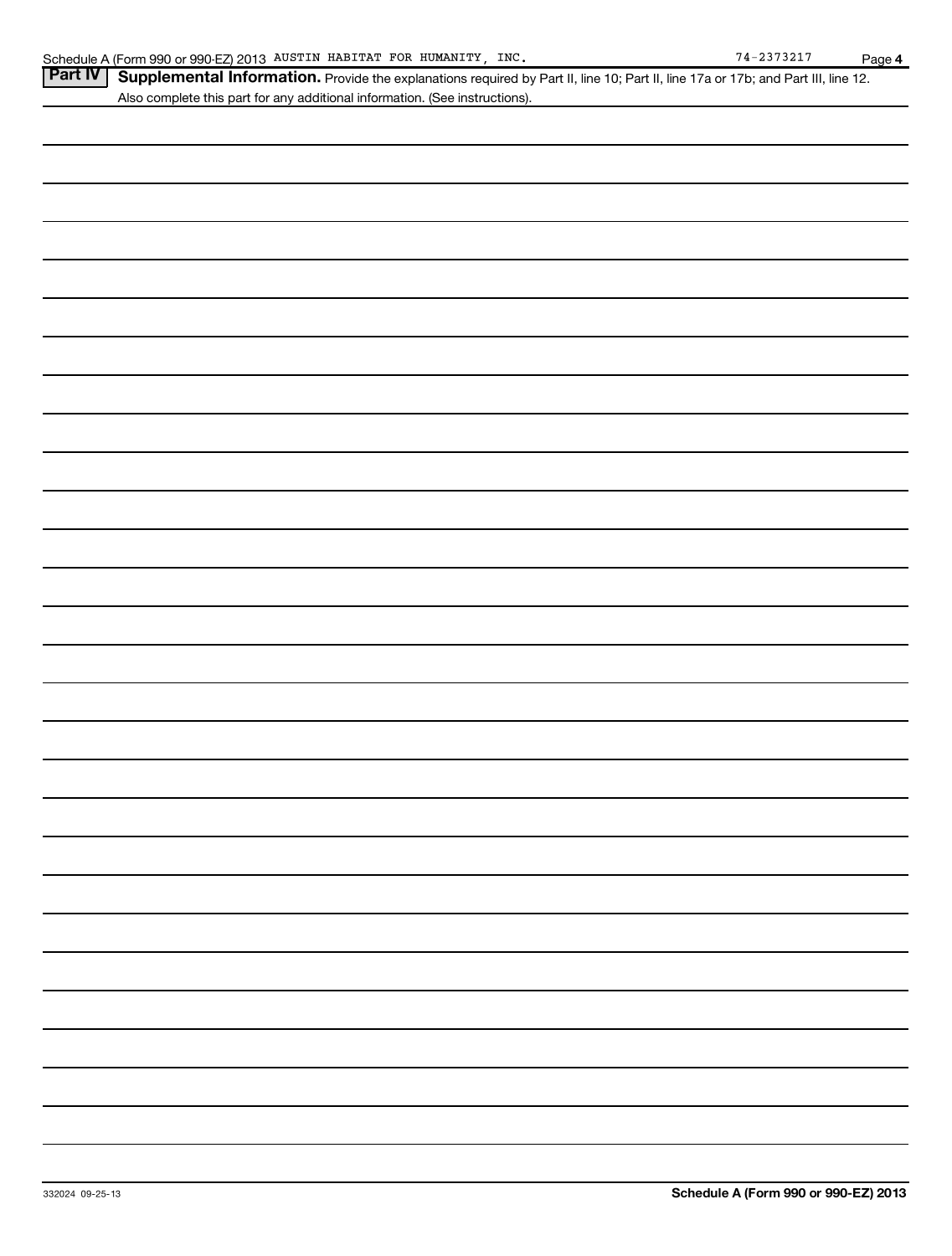|  |  | ** PUBLIC DISCLOSURE COPY ** |  |  |
|--|--|------------------------------|--|--|
|--|--|------------------------------|--|--|

## **Schedule B Schedule of Contributors**

**or 990-PF) | Attach to Form 990, Form 990-EZ, or Form 990-PF. | Information about Schedule B (Form 990, 990-EZ, or 990-PF) and its instructions is at** <sub>www.irs.gov/form990  $\cdot$ </sub>

OMB No. 1545-0047 **2013**

**Name of the organization Employer identification number**

|  | Name of the organization |
|--|--------------------------|

Department of the Treasury Internal Revenue Service

**(Form 990, 990-EZ,**

|                                |                                                                           | Employer racmemodation namber |
|--------------------------------|---------------------------------------------------------------------------|-------------------------------|
|                                | AUSTIN HABITAT FOR HUMANITY, INC.                                         | 74-2373217                    |
| Organization type (check one): |                                                                           |                               |
| Filers of:                     | Section:                                                                  |                               |
| Form 990 or 990-EZ             | $\boxed{\text{X}}$ 501(c)( 3) (enter number) organization                 |                               |
|                                | 4947(a)(1) nonexempt charitable trust not treated as a private foundation |                               |
|                                | 527 political organization                                                |                               |
| Form 990-PF                    | 501(c)(3) exempt private foundation                                       |                               |
|                                | 4947(a)(1) nonexempt charitable trust treated as a private foundation     |                               |
|                                | 501(c)(3) taxable private foundation                                      |                               |

Check if your organization is covered by the General Rule or a Special Rule. **Note.**  Only a section 501(c)(7), (8), or (10) organization can check boxes for both the General Rule and a Special Rule. See instructions.

#### **General Rule**

For an organization filing Form 990, 990-EZ, or 990-PF that received, during the year, \$5,000 or more (in money or property) from any one contributor. Complete Parts I and II.  $\left\vert \cdot\right\vert$ 

#### **Special Rules**

509(a)(1) and 170(b)(1)(A)(vi) and received from any one contributor, during the year, a contribution of the greater of (1**)** \$5,000 or (**2**) 2%  $\boxed{\text{X}}$  For a section 501(c)(3) organization filing Form 990 or 990-EZ that met the 33 1/3% support test of the regulations under sections of the amount on (i) Form 990, Part VIII, line 1h, or (ii) Form 990-EZ, line 1. Complete Parts I and II.

total contributions of more than \$1,000 for use exclusively for religious, charitable, scientific, literary, or educational purposes, or For a section 501(c)(7), (8), or (10) organization filing Form 990 or 990-EZ that received from any one contributor, during the year, the prevention of cruelty to children or animals. Complete Parts I, II, and III.  $\left\vert \cdot\right\vert$ 

purpose. Do not complete any of the parts unless the General Rule applies to this organization because it received nonexclusively contributions for use exclusively for religious, charitable, etc., purposes, but these contributions did not total to more than \$1,000. If this box is checked, enter here the total contributions that were received during the year for an exclusively religious, charitable, etc., For a section 501(c)(7), (8), or (10) organization filing Form 990 or 990-EZ that received from any one contributor, during the year, religious, charitable, etc., contributions of \$5,000 or more during the year  $\Box$   $\Box$   $\Box$   $\Box$  $\left\vert \cdot\right\vert$ 

**Caution.** An organization that is not covered by the General Rule and/or the Special Rules does not file Schedule B (Form 990, 990-EZ, or 990-PF), but it **must** answer "No" on Part IV, line 2, of its Form 990; or check the box on line H of its Form 990-EZ or on its Form 990-PF, Part I, line 2, to certify that it does not meet the filing requirements of Schedule B (Form 990, 990-EZ, or 990-PF).

LHA For Paperwork Reduction Act Notice, see the Instructions for Form 990, 990-EZ, or 990-PF. Schedule B (Form 990, 990-EZ, or 990-PF) (2013)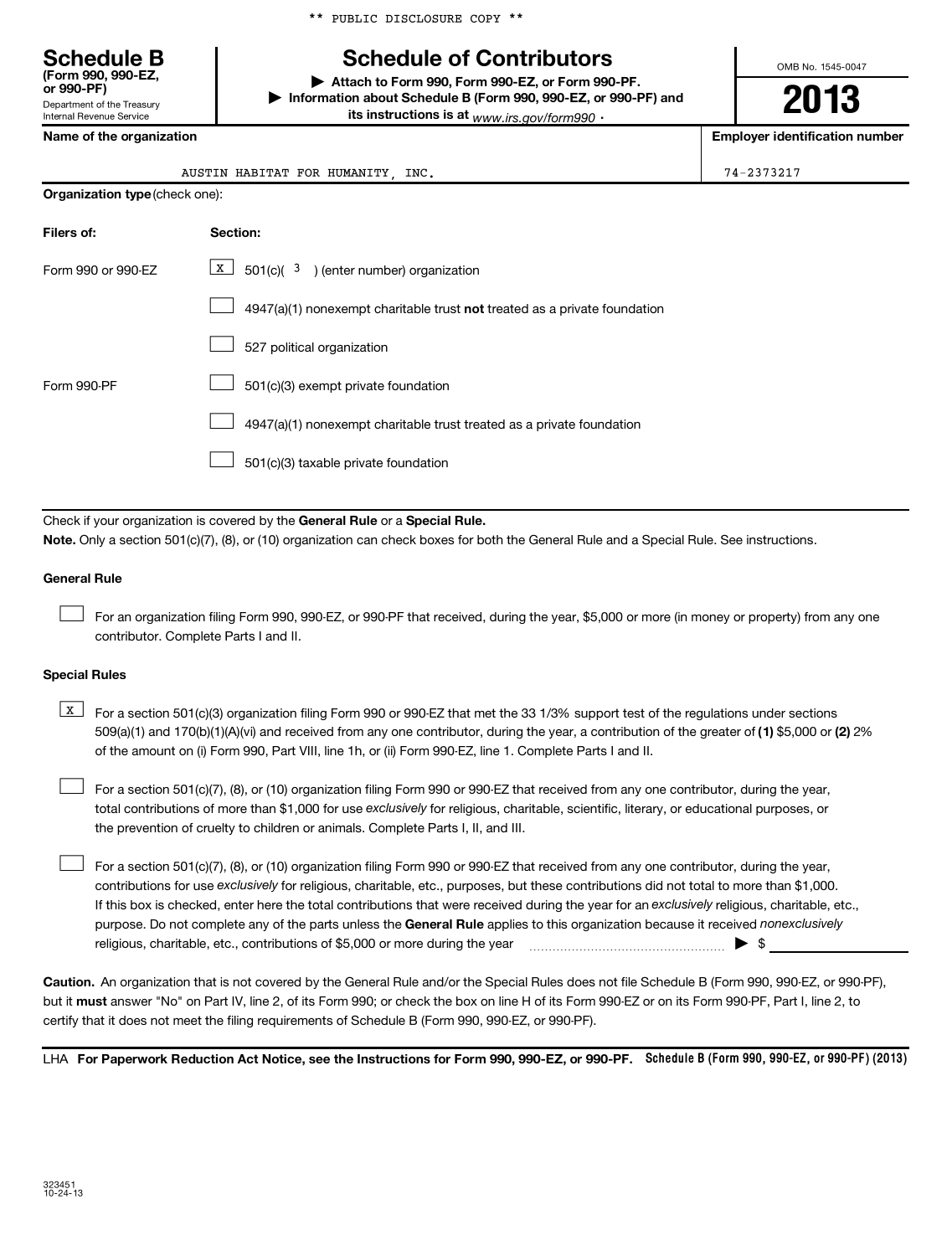| Schedule B (Form 990, 990-EZ, or 990-PF) (2013) | Page |
|-------------------------------------------------|------|
|-------------------------------------------------|------|

**Name of organization Employer identification number**

AUSTIN HABITAT FOR HUMANITY, INC. THE SERVICE SERVICE SERVICE SERVICE SERVICE SERVICE SERVICE SERVICE SERVICE S

**(a) No. (b) Name, address, and ZIP + 4 (c) Total contributions (d) Type of contribution Person Payroll Noncash (a) No. (b) Name, address, and ZIP + 4 (c) Total contributions (d) Type of contribution Person Payroll Noncash (a) No. (b) Name, address, and ZIP + 4 (c) Total contributions (d) Type of contribution Person Payroll Noncash (a) No. (b) Name, address, and ZIP + 4 (c) Total contributions (d) Type of contribution Person Payroll Noncash (a) No. (b) Name, address, and ZIP + 4 (c) Total contributions (d) Type of contribution Person Payroll Noncash (a) No. (b) Name, address, and ZIP + 4 (c) Total contributions (d) Type of contribution Person Payroll Noncash** Part I Contributors (see instructions). Use duplicate copies of Part I if additional space is needed. \$ (Complete Part II for noncash contributions.) \$ (Complete Part II for noncash contributions.) \$ (Complete Part II for noncash contributions.) \$ (Complete Part II for noncash contributions.) \$ (Complete Part II for noncash contributions.) \$ (Complete Part II for noncash contributions.)  $\vert x \vert$  $\Box$  $\Box$  $\vert x \vert$  $\Box$  $\Box$  $\mathbf{x}$  $\Box$  $\Box$  $\vert x \vert$  $\Box$  $\Box$  $\boxed{\mathbf{X}}$  $\Box$  $\Box$  $\Box$  $\Box$  $\Box$  $\begin{array}{|c|c|c|c|c|c|c|c|c|}\hline \ \text{1} & \text{Person} & \text{X} \ \hline \end{array}$ 344,381. 2 X 352,210.  $\frac{3}{2}$  Person  $\frac{1}{2}$ 162,267.  $\frac{4}{4}$  Person  $\frac{1}{2}$ 132,940. 5 X 185,535.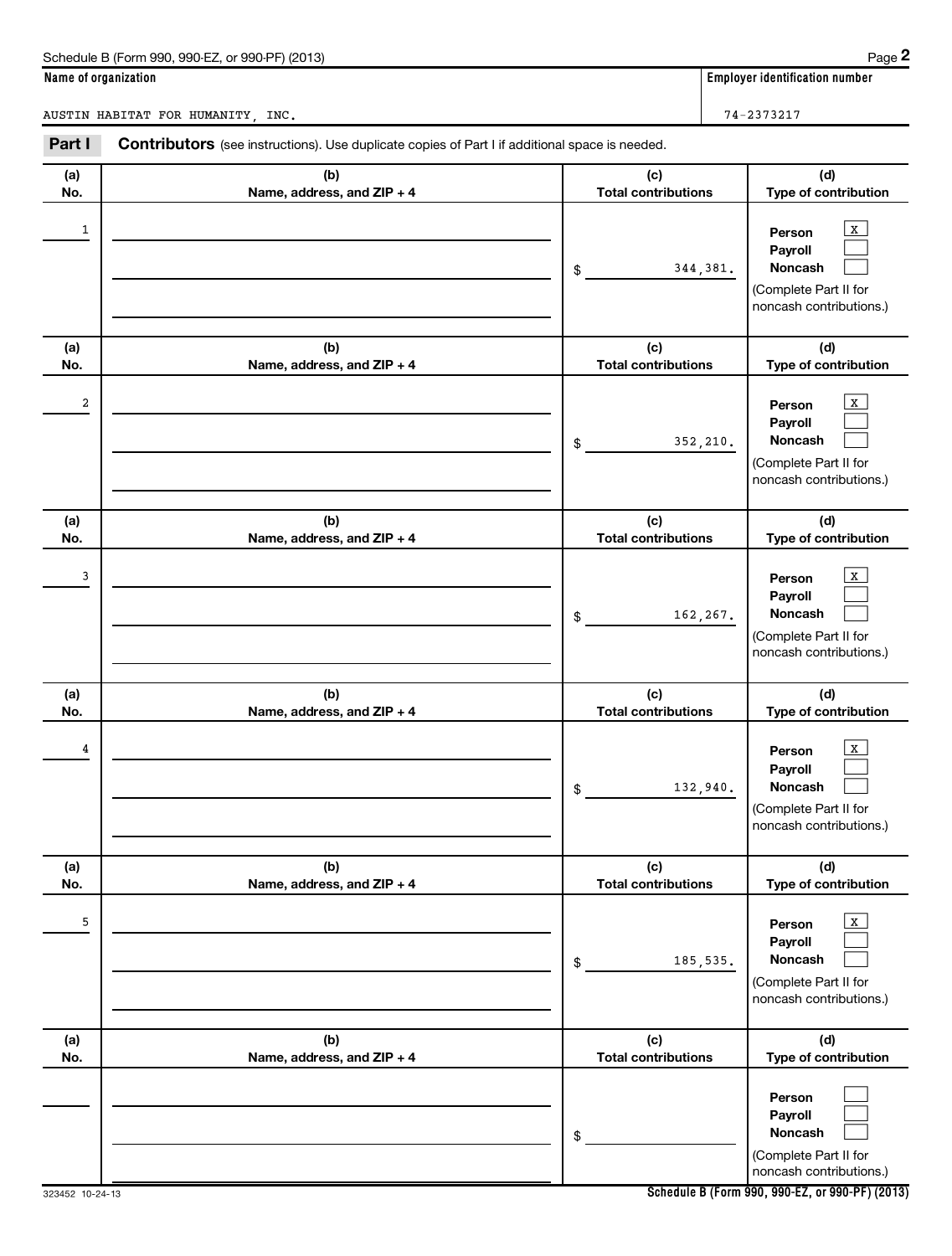| (2013)<br>. 990-EZ<br>Schedule B (Form<br>or 990-PF)<br><b>990</b> | Paqe                                     |
|--------------------------------------------------------------------|------------------------------------------|
| Name of<br>e of organization (                                     | <br>r identification number.<br>Employer |

AUSTIN HABITAT FOR HUMANITY, INC.  $74-2373217$ 

Part II Noncash Property (see instructions). Use duplicate copies of Part II if additional space is needed.

| (a)<br>No.<br>from<br>Part I | (b)<br>Description of noncash property given | (c)<br>FMV (or estimate)<br>(see instructions) | (d)<br>Date received |
|------------------------------|----------------------------------------------|------------------------------------------------|----------------------|
|                              |                                              |                                                |                      |
|                              |                                              |                                                |                      |
|                              |                                              | \$                                             |                      |
| (a)<br>No.<br>from<br>Part I | (b)<br>Description of noncash property given | (c)<br>FMV (or estimate)<br>(see instructions) | (d)<br>Date received |
|                              |                                              |                                                |                      |
|                              |                                              |                                                |                      |
|                              |                                              | \$                                             |                      |
| (a)<br>No.<br>from<br>Part I | (b)<br>Description of noncash property given | (c)<br>FMV (or estimate)<br>(see instructions) | (d)<br>Date received |
|                              |                                              |                                                |                      |
|                              |                                              |                                                |                      |
|                              |                                              | \$                                             |                      |
| (a)<br>No.<br>from<br>Part I | (b)<br>Description of noncash property given | (c)<br>FMV (or estimate)<br>(see instructions) | (d)<br>Date received |
|                              |                                              |                                                |                      |
|                              |                                              |                                                |                      |
|                              |                                              | \$                                             |                      |
| (a)<br>No.<br>from<br>Part I | (b)<br>Description of noncash property given | (c)<br>FMV (or estimate)<br>(see instructions) | (d)<br>Date received |
|                              |                                              |                                                |                      |
|                              |                                              |                                                |                      |
|                              |                                              | $\$$                                           |                      |
| (a)<br>No.<br>from<br>Part I | (b)<br>Description of noncash property given | (c)<br>FMV (or estimate)<br>(see instructions) | (d)<br>Date received |
|                              |                                              |                                                |                      |
|                              |                                              |                                                |                      |
|                              |                                              | \$                                             |                      |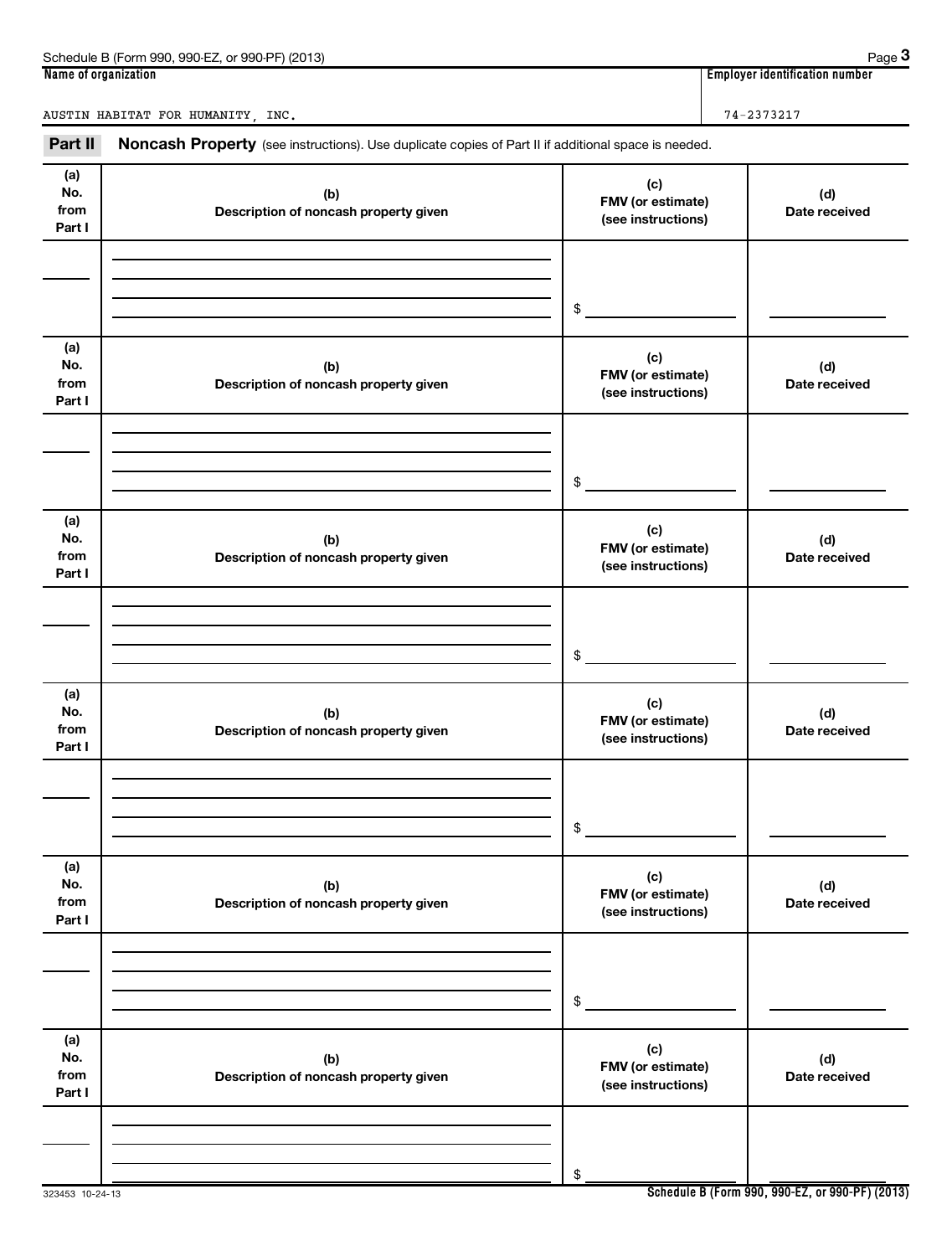|                           | AUSTIN HABITAT FOR HUMANITY, INC.                               |                      | 74-2373217                                                                                                                                                                                                                                      |
|---------------------------|-----------------------------------------------------------------|----------------------|-------------------------------------------------------------------------------------------------------------------------------------------------------------------------------------------------------------------------------------------------|
| Part III                  | Use duplicate copies of Part III if additional space is needed. |                      | $\frac{1}{100}$<br>Exclusively <b>religious, charitable, etc., individual contributions to section 501(c)(7), (8), or (10) organizations that total more than \$1,000 for the<br/>year. Complete columns (a) through (e) and the following </b> |
| (a) No.<br>from<br>Part I | (b) Purpose of gift                                             | (c) Use of gift      | (d) Description of how gift is held                                                                                                                                                                                                             |
|                           |                                                                 |                      |                                                                                                                                                                                                                                                 |
|                           |                                                                 | (e) Transfer of gift |                                                                                                                                                                                                                                                 |
|                           | Transferee's name, address, and ZIP + 4                         |                      | Relationship of transferor to transferee                                                                                                                                                                                                        |
| (a) No.<br>from<br>Part I | (b) Purpose of gift                                             | (c) Use of gift      | (d) Description of how gift is held                                                                                                                                                                                                             |
|                           |                                                                 |                      |                                                                                                                                                                                                                                                 |
|                           |                                                                 | (e) Transfer of gift |                                                                                                                                                                                                                                                 |
|                           | Transferee's name, address, and ZIP + 4                         |                      | Relationship of transferor to transferee                                                                                                                                                                                                        |
| (a) No.<br>from<br>Part I | (b) Purpose of gift                                             | (c) Use of gift      | (d) Description of how gift is held                                                                                                                                                                                                             |
|                           |                                                                 | (e) Transfer of gift |                                                                                                                                                                                                                                                 |
|                           | Transferee's name, address, and ZIP + 4                         |                      | Relationship of transferor to transferee                                                                                                                                                                                                        |
| (a) No.<br>from<br>Part I | (b) Purpose of gift                                             | (c) Use of gift      | (d) Description of how gift is held                                                                                                                                                                                                             |
|                           |                                                                 |                      |                                                                                                                                                                                                                                                 |
|                           |                                                                 | (e) Transfer of gift |                                                                                                                                                                                                                                                 |
|                           | Transferee's name, address, and ZIP + 4                         |                      | Relationship of transferor to transferee                                                                                                                                                                                                        |
|                           |                                                                 |                      |                                                                                                                                                                                                                                                 |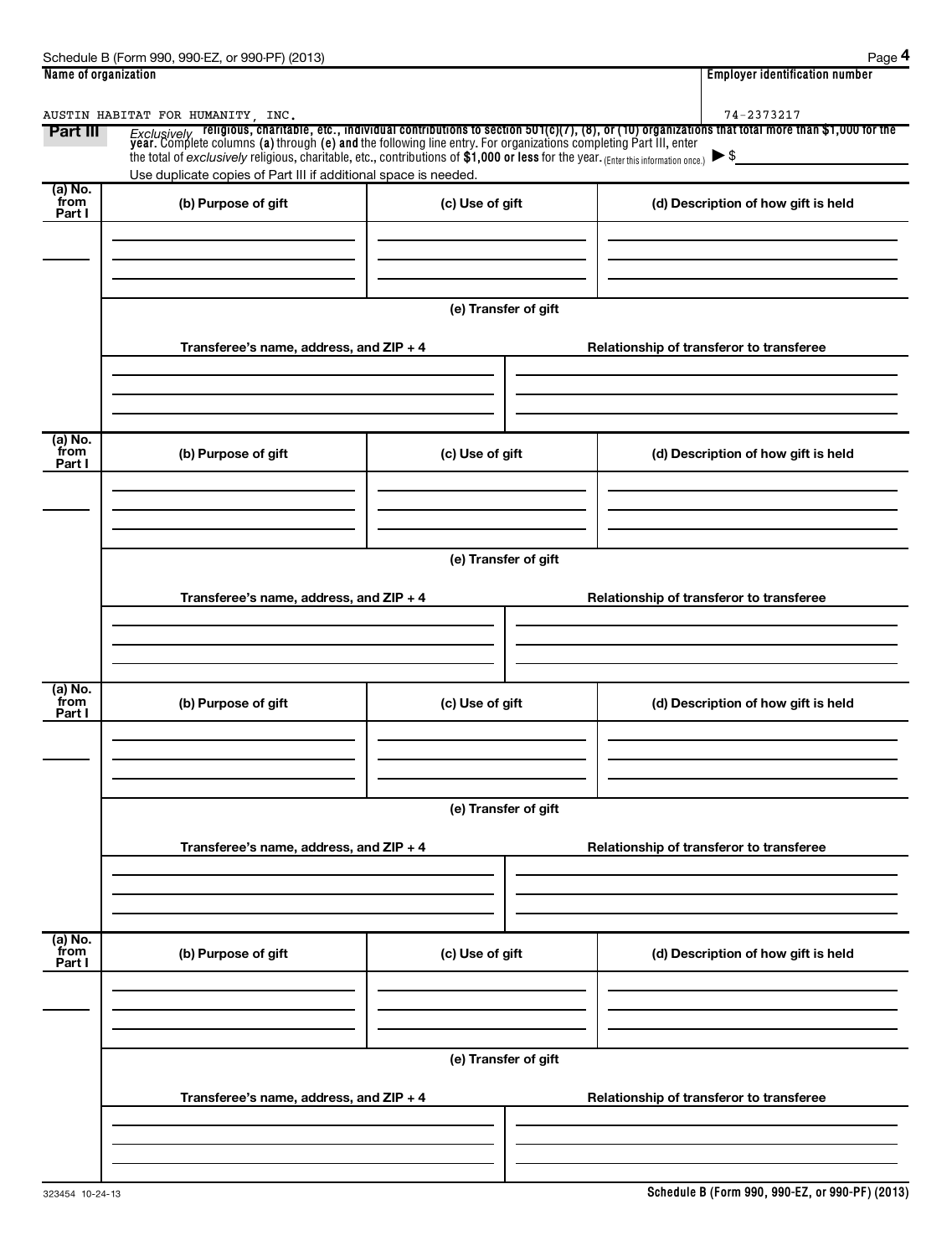|        | <b>SCHEDULE D</b>                   |                                                                                                                                                           |                     | <b>Supplemental Financial Statements</b>                                 |    | OMB No. 1545-0047                                                                                                                                                                                                                                                                                                                               |
|--------|-------------------------------------|-----------------------------------------------------------------------------------------------------------------------------------------------------------|---------------------|--------------------------------------------------------------------------|----|-------------------------------------------------------------------------------------------------------------------------------------------------------------------------------------------------------------------------------------------------------------------------------------------------------------------------------------------------|
|        | (Form 990)                          |                                                                                                                                                           |                     | Complete if the organization answered "Yes," to Form 990,                |    |                                                                                                                                                                                                                                                                                                                                                 |
|        | Department of the Treasury          |                                                                                                                                                           | Attach to Form 990. | Part IV, line 6, 7, 8, 9, 10, 11a, 11b, 11c, 11d, 11e, 11f, 12a, or 12b. |    | Open to Public                                                                                                                                                                                                                                                                                                                                  |
|        | Internal Revenue Service            | Information about Schedule D (Form 990) and its instructions is at www irs gov/form990                                                                    |                     |                                                                          |    | Inspection                                                                                                                                                                                                                                                                                                                                      |
|        | Name of the organization            | AUSTIN HABITAT FOR HUMANITY, INC.                                                                                                                         |                     |                                                                          |    | <b>Employer identification number</b><br>74-2373217                                                                                                                                                                                                                                                                                             |
| Part I |                                     | Organizations Maintaining Donor Advised Funds or Other Similar Funds or Accounts. Complete if the                                                         |                     |                                                                          |    |                                                                                                                                                                                                                                                                                                                                                 |
|        |                                     | organization answered "Yes" to Form 990, Part IV, line 6.                                                                                                 |                     |                                                                          |    |                                                                                                                                                                                                                                                                                                                                                 |
|        |                                     |                                                                                                                                                           |                     | (a) Donor advised funds                                                  |    | (b) Funds and other accounts                                                                                                                                                                                                                                                                                                                    |
| 1.     |                                     |                                                                                                                                                           |                     |                                                                          |    |                                                                                                                                                                                                                                                                                                                                                 |
| 2      |                                     |                                                                                                                                                           |                     |                                                                          |    |                                                                                                                                                                                                                                                                                                                                                 |
| З      |                                     |                                                                                                                                                           |                     |                                                                          |    |                                                                                                                                                                                                                                                                                                                                                 |
| 4      |                                     |                                                                                                                                                           |                     |                                                                          |    |                                                                                                                                                                                                                                                                                                                                                 |
| 5      |                                     | Did the organization inform all donors and donor advisors in writing that the assets held in donor advised funds                                          |                     |                                                                          |    |                                                                                                                                                                                                                                                                                                                                                 |
|        |                                     |                                                                                                                                                           |                     |                                                                          |    | <b>No</b><br>Yes                                                                                                                                                                                                                                                                                                                                |
| 6      |                                     | Did the organization inform all grantees, donors, and donor advisors in writing that grant funds can be used only                                         |                     |                                                                          |    |                                                                                                                                                                                                                                                                                                                                                 |
|        |                                     | for charitable purposes and not for the benefit of the donor or donor advisor, or for any other purpose conferring                                        |                     |                                                                          |    | Yes<br>No                                                                                                                                                                                                                                                                                                                                       |
|        | Part II                             | Conservation Easements. Complete if the organization answered "Yes" to Form 990, Part IV, line 7.                                                         |                     |                                                                          |    |                                                                                                                                                                                                                                                                                                                                                 |
| 1      |                                     | Purpose(s) of conservation easements held by the organization (check all that apply).                                                                     |                     |                                                                          |    |                                                                                                                                                                                                                                                                                                                                                 |
|        |                                     | Preservation of land for public use (e.g., recreation or education)                                                                                       |                     | Preservation of an historically important land area                      |    |                                                                                                                                                                                                                                                                                                                                                 |
|        |                                     | Protection of natural habitat                                                                                                                             |                     | Preservation of a certified historic structure                           |    |                                                                                                                                                                                                                                                                                                                                                 |
|        |                                     | Preservation of open space                                                                                                                                |                     |                                                                          |    |                                                                                                                                                                                                                                                                                                                                                 |
| 2      |                                     | Complete lines 2a through 2d if the organization held a qualified conservation contribution in the form of a conservation easement on the last            |                     |                                                                          |    |                                                                                                                                                                                                                                                                                                                                                 |
|        | day of the tax year.                |                                                                                                                                                           |                     |                                                                          |    |                                                                                                                                                                                                                                                                                                                                                 |
|        |                                     |                                                                                                                                                           |                     |                                                                          |    | Held at the End of the Tax Year                                                                                                                                                                                                                                                                                                                 |
|        |                                     |                                                                                                                                                           |                     |                                                                          | 2a |                                                                                                                                                                                                                                                                                                                                                 |
| b      |                                     | Total acreage restricted by conservation easements                                                                                                        |                     |                                                                          | 2b |                                                                                                                                                                                                                                                                                                                                                 |
|        |                                     |                                                                                                                                                           |                     |                                                                          | 2c |                                                                                                                                                                                                                                                                                                                                                 |
| d      |                                     | Number of conservation easements included in (c) acquired after 8/17/06, and not on a historic structure                                                  |                     |                                                                          | 2d |                                                                                                                                                                                                                                                                                                                                                 |
| 3      |                                     | Number of conservation easements modified, transferred, released, extinguished, or terminated by the organization during the tax                          |                     |                                                                          |    |                                                                                                                                                                                                                                                                                                                                                 |
|        | year                                |                                                                                                                                                           |                     |                                                                          |    |                                                                                                                                                                                                                                                                                                                                                 |
| 4      |                                     | Number of states where property subject to conservation easement is located $\blacktriangleright$                                                         |                     |                                                                          |    |                                                                                                                                                                                                                                                                                                                                                 |
| 5      |                                     | Does the organization have a written policy regarding the periodic monitoring, inspection, handling of                                                    |                     |                                                                          |    |                                                                                                                                                                                                                                                                                                                                                 |
|        |                                     | violations, and enforcement of the conservation easements it holds?                                                                                       |                     |                                                                          |    | Yes<br><b>No</b>                                                                                                                                                                                                                                                                                                                                |
| 6      |                                     | Staff and volunteer hours devoted to monitoring, inspecting, and enforcing conservation easements during the year                                         |                     |                                                                          |    |                                                                                                                                                                                                                                                                                                                                                 |
| 7      |                                     | Amount of expenses incurred in monitoring, inspecting, and enforcing conservation easements during the year $\triangleright$ \$                           |                     |                                                                          |    |                                                                                                                                                                                                                                                                                                                                                 |
| 8      |                                     | Does each conservation easement reported on line 2(d) above satisfy the requirements of section 170(h)(4)(B)(i)                                           |                     |                                                                          |    |                                                                                                                                                                                                                                                                                                                                                 |
|        |                                     |                                                                                                                                                           |                     |                                                                          |    | <b>No</b><br>Yes                                                                                                                                                                                                                                                                                                                                |
| 9      |                                     | In Part XIII, describe how the organization reports conservation easements in its revenue and expense statement, and balance sheet, and                   |                     |                                                                          |    |                                                                                                                                                                                                                                                                                                                                                 |
|        |                                     | include, if applicable, the text of the footnote to the organization's financial statements that describes the organization's accounting for              |                     |                                                                          |    |                                                                                                                                                                                                                                                                                                                                                 |
|        | conservation easements.<br>Part III | Organizations Maintaining Collections of Art, Historical Treasures, or Other Similar Assets.                                                              |                     |                                                                          |    |                                                                                                                                                                                                                                                                                                                                                 |
|        |                                     | Complete if the organization answered "Yes" to Form 990, Part IV, line 8.                                                                                 |                     |                                                                          |    |                                                                                                                                                                                                                                                                                                                                                 |
|        |                                     | 1a If the organization elected, as permitted under SFAS 116 (ASC 958), not to report in its revenue statement and balance sheet works of art,             |                     |                                                                          |    |                                                                                                                                                                                                                                                                                                                                                 |
|        |                                     | historical treasures, or other similar assets held for public exhibition, education, or research in furtherance of public service, provide, in Part XIII, |                     |                                                                          |    |                                                                                                                                                                                                                                                                                                                                                 |
|        |                                     | the text of the footnote to its financial statements that describes these items.                                                                          |                     |                                                                          |    |                                                                                                                                                                                                                                                                                                                                                 |
|        |                                     | If the organization elected, as permitted under SFAS 116 (ASC 958), to report in its revenue statement and balance sheet works of art, historical         |                     |                                                                          |    |                                                                                                                                                                                                                                                                                                                                                 |
|        |                                     | treasures, or other similar assets held for public exhibition, education, or research in furtherance of public service, provide the following amounts     |                     |                                                                          |    |                                                                                                                                                                                                                                                                                                                                                 |
|        | relating to these items:            |                                                                                                                                                           |                     |                                                                          |    |                                                                                                                                                                                                                                                                                                                                                 |
|        |                                     |                                                                                                                                                           |                     |                                                                          |    | $\mathfrak s$ and $\mathfrak s$ and $\mathfrak s$ and $\mathfrak s$ and $\mathfrak s$ and $\mathfrak s$ and $\mathfrak s$ and $\mathfrak s$ and $\mathfrak s$ and $\mathfrak s$ and $\mathfrak s$ and $\mathfrak s$ and $\mathfrak s$ and $\mathfrak s$ and $\mathfrak s$ and $\mathfrak s$ and $\mathfrak s$ and $\mathfrak s$ and $\mathfrak$ |
|        |                                     | (ii) Assets included in Form 990, Part X                                                                                                                  |                     |                                                                          |    |                                                                                                                                                                                                                                                                                                                                                 |
| 2      |                                     | If the organization received or held works of art, historical treasures, or other similar assets for financial gain, provide                              |                     |                                                                          |    |                                                                                                                                                                                                                                                                                                                                                 |
|        |                                     | the following amounts required to be reported under SFAS 116 (ASC 958) relating to these items:                                                           |                     |                                                                          |    | \$                                                                                                                                                                                                                                                                                                                                              |
|        |                                     |                                                                                                                                                           |                     |                                                                          |    |                                                                                                                                                                                                                                                                                                                                                 |

**b** Assets included in Form 990, Part X ~~~~~~~~~~~~~~~~~~~~~~~~~~~~~~~~~~~ | \$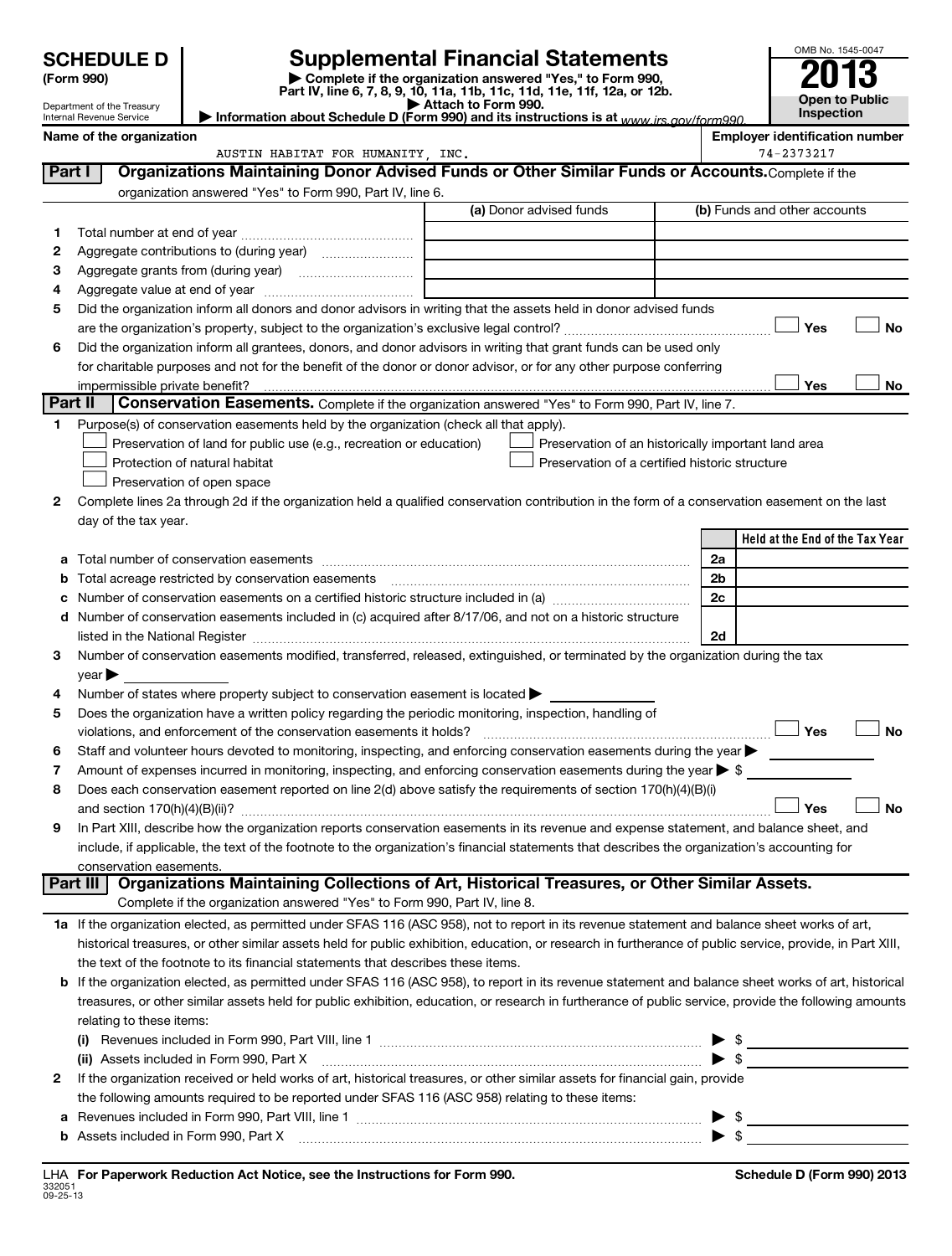|   | Schedule D (Form 990) 2013                                                                                                                                                                                                     | AUSTIN HABITAT FOR HUMANITY, INC. |   |                |                                                         |                 | 74-2373217                 |                     |     | Page 2            |
|---|--------------------------------------------------------------------------------------------------------------------------------------------------------------------------------------------------------------------------------|-----------------------------------|---|----------------|---------------------------------------------------------|-----------------|----------------------------|---------------------|-----|-------------------|
|   | Part III<br>Organizations Maintaining Collections of Art, Historical Treasures, or Other Similar Assets (continued)                                                                                                            |                                   |   |                |                                                         |                 |                            |                     |     |                   |
| 3 | Using the organization's acquisition, accession, and other records, check any of the following that are a significant use of its collection items                                                                              |                                   |   |                |                                                         |                 |                            |                     |     |                   |
|   | (check all that apply):                                                                                                                                                                                                        |                                   |   |                |                                                         |                 |                            |                     |     |                   |
| a | Public exhibition                                                                                                                                                                                                              |                                   |   |                | Loan or exchange programs                               |                 |                            |                     |     |                   |
| b | Scholarly research                                                                                                                                                                                                             |                                   |   | Other          |                                                         |                 |                            |                     |     |                   |
| c | Preservation for future generations                                                                                                                                                                                            |                                   |   |                |                                                         |                 |                            |                     |     |                   |
| 4 | Provide a description of the organization's collections and explain how they further the organization's exempt purpose in Part XIII.                                                                                           |                                   |   |                |                                                         |                 |                            |                     |     |                   |
| 5 | During the year, did the organization solicit or receive donations of art, historical treasures, or other similar assets                                                                                                       |                                   |   |                |                                                         |                 |                            |                     |     |                   |
|   |                                                                                                                                                                                                                                |                                   |   |                |                                                         |                 |                            | Yes                 |     | No                |
|   | Part IV<br><b>Escrow and Custodial Arrangements.</b> Complete if the organization answered "Yes" to Form 990, Part IV, line 9, or                                                                                              |                                   |   |                |                                                         |                 |                            |                     |     |                   |
|   | reported an amount on Form 990, Part X, line 21.                                                                                                                                                                               |                                   |   |                |                                                         |                 |                            |                     |     |                   |
|   | 1a Is the organization an agent, trustee, custodian or other intermediary for contributions or other assets not included                                                                                                       |                                   |   |                |                                                         |                 |                            |                     |     |                   |
|   | on Form 990, Part X? [11] matter and the contract of the contract of the contract of the contract of the contract of the contract of the contract of the contract of the contract of the contract of the contract of the contr |                                   |   |                |                                                         |                 |                            | Yes                 |     | $\overline{x}$ No |
|   | b If "Yes," explain the arrangement in Part XIII and complete the following table:                                                                                                                                             |                                   |   |                |                                                         |                 |                            |                     |     |                   |
|   |                                                                                                                                                                                                                                |                                   |   |                |                                                         |                 |                            | Amount              |     |                   |
|   |                                                                                                                                                                                                                                |                                   |   |                |                                                         | 1c              |                            |                     |     |                   |
|   | d Additions during the year manufactured and an account of the year manufactured and account of the year manufactured and account of the year manufactured and account of the year manufactured and account of the year manufa |                                   |   |                |                                                         | 1d              |                            |                     |     |                   |
|   | Distributions during the year manufactured and an account of the state of the state of the state of the state o                                                                                                                |                                   |   |                |                                                         | 1e              |                            |                     |     |                   |
| f | Ending balance <i>www.communicality.communicality.communicality.communicality.communicality.communicality.communicality.com</i>                                                                                                |                                   |   |                |                                                         | 1f              |                            |                     |     |                   |
|   |                                                                                                                                                                                                                                |                                   |   |                |                                                         |                 |                            | Yes                 |     | $\mathbf{X}$ No   |
|   | Part V<br><b>Endowment Funds.</b> Complete if the organization answered "Yes" to Form 990, Part IV, line 10.                                                                                                                   |                                   |   |                |                                                         |                 |                            |                     |     |                   |
|   |                                                                                                                                                                                                                                |                                   |   |                |                                                         |                 |                            | (e) Four years back |     |                   |
|   |                                                                                                                                                                                                                                | (a) Current year                  |   | (b) Prior year | (c) Two years back $\vert$ (d) Three years back $\vert$ |                 |                            |                     |     |                   |
|   | 1a Beginning of year balance                                                                                                                                                                                                   |                                   |   |                |                                                         |                 |                            |                     |     |                   |
| b |                                                                                                                                                                                                                                |                                   |   |                |                                                         |                 |                            |                     |     |                   |
|   | Net investment earnings, gains, and losses                                                                                                                                                                                     |                                   |   |                |                                                         |                 |                            |                     |     |                   |
| d |                                                                                                                                                                                                                                |                                   |   |                |                                                         |                 |                            |                     |     |                   |
|   | e Other expenditures for facilities                                                                                                                                                                                            |                                   |   |                |                                                         |                 |                            |                     |     |                   |
|   | and programs                                                                                                                                                                                                                   |                                   |   |                |                                                         |                 |                            |                     |     |                   |
| Ť |                                                                                                                                                                                                                                |                                   |   |                |                                                         |                 |                            |                     |     |                   |
|   | End of year balance                                                                                                                                                                                                            |                                   |   |                |                                                         |                 |                            |                     |     |                   |
| 2 | Provide the estimated percentage of the current year end balance (line 1g, column (a)) held as:                                                                                                                                |                                   |   |                |                                                         |                 |                            |                     |     |                   |
| а | Board designated or quasi-endowment >                                                                                                                                                                                          | %                                 | % |                |                                                         |                 |                            |                     |     |                   |
| b | Permanent endowment<br>Temporarily restricted endowment                                                                                                                                                                        |                                   |   |                |                                                         |                 |                            |                     |     |                   |
|   |                                                                                                                                                                                                                                | %                                 |   |                |                                                         |                 |                            |                     |     |                   |
|   | The percentages in lines 2a, 2b, and 2c should equal 100%.<br>3a Are there endowment funds not in the possession of the organization that are held and administered for the organization                                       |                                   |   |                |                                                         |                 |                            |                     |     |                   |
|   |                                                                                                                                                                                                                                |                                   |   |                |                                                         |                 |                            |                     | Yes | No                |
|   | by:                                                                                                                                                                                                                            |                                   |   |                |                                                         |                 |                            |                     |     |                   |
|   |                                                                                                                                                                                                                                |                                   |   |                |                                                         |                 |                            | 3a(i)               |     |                   |
|   | (ii) related organizations                                                                                                                                                                                                     |                                   |   |                |                                                         |                 |                            | 3a(ii)<br>3b        |     |                   |
|   | Describe in Part XIII the intended uses of the organization's endowment funds.                                                                                                                                                 |                                   |   |                |                                                         |                 |                            |                     |     |                   |
|   | Part VI<br>Land, Buildings, and Equipment.                                                                                                                                                                                     |                                   |   |                |                                                         |                 |                            |                     |     |                   |
|   | Complete if the organization answered "Yes" to Form 990, Part IV, line 11a. See Form 990, Part X, line 10.                                                                                                                     |                                   |   |                |                                                         |                 |                            |                     |     |                   |
|   | Description of property                                                                                                                                                                                                        | (a) Cost or other                 |   |                | (b) Cost or other                                       | (c) Accumulated |                            | (d) Book value      |     |                   |
|   |                                                                                                                                                                                                                                | basis (investment)                |   |                | basis (other)                                           | depreciation    |                            |                     |     |                   |
|   |                                                                                                                                                                                                                                |                                   |   |                | 2,723,235.                                              |                 |                            |                     |     | 2,723,235.        |
|   |                                                                                                                                                                                                                                |                                   |   |                | 399,668.                                                | 327,612         |                            |                     |     | 72,056.           |
|   |                                                                                                                                                                                                                                |                                   |   |                |                                                         |                 |                            |                     |     |                   |
|   |                                                                                                                                                                                                                                |                                   |   |                | 403,854.                                                | 331,043         |                            |                     |     | 72,811.           |
|   |                                                                                                                                                                                                                                |                                   |   |                | 245,074.                                                | 200,890         |                            |                     |     | 44,184.           |
|   | Total. Add lines 1a through 1e. (Column (d) must equal Form 990, Part X, column (B), line 10(c).)                                                                                                                              |                                   |   |                |                                                         |                 |                            |                     |     | 2,912,286.        |
|   |                                                                                                                                                                                                                                |                                   |   |                |                                                         |                 | Schedule D (Form 990) 2013 |                     |     |                   |
|   |                                                                                                                                                                                                                                |                                   |   |                |                                                         |                 |                            |                     |     |                   |

332052 09-25-13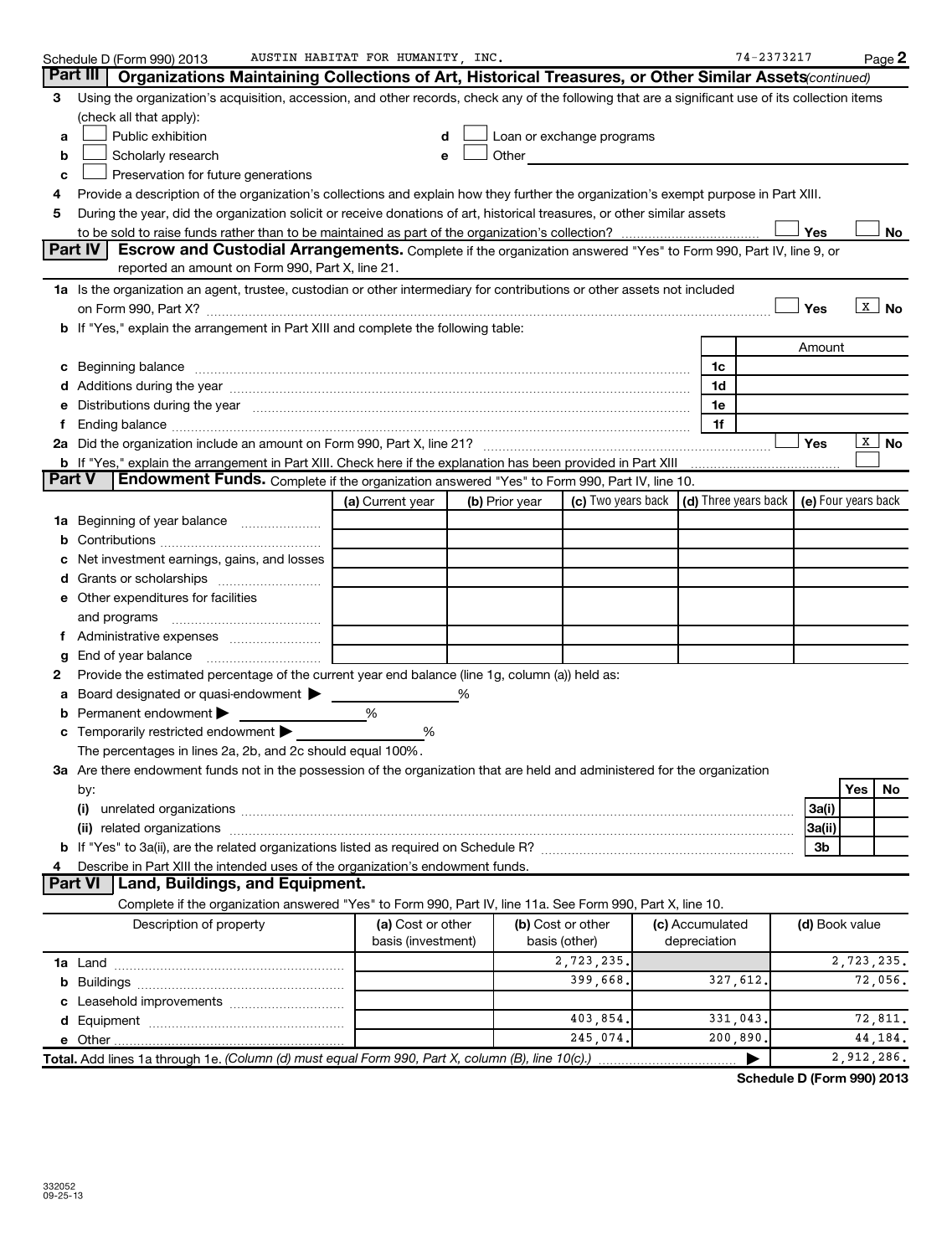| Complete if the organization answered "Yes" to Form 990, Part IV, line 11b. See Form 990, Part X, line 12.                                          |                 |                                                           |                |
|-----------------------------------------------------------------------------------------------------------------------------------------------------|-----------------|-----------------------------------------------------------|----------------|
| (a) Description of security or category (including name of security)                                                                                | (b) Book value  | (c) Method of valuation: Cost or end-of-year market value |                |
|                                                                                                                                                     |                 |                                                           |                |
|                                                                                                                                                     |                 |                                                           |                |
| (3) Other                                                                                                                                           |                 |                                                           |                |
| (A)                                                                                                                                                 |                 |                                                           |                |
| (B)                                                                                                                                                 |                 |                                                           |                |
| (C)                                                                                                                                                 |                 |                                                           |                |
| (D)                                                                                                                                                 |                 |                                                           |                |
| (E)                                                                                                                                                 |                 |                                                           |                |
| (F)                                                                                                                                                 |                 |                                                           |                |
| (G)                                                                                                                                                 |                 |                                                           |                |
| (H)                                                                                                                                                 |                 |                                                           |                |
| <b>Total.</b> (Col. (b) must equal Form 990, Part X, col. (B) line $12$ .)                                                                          |                 |                                                           |                |
| Part VIII Investments - Program Related.                                                                                                            |                 |                                                           |                |
| Complete if the organization answered "Yes" to Form 990, Part IV, line 11c. See Form 990, Part X, line 13.                                          |                 |                                                           |                |
| (a) Description of investment                                                                                                                       | (b) Book value  | (c) Method of valuation: Cost or end-of-year market value |                |
| INVESTMENT IN JOINT VENTURES<br>(1)                                                                                                                 | 2,429,247.      | COST                                                      |                |
| (2)                                                                                                                                                 |                 |                                                           |                |
| (3)                                                                                                                                                 |                 |                                                           |                |
| (4)                                                                                                                                                 |                 |                                                           |                |
| (5)                                                                                                                                                 |                 |                                                           |                |
| (6)                                                                                                                                                 |                 |                                                           |                |
| (7)                                                                                                                                                 |                 |                                                           |                |
| (8)                                                                                                                                                 |                 |                                                           |                |
| (9)                                                                                                                                                 |                 |                                                           |                |
| <b>Total.</b> (Col. (b) must equal Form 990, Part X, col. (B) line $13$ .)                                                                          | 2,429,247.      |                                                           |                |
| Part IX<br><b>Other Assets.</b>                                                                                                                     |                 |                                                           |                |
| Complete if the organization answered "Yes" to Form 990, Part IV, line 11d. See Form 990, Part X, line 15.                                          |                 |                                                           |                |
|                                                                                                                                                     | (a) Description |                                                           | (b) Book value |
| CONSTRUCTION IN PROGRESS<br>(1)                                                                                                                     |                 |                                                           | 1,172,285.     |
| OTHER ASSETS<br>(2)                                                                                                                                 |                 |                                                           | 5,954.         |
| INTERCOMPANY RECEIVABLE<br>(3)                                                                                                                      |                 |                                                           | 526,703.       |
|                                                                                                                                                     |                 |                                                           |                |
| (4)                                                                                                                                                 |                 |                                                           |                |
| (5)                                                                                                                                                 |                 |                                                           |                |
| (6)                                                                                                                                                 |                 |                                                           |                |
| (7)                                                                                                                                                 |                 |                                                           |                |
| (8)                                                                                                                                                 |                 |                                                           |                |
| (9)                                                                                                                                                 |                 |                                                           |                |
| Total. (Column (b) must equal Form 990, Part X, col. (B) line 15.)                                                                                  |                 |                                                           | 1,704,942.     |
| <b>Other Liabilities.</b><br>Part X                                                                                                                 |                 |                                                           |                |
| Complete if the organization answered "Yes" to Form 990, Part IV, line 11e or 11f. See Form 990, Part X, line 25.                                   |                 |                                                           |                |
| (a) Description of liability<br>1.                                                                                                                  |                 | (b) Book value                                            |                |
| (1)<br>Federal income taxes                                                                                                                         |                 |                                                           |                |
| DUE TO AUSTIN NEIGHBORHOOD ALLIANCE FOR HABITAT<br>(2)                                                                                              |                 | 5,402,855.                                                |                |
| FORGIVEABLE LOAN PAYABLE<br>(3)                                                                                                                     |                 | 1,615,730                                                 |                |
| NOTES PAYABLE - HFHI<br>(4)                                                                                                                         |                 | 24,173.                                                   |                |
| NOTES PAYABLE - TDHCA<br>(5)                                                                                                                        |                 | 714,838.                                                  |                |
| NOTE PAYABLE - HFHI-SA NMTC VI, LLC<br>(6)                                                                                                          |                 | 1,320,965                                                 |                |
| NOTE PAYABLE - CCM COMMUNITY DEVELOPMENT XXVII, LLC<br>(7)                                                                                          |                 | 1,880,000                                                 |                |
| (8)                                                                                                                                                 |                 |                                                           |                |
| (9)                                                                                                                                                 |                 |                                                           |                |
| Total. (Column (b) must equal Form 990, Part X, col. (B) line 25.)                                                                                  |                 | 10,958,561                                                |                |
| 2 Lighility for uncertain tay positions. In Part YIII, provide the text of the footnote to the organization's financial statements that reports the |                 |                                                           |                |

**2.** Liability for uncertain tax positions. In Part XIII, provide the text of the footnote to the organization's financial statements that reports the organization's liability for uncertain tax positions under FIN 48 (ASC 740). Check here if the text of the footnote has been provided in Part XIII  $\Box$ 

**Schedule D (Form 990) 2013**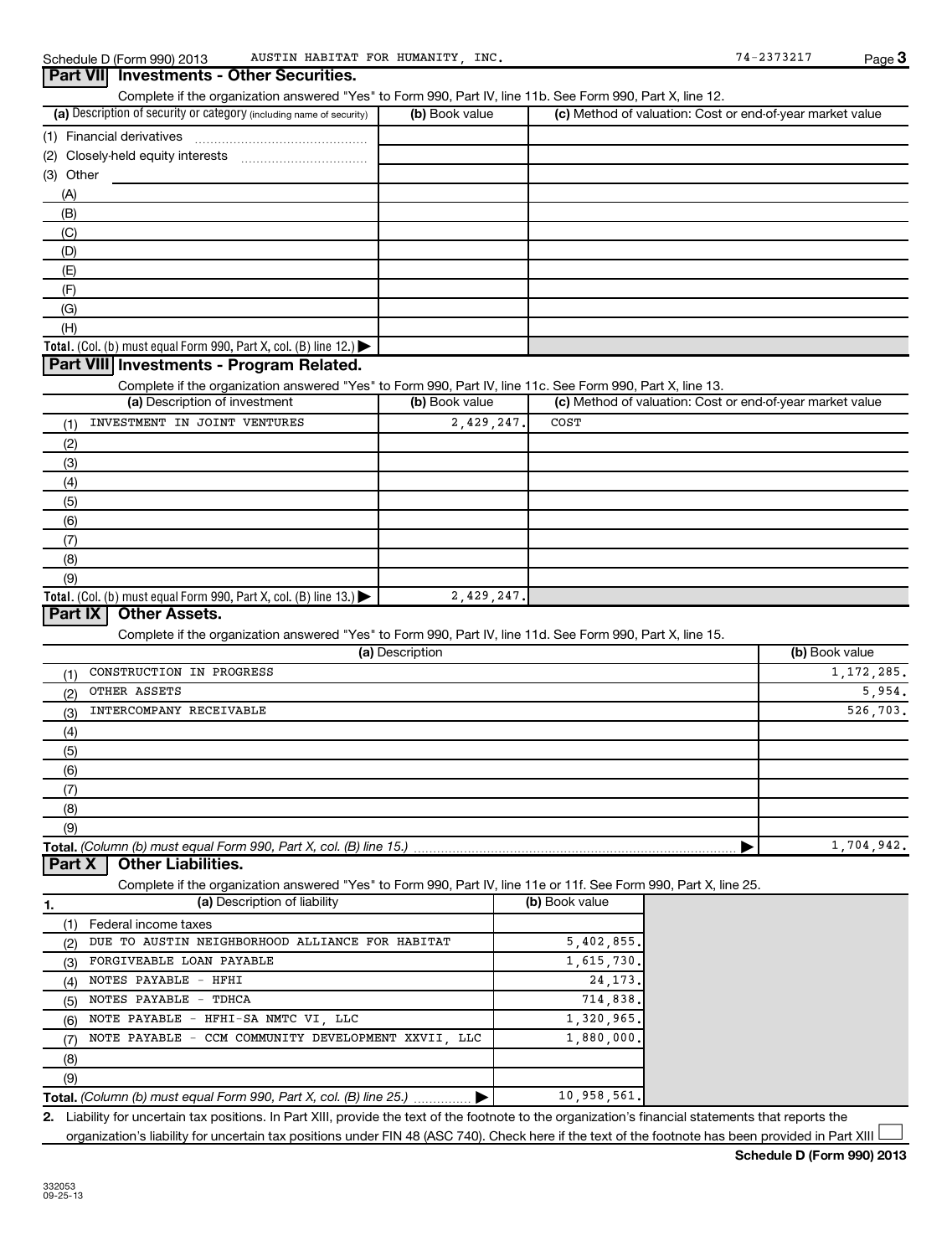|    | AUSTIN HABITAT FOR HUMANITY, INC.<br>Schedule D (Form 990) 2013                                                                   | 74-2373217     | Page 4       |
|----|-----------------------------------------------------------------------------------------------------------------------------------|----------------|--------------|
|    | Reconciliation of Revenue per Audited Financial Statements With Revenue per Return.<br>Part XI                                    |                |              |
|    | Complete if the organization answered "Yes" to Form 990, Part IV, line 12a.                                                       |                |              |
| 1  | Total revenue, gains, and other support per audited financial statements [[[[[[[[[[[[[[[[[[[[[[[[[]]]]]]]]]]]                     | $\blacksquare$ | 6,986,169.   |
| 2  | Amounts included on line 1 but not on Form 990, Part VIII, line 12:                                                               |                |              |
| a  | $-6,096.$<br>Net unrealized gains on investments [111] www.communicalizations.communically<br>2a                                  |                |              |
| b  | 675,444.<br>2 <sub>b</sub>                                                                                                        |                |              |
| c  | 2c<br>Recoveries of prior year grants [11,111] Recoveries of prior year grants [11,111] Recoveries of prior year grants           |                |              |
| d  | 38,020.<br>2d<br>Other (Describe in Part XIII.)                                                                                   |                |              |
| е  | Add lines 2a through 2d                                                                                                           | 2e             | 707,368.     |
| з  |                                                                                                                                   | 3              | 6,278,801.   |
| 4  | Amounts included on Form 990, Part VIII, line 12, but not on line 1:                                                              |                |              |
| a  | 4a                                                                                                                                |                |              |
| b  | 609,777.<br>4 <sub>b</sub>                                                                                                        |                |              |
| c. | Add lines 4a and 4b                                                                                                               | 4с             | 609,777.     |
| 5  | Total revenue. Add lines 3 and 4c. (This must equal Form 990, Part I, line 12.)                                                   | 5              | 6,888,578.   |
|    | Part XII   Reconciliation of Expenses per Audited Financial Statements With Expenses per Return.                                  |                |              |
|    | Complete if the organization answered "Yes" to Form 990, Part IV, line 12a.                                                       |                |              |
| 1  |                                                                                                                                   | $\blacksquare$ | 6,880,689.   |
| 2  | Amounts included on line 1 but not on Form 990, Part IX, line 25:                                                                 |                |              |
| a  | 675,444.<br>2a                                                                                                                    |                |              |
| b  | 2 <sub>b</sub><br>Prior year adjustments [1111] Prior year adjustments [111] Masseum Masseum Masseum Masseum Masseum Masseum Mass |                |              |
| c  | 2c                                                                                                                                |                |              |
| d  | 38,020.<br>2d                                                                                                                     |                |              |
| е  | Add lines 2a through 2d                                                                                                           | <b>2e</b>      | 713,464.     |
| 3  |                                                                                                                                   | 3              | 6, 167, 225. |
| 4  | Amounts included on Form 990, Part IX, line 25, but not on line 1:                                                                |                |              |
| a  | 4a                                                                                                                                |                |              |
| b  | 569.292.<br>4 <sub>h</sub>                                                                                                        |                |              |
| C. | Add lines 4a and 4b                                                                                                               | 4c             | 569,292.     |
| 5  |                                                                                                                                   | 5              | 6,736,517.   |
|    | Part XIII Supplemental Information.                                                                                               |                |              |

Provide the descriptions required for Part II, lines 3, 5, and 9; Part III, lines 1a and 4; Part IV, lines 1b and 2b; Part V, line 4; Part X, line 2; Part XI, lines 2d and 4b; and Part XII, lines 2d and 4b. Also complete this part to provide any additional information.

PART IV, LINE 1B:

EXPLANATION: HOMEBUYER CLIENTS ARE REQUIRED TO PARTICIPATE IN FINANCIAL

LITERACY COURSES TO PREPARE FOR THE TRANSITION TO HOMEOWNERSHIP.

FINANCIAL COUNSELING IS ALSO OFFERED THROUGHOUT THEIR HOMEOWNERSHIP.

FINANCIAL AND CREDIT COUNSELING ARE PROVIDED FOR OTHER FAMILIES WHO ENTER

THE HOMEBUYER PROGRAM.

AUSTIN HABITAT FOR HUMANITY SERVICES THE MORTGAGES THEY HOLD FOR HOMES

SOLD TO HOMEOWNER/CLIENTS IN THE PROGRAM THROUGH A CONTRACT WITH THE

DALLAS HABITAT FOR HUMANITY. THE HOMEOWNERS REMIT THEIR MORTGAGE PAYMENT,

INCLUDING ESCROW FOR TAXES AND INSURANCE, TO DALLAS HABITAT WHO RETAINS

THE FUNDS AND REMITS THE PAYMENTS FOR TAXES AND INTEREST ON BEHALF OF EACH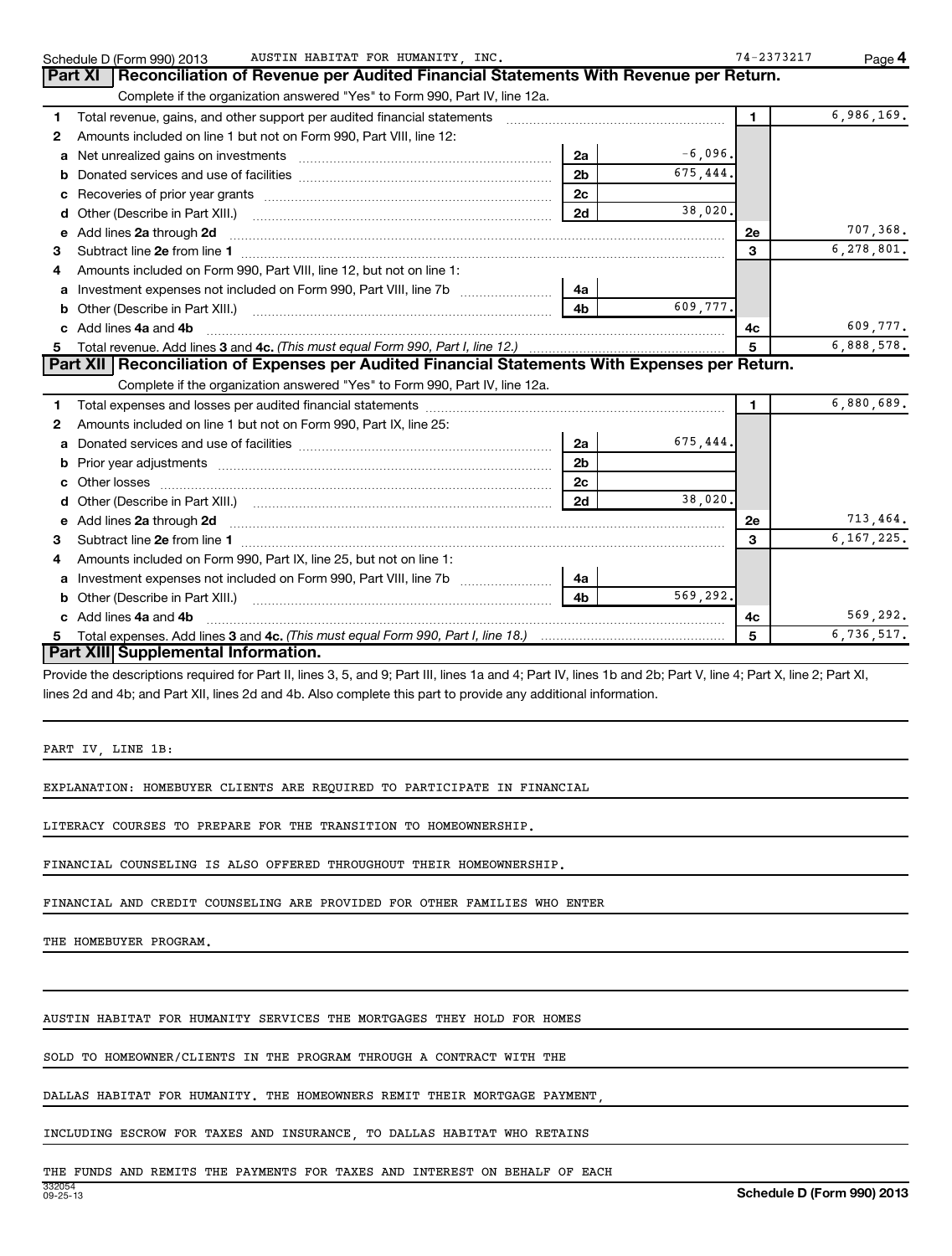| <b>Part XIII Supplemental Information</b> ( |        |
|---------------------------------------------|--------|
| Schedule D (Form 990) 2013                  | AUSTIN |

Schedule D (Form 990) 2013 Page AUSTIN HABITAT FOR HUMANITY, INC. 74-2373217

| <b>Part XIII Supplemental Information (continued)</b> |          |  |
|-------------------------------------------------------|----------|--|
| HOMEOWNER.                                            |          |  |
|                                                       |          |  |
| PART XI, LINE 2D - OTHER ADJUSTMENTS:                 |          |  |
| RECLASSIFIED FUNDRAISING EXPENSES                     | 38,020.  |  |
|                                                       |          |  |
| PART XI, LINE 4B - OTHER ADJUSTMENTS:                 |          |  |
| MORTGAGE DISCOUNT AMORTIZATION                        | 398,996. |  |
| INTERCOMPANY REIMBURSEMENT                            | 170,296. |  |
| BOOK/TAX DIFFERENCE IN FLOW-THROUGH INVESTMENTS       | 40,485.  |  |
| TOTAL TO SCHEDULE D, PART XI, LINE 4B                 | 609,777. |  |
|                                                       |          |  |
| PART XII, LINE 2D - OTHER ADJUSTMENTS:                |          |  |
| RECLASSIFIED FUNDRAISING EXPENSES                     | 38,020.  |  |
|                                                       |          |  |
| PART XII, LINE 4B - OTHER ADJUSTMENTS:                |          |  |
| MORTGAGE DISCOUNT AMORTIZATION                        | 398,996. |  |
| INTERCOMPANY REIMBURSEMENT                            | 170,296. |  |
| TOTAL TO SCHEDULE D, PART XII, LINE 4B                | 569,292. |  |
|                                                       |          |  |
|                                                       |          |  |
|                                                       |          |  |
|                                                       |          |  |
|                                                       |          |  |
|                                                       |          |  |
|                                                       |          |  |
|                                                       |          |  |
|                                                       |          |  |
|                                                       |          |  |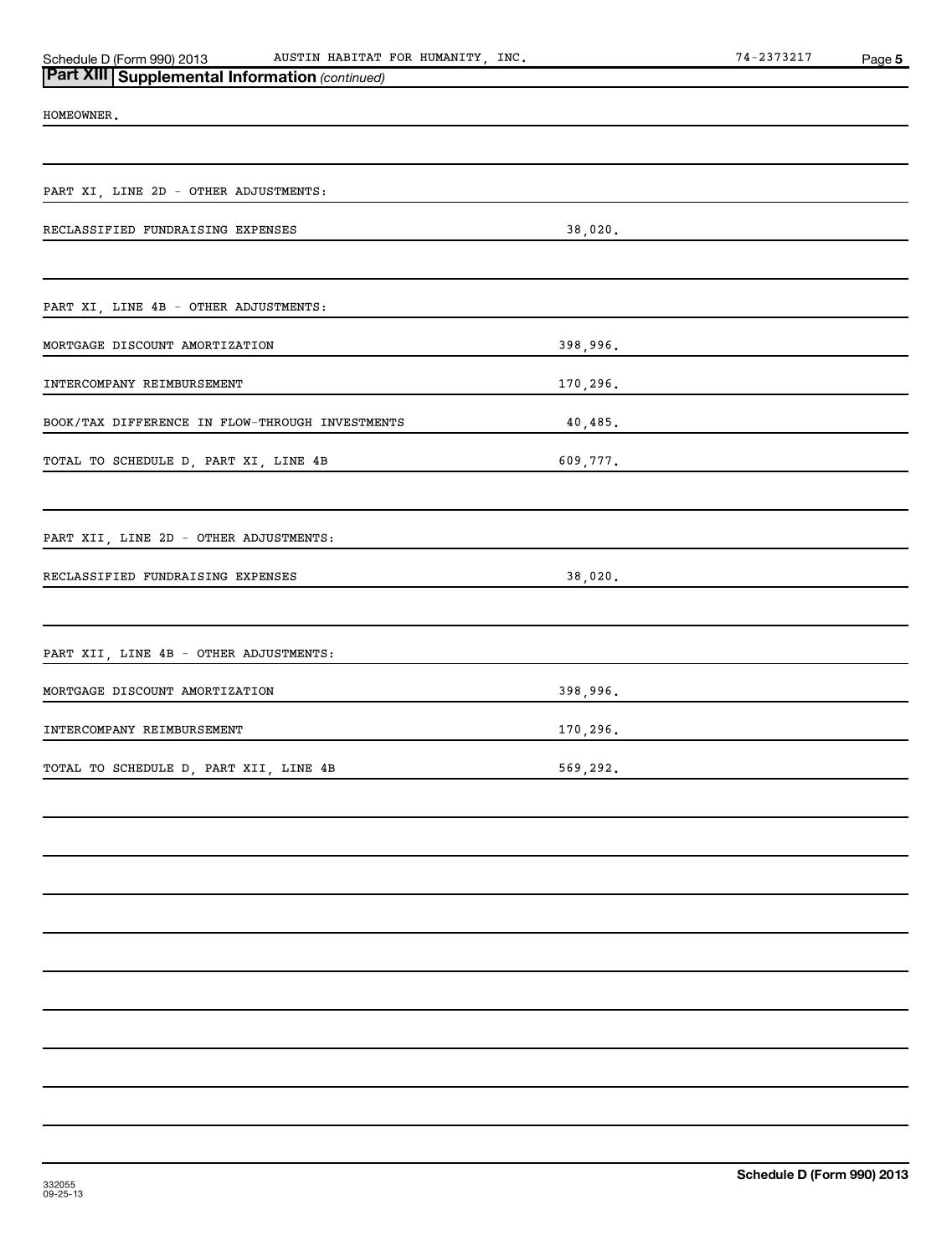| <b>SCHEDULE G</b><br>(Form 990 or 990-EZ)<br>Department of the Treasury<br>Internal Revenue Service<br>Name of the organization                                                                                                                                                                                                                                                                                                                                                                                                                                                                                                                             | <b>Supplemental Information Regarding Fundraising or Gaming Activities</b><br>Complete if the organization answered "Yes" to Form 990, Part IV, lines 17, 18, or 19, or if the<br>organization entered more than \$15,000 on Form 990-EZ, line 6a.<br>Attach to Form 990 or Form 990-EZ.<br>Information about Schedule G (Form 990 or 990-EZ) and its instructions is at www irs gov/form 990<br>AUSTIN HABITAT FOR HUMANITY, INC. |                               |                                           |                                                                                                                                  | 74-2373217                                                                 | OMB No. 1545-0047<br>2013<br><b>Open To Public</b><br>Inspection<br><b>Employer identification number</b> |
|-------------------------------------------------------------------------------------------------------------------------------------------------------------------------------------------------------------------------------------------------------------------------------------------------------------------------------------------------------------------------------------------------------------------------------------------------------------------------------------------------------------------------------------------------------------------------------------------------------------------------------------------------------------|------------------------------------------------------------------------------------------------------------------------------------------------------------------------------------------------------------------------------------------------------------------------------------------------------------------------------------------------------------------------------------------------------------------------------------|-------------------------------|-------------------------------------------|----------------------------------------------------------------------------------------------------------------------------------|----------------------------------------------------------------------------|-----------------------------------------------------------------------------------------------------------|
| Part I                                                                                                                                                                                                                                                                                                                                                                                                                                                                                                                                                                                                                                                      | Fundraising Activities. Complete if the organization answered "Yes" to Form 990, Part IV, line 17. Form 990-EZ filers are not                                                                                                                                                                                                                                                                                                      |                               |                                           |                                                                                                                                  |                                                                            |                                                                                                           |
| required to complete this part.<br>1 Indicate whether the organization raised funds through any of the following activities. Check all that apply.<br>$\boxed{\text{x}}$ Mail solicitations<br>a<br>X<br>Internet and email solicitations<br>b<br>Phone solicitations<br>C<br>$\boxed{\mathbf{x}}$ In-person solicitations<br>d<br>2 a Did the organization have a written or oral agreement with any individual (including officers, directors, trustees or<br>b If "Yes," list the ten highest paid individuals or entities (fundraisers) pursuant to agreements under which the fundraiser is to be<br>compensated at least \$5,000 by the organization. | f<br>$g\left\lfloor \frac{X}{x} \right\rfloor$ Special fundraising events<br>key employees listed in Form 990, Part VII) or entity in connection with professional fundraising services?                                                                                                                                                                                                                                           |                               |                                           | $\mathbf{e}$ $\boxed{\mathbf{X}}$ Solicitation of non-government grants<br>$\lfloor x \rfloor$ Solicitation of government grants | $\lfloor x \rfloor$ Yes                                                    | No                                                                                                        |
| (i) Name and address of individual<br>or entity (fundraiser)                                                                                                                                                                                                                                                                                                                                                                                                                                                                                                                                                                                                | (ii) Activity                                                                                                                                                                                                                                                                                                                                                                                                                      | have custody<br>or control of | (iii) Did<br>fundraiser<br>contributions? | (iv) Gross receipts<br>from activity                                                                                             | (v) Amount paid<br>to (or retained by)<br>fundraiser<br>listed in col. (i) | (vi) Amount paid<br>to (or retained by)<br>organization                                                   |
| BEYOND DIRECT MARKETING -                                                                                                                                                                                                                                                                                                                                                                                                                                                                                                                                                                                                                                   | DEVELOPING CONTENT,                                                                                                                                                                                                                                                                                                                                                                                                                | Yes                           | No                                        |                                                                                                                                  |                                                                            |                                                                                                           |
| 1605 PACIFIC AVENUE, VENICE<br>VERITUS GROUP - 838 EAST HIGH                                                                                                                                                                                                                                                                                                                                                                                                                                                                                                                                                                                                | GRAPHICS, MAILING, ADVICE<br>FUNDRAISING ADVICE,                                                                                                                                                                                                                                                                                                                                                                                   |                               | x                                         | 134,661.                                                                                                                         | 39,445.                                                                    | 95,216.                                                                                                   |
| STREET #292, LEXINGTON, KY                                                                                                                                                                                                                                                                                                                                                                                                                                                                                                                                                                                                                                  | ORGANIZING DONOR RECORDS                                                                                                                                                                                                                                                                                                                                                                                                           |                               | х                                         | 0.                                                                                                                               | 29,250                                                                     | $\mathbf{0}$ .                                                                                            |
|                                                                                                                                                                                                                                                                                                                                                                                                                                                                                                                                                                                                                                                             |                                                                                                                                                                                                                                                                                                                                                                                                                                    |                               |                                           |                                                                                                                                  |                                                                            |                                                                                                           |
| Total<br>3 List all states in which the organization is registered or licensed to solicit contributions or has been notified it is exempt from registration<br>or licensing.                                                                                                                                                                                                                                                                                                                                                                                                                                                                                |                                                                                                                                                                                                                                                                                                                                                                                                                                    |                               |                                           | 134,661.                                                                                                                         | 68,695.                                                                    | 95,216.                                                                                                   |
| ТX                                                                                                                                                                                                                                                                                                                                                                                                                                                                                                                                                                                                                                                          |                                                                                                                                                                                                                                                                                                                                                                                                                                    |                               |                                           |                                                                                                                                  |                                                                            |                                                                                                           |
|                                                                                                                                                                                                                                                                                                                                                                                                                                                                                                                                                                                                                                                             |                                                                                                                                                                                                                                                                                                                                                                                                                                    |                               |                                           |                                                                                                                                  |                                                                            |                                                                                                           |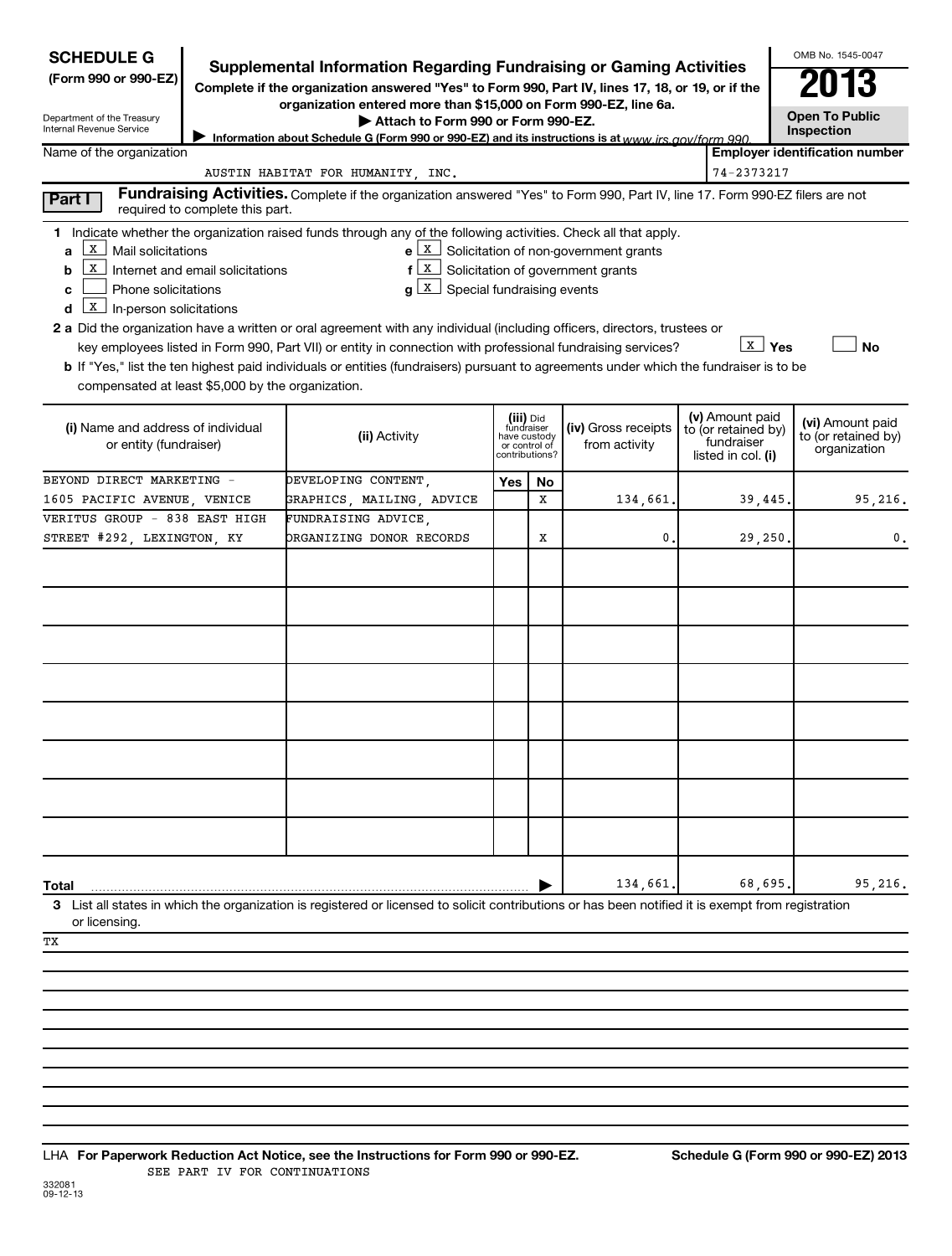Part II | Fundraising Events. Complete if the organization answered "Yes" to Form 990, Part IV, line 18, or reported more than \$15,000 of fundraising event contributions and gross income on Form 990-EZ, lines 1 and 6b. List events with gross receipts greater than \$5,000. **(a)** Event  $#1$  **(b)** Event  $#2$ (c) Other events **(d)**  Total events BLUE PRINTS & BLUE NONE (add col. (a) through JEANS col. **(c)**) (event type) (event type) (total number) Revenue 86,800. 86,800. **1** Gross receipts ~~~~~~~~~~~~~~ 71,800. 71,800. **2** Less: Contributions ~~~~~~~~~~~ 15,000. 15,000. **3** Gross income (line 1 minus line 2) . . . . . . . . . . . . **4** Cash prizes ~~~~~~~~~~~~~~~ 7,300. 7,300. **5** Noncash prizes **www.community.org Direct Expenses** Direct Expenses  $1,200.$  1,200. Rent/facility costs ~~~~~~~~~~~~ **6** 15,000. 15,000. **7** Food and beverages **2006 8** Entertainment **2006 CONVERTS Entertainment** 14,520. 14,520. **9** Other direct expenses  $\ldots$  **...........................** 38,020. **10** Direct expense summary. Add lines 4 through 9 in column (d) ~~~~~~~~~~~~~~~~~~~~~~~~ | -23,020.**11** Net income summary. Subtract line 10 from line 3, column (d) | Part III | Gaming. Complete if the organization answered "Yes" to Form 990, Part IV, line 19, or reported more than \$15,000 on Form 990-EZ, line 6a. (b) Pull tabs/instant **(a)** Bingo **b (b)** Pull tabs/instant **(c)** Other gaming **(d)** Total gaming (add **(a)** Bingo **C** bings/gregate is and the collection of the collection Revenue bingo/progressive bingo col. **(a)** through col. **(c)**) **1** Gross revenue **2** Cash prizes <sub>……………………………………</sub> Expenses Direct Expenses **3** Noncash prizes **was consumed as a set of the S** Direct **4** Rent/facility costs ~~~~~~~~~~~~ **5** Other direct expenses  $|\Box$   $\mathsf{Yes}$  =  $\%$   $|\Box$   $\mathsf{Yes}$  =  $\%$   $|\Box$ **Yes Yes Yes** % % %  $|\Box$  No  $|\Box$  No  $|\Box$ **6** Volunteer labor ~~~~~~~~~~~~~ **No No No 7** Direct expense summary. Add lines 2 through 5 in column (d) ~~~~~~~~~~~~~~~~~~~~~~~~ | Net gaming income summary. Subtract line 7 from line 1, column (d) **8** | **9** Enter the state(s) in which the organization operates gaming activities:  $\Box$  Yes  $\Box$  No **a** Is the organization licensed to operate gaming activities in each of these states? ~~~~~~~~~~~~~~~~~~~~ **b** If "No," explain: **10 a Yes No** Were any of the organization's gaming licenses revoked, suspended or terminated during the tax year? ~~~~~~~~~ † † **b** If "Yes," explain: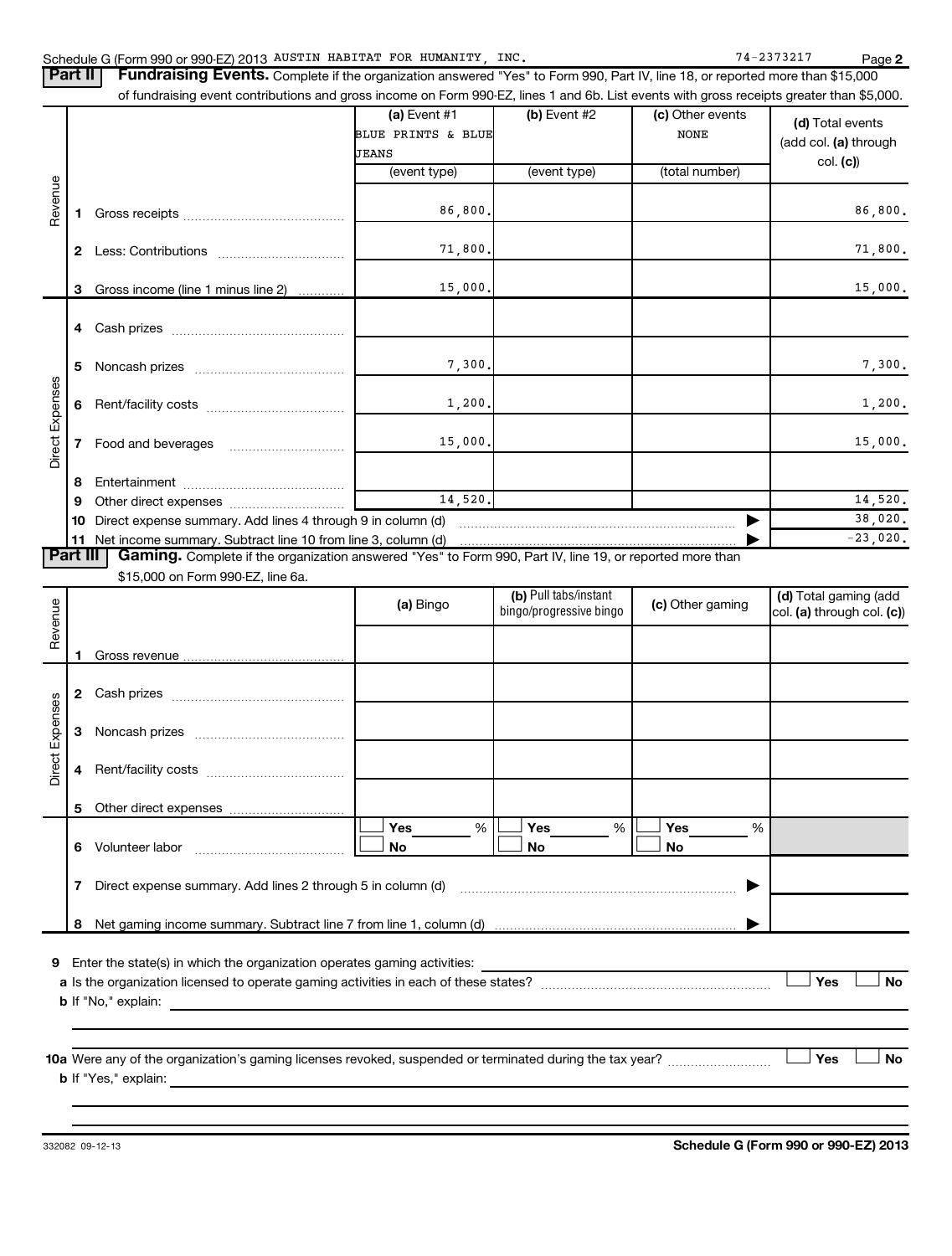| Schedule G (Form 990 or 990-EZ) 2013 AUSTIN HABITAT FOR HUMANITY, INC.                                                                                                                                                                                                              | 74-2373217      |     | Page 3               |
|-------------------------------------------------------------------------------------------------------------------------------------------------------------------------------------------------------------------------------------------------------------------------------------|-----------------|-----|----------------------|
|                                                                                                                                                                                                                                                                                     |                 | Yes | <b>No</b>            |
| 12 Is the organization a grantor, beneficiary or trustee of a trust or a member of a partnership or other entity formed                                                                                                                                                             |                 |     |                      |
|                                                                                                                                                                                                                                                                                     |                 | Yes | No                   |
| <b>13</b> Indicate the percentage of gaming activity operated in:                                                                                                                                                                                                                   |                 |     |                      |
|                                                                                                                                                                                                                                                                                     | 1За             |     | %                    |
| <b>b</b> An outside facility <i>www.communicality www.communicality.communicality www.communicality www.communicality.communicality www.communicality.com</i>                                                                                                                       | 13 <sub>b</sub> |     | %                    |
| 14 Enter the name and address of the person who prepares the organization's gaming/special events books and records:                                                                                                                                                                |                 |     |                      |
| Name $\blacktriangleright$<br><u> 1989 - Johann Stoff, amerikansk politiker (d. 1989)</u>                                                                                                                                                                                           |                 |     |                      |
| 15a Does the organization have a contract with a third party from whom the organization receives gaming revenue?                                                                                                                                                                    |                 | Yes | <b>No</b>            |
| of gaming revenue retained by the third party $\triangleright$ \$ _________________.<br>c If "Yes," enter name and address of the third party:                                                                                                                                      |                 |     |                      |
| Name $\blacktriangleright$<br><u> 1989 - Johann Harry Harry Harry Harry Harry Harry Harry Harry Harry Harry Harry Harry Harry Harry Harry Harry</u>                                                                                                                                 |                 |     |                      |
|                                                                                                                                                                                                                                                                                     |                 |     |                      |
| <b>16</b> Gaming manager information:                                                                                                                                                                                                                                               |                 |     |                      |
| Name $\blacktriangleright$                                                                                                                                                                                                                                                          |                 |     |                      |
| Gaming manager compensation > \$                                                                                                                                                                                                                                                    |                 |     |                      |
|                                                                                                                                                                                                                                                                                     |                 |     |                      |
|                                                                                                                                                                                                                                                                                     |                 |     |                      |
| Director/officer<br>Employee<br>Independent contractor                                                                                                                                                                                                                              |                 |     |                      |
| <b>17</b> Mandatory distributions:<br>a Is the organization required under state law to make charitable distributions from the gaming proceeds to                                                                                                                                   |                 |     |                      |
|                                                                                                                                                                                                                                                                                     |                 |     | $\Box$ Yes $\Box$ No |
| <b>b</b> Enter the amount of distributions required under state law to be distributed to other exempt organizations or spent in the<br>organization's own exempt activities during the tax year $\triangleright$ \$                                                                 |                 |     |                      |
| <b>Part IV</b><br>Supplemental Information. Provide the explanations required by Part I, line 2b, columns (iii) and (v), and Part III, lines 9, 9b, 10b, 15b,<br>15c, 16, and 17b, as applicable. Also complete this part to provide any additional information (see instructions). |                 |     |                      |
| SCHEDULE G, PART I, LINE 2B, LIST OF TEN HIGHEST PAID FUNDRAISERS:                                                                                                                                                                                                                  |                 |     |                      |
|                                                                                                                                                                                                                                                                                     |                 |     |                      |
| (I) NAME OF FUNDRAISER: BEYOND DIRECT MARKETING                                                                                                                                                                                                                                     |                 |     |                      |
| (I) ADDRESS OF FUNDRAISER: 1605 PACIFIC AVENUE, VENICE BEACH, CA 90291                                                                                                                                                                                                              |                 |     |                      |
|                                                                                                                                                                                                                                                                                     |                 |     |                      |
| (I) NAME OF FUNDRAISER: VERITUS GROUP                                                                                                                                                                                                                                               |                 |     |                      |
| (I) ADDRESS OF FUNDRAISER: 838 EAST HIGH STREET #292, LEXINGTON, KY 40502                                                                                                                                                                                                           |                 |     |                      |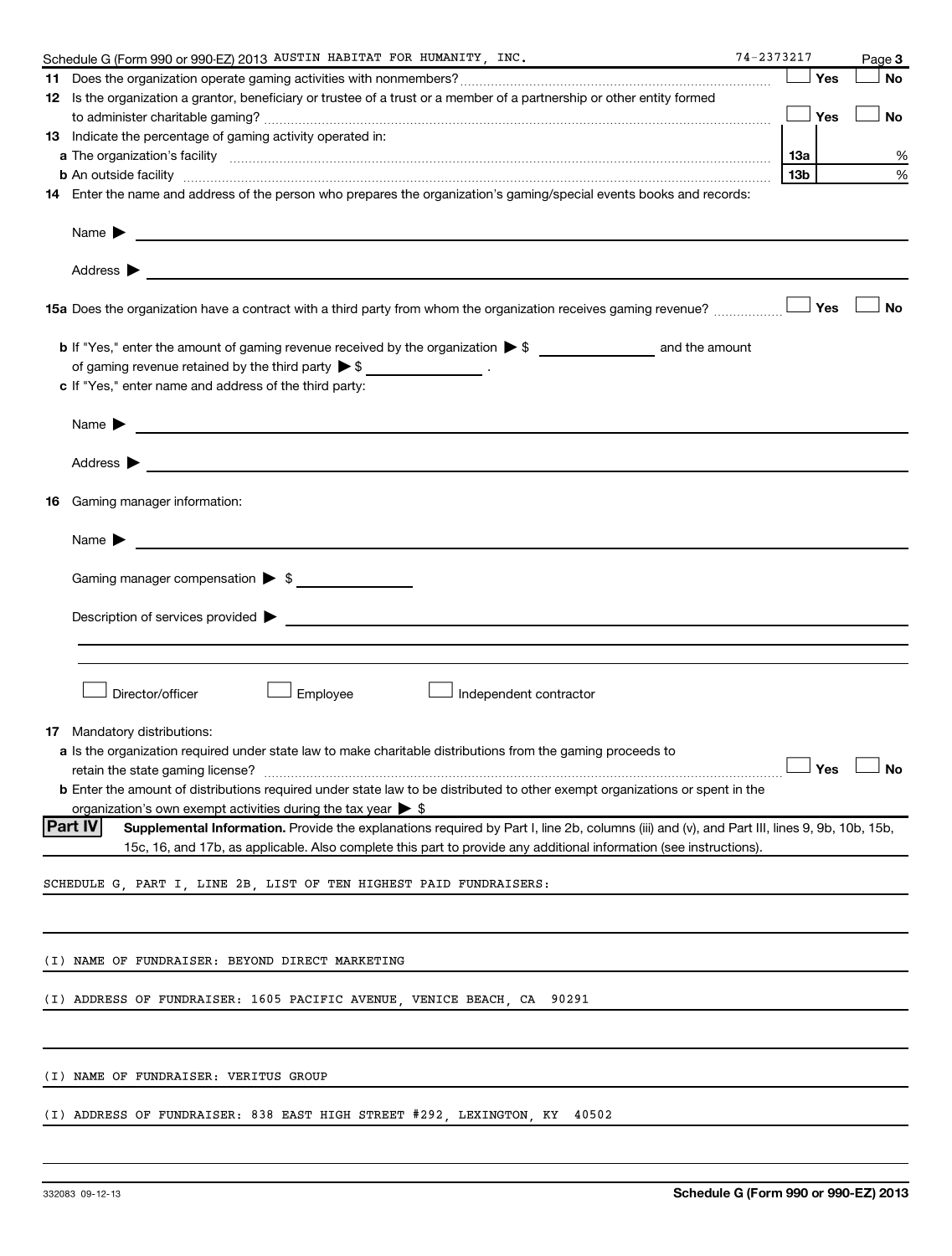| <b>SCHEDULE J</b>          | <b>Compensation Information</b>                                                                                                                                                                                                                                                                                                                                                                                                                                                                                                                                                    | OMB No. 1545-0047                     |           |
|----------------------------|------------------------------------------------------------------------------------------------------------------------------------------------------------------------------------------------------------------------------------------------------------------------------------------------------------------------------------------------------------------------------------------------------------------------------------------------------------------------------------------------------------------------------------------------------------------------------------|---------------------------------------|-----------|
| (Form 990)                 | For certain Officers, Directors, Trustees, Key Employees, and Highest                                                                                                                                                                                                                                                                                                                                                                                                                                                                                                              |                                       | U13       |
|                            | <b>Compensated Employees</b><br>Complete if the organization answered "Yes" on Form 990, Part IV, line 23.                                                                                                                                                                                                                                                                                                                                                                                                                                                                         |                                       |           |
| Department of the Treasury | Attach to Form 990.<br>$\triangleright$ See separate instructions.                                                                                                                                                                                                                                                                                                                                                                                                                                                                                                                 | <b>Open to Public</b>                 |           |
| Internal Revenue Service   | Information about Schedule J (Form 990) and its instructions is at www irs gov/form990                                                                                                                                                                                                                                                                                                                                                                                                                                                                                             | Inspection                            |           |
| Name of the organization   |                                                                                                                                                                                                                                                                                                                                                                                                                                                                                                                                                                                    | <b>Employer identification number</b> |           |
| Part I                     | AUSTIN HABITAT FOR HUMANITY, INC.<br><b>Questions Regarding Compensation</b>                                                                                                                                                                                                                                                                                                                                                                                                                                                                                                       | 74-2373217                            |           |
|                            |                                                                                                                                                                                                                                                                                                                                                                                                                                                                                                                                                                                    |                                       | Yes<br>No |
|                            | <b>1a</b> Check the appropriate box(es) if the organization provided any of the following to or for a person listed in Form 990,<br>Part VII, Section A, line 1a. Complete Part III to provide any relevant information regarding these items.<br>First-class or charter travel<br>Housing allowance or residence for personal use                                                                                                                                                                                                                                                 |                                       |           |
|                            | Travel for companions<br>Payments for business use of personal residence                                                                                                                                                                                                                                                                                                                                                                                                                                                                                                           |                                       |           |
|                            | Health or social club dues or initiation fees<br>Tax indemnification and gross-up payments                                                                                                                                                                                                                                                                                                                                                                                                                                                                                         |                                       |           |
|                            | Discretionary spending account<br>Personal services (e.g., maid, chauffeur, chef)                                                                                                                                                                                                                                                                                                                                                                                                                                                                                                  |                                       |           |
|                            | <b>b</b> If any of the boxes on line 1a are checked, did the organization follow a written policy regarding payment or<br>reimbursement or provision of all of the expenses described above? If "No," complete Part III to explain                                                                                                                                                                                                                                                                                                                                                 | 1b                                    |           |
| 2                          | Did the organization require substantiation prior to reimbursing or allowing expenses incurred by all directors,                                                                                                                                                                                                                                                                                                                                                                                                                                                                   |                                       |           |
|                            |                                                                                                                                                                                                                                                                                                                                                                                                                                                                                                                                                                                    | $\mathbf{2}$                          |           |
| з                          | Indicate which, if any, of the following the filing organization used to establish the compensation of the organization's<br>CEO/Executive Director. Check all that apply. Do not check any boxes for methods used by a related organization to<br>establish compensation of the CEO/Executive Director, but explain in Part III.<br>$X$ Compensation committee<br>Written employment contract<br>X<br>Х<br>$X$ Independent compensation consultant<br>Compensation survey or study<br>$X$ Form 990 of other organizations<br>X<br>Approval by the board or compensation committee |                                       |           |
| 4                          | During the year, did any person listed in Form 990, Part VII, Section A, line 1a, with respect to the filing                                                                                                                                                                                                                                                                                                                                                                                                                                                                       |                                       |           |
|                            | organization or a related organization:                                                                                                                                                                                                                                                                                                                                                                                                                                                                                                                                            |                                       |           |
| а                          | Receive a severance payment or change-of-control payment?                                                                                                                                                                                                                                                                                                                                                                                                                                                                                                                          | 4a                                    | х         |
|                            |                                                                                                                                                                                                                                                                                                                                                                                                                                                                                                                                                                                    | 4b                                    | х<br>x    |
|                            |                                                                                                                                                                                                                                                                                                                                                                                                                                                                                                                                                                                    | 4c                                    |           |
|                            | If "Yes" to any of lines 4a-c, list the persons and provide the applicable amounts for each item in Part III.                                                                                                                                                                                                                                                                                                                                                                                                                                                                      |                                       |           |
| 5                          | Only section 501(c)(3) and 501(c)(4) organizations must complete lines 5-9.<br>For persons listed in Form 990, Part VII, Section A, line 1a, did the organization pay or accrue any compensation<br>contingent on the revenues of:                                                                                                                                                                                                                                                                                                                                                 |                                       |           |
| a The organization?        |                                                                                                                                                                                                                                                                                                                                                                                                                                                                                                                                                                                    | 5a                                    | х<br>x    |
|                            |                                                                                                                                                                                                                                                                                                                                                                                                                                                                                                                                                                                    | 5b                                    |           |
| 6.                         | If "Yes" to line 5a or 5b, describe in Part III.<br>For persons listed in Form 990, Part VII, Section A, line 1a, did the organization pay or accrue any compensation<br>contingent on the net earnings of:                                                                                                                                                                                                                                                                                                                                                                        |                                       |           |
|                            |                                                                                                                                                                                                                                                                                                                                                                                                                                                                                                                                                                                    | 6a                                    | х         |
|                            |                                                                                                                                                                                                                                                                                                                                                                                                                                                                                                                                                                                    | 6b                                    | x         |
|                            | If "Yes" to line 6a or 6b, describe in Part III.                                                                                                                                                                                                                                                                                                                                                                                                                                                                                                                                   |                                       |           |
|                            | 7 For persons listed in Form 990, Part VII, Section A, line 1a, did the organization provide any non-fixed payments                                                                                                                                                                                                                                                                                                                                                                                                                                                                | 7                                     | х         |
| 8                          | Were any amounts reported in Form 990, Part VII, paid or accrued pursuant to a contract that was subject to the                                                                                                                                                                                                                                                                                                                                                                                                                                                                    |                                       |           |
|                            |                                                                                                                                                                                                                                                                                                                                                                                                                                                                                                                                                                                    | 8                                     | x         |
| 9                          | If "Yes" to line 8, did the organization also follow the rebuttable presumption procedure described in                                                                                                                                                                                                                                                                                                                                                                                                                                                                             |                                       |           |
|                            |                                                                                                                                                                                                                                                                                                                                                                                                                                                                                                                                                                                    | 9                                     |           |
|                            | LHA For Paperwork Reduction Act Notice, see the Instructions for Form 990.                                                                                                                                                                                                                                                                                                                                                                                                                                                                                                         | Schedule J (Form 990) 2013            |           |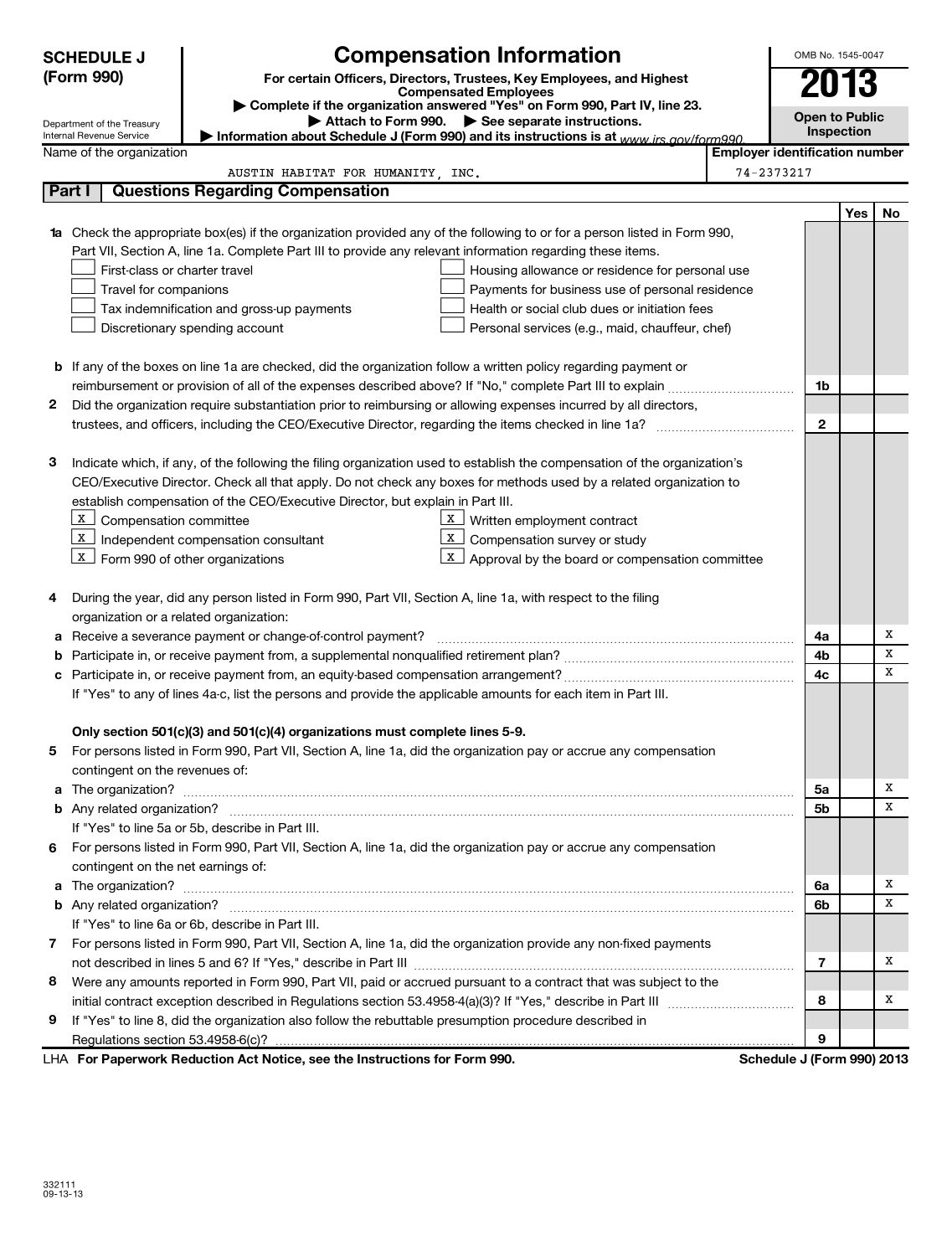Part II | Officers, Directors, Trustees, Key Employees, and Highest Compensated Employees. Use duplicate copies if additional space is needed.

For each individual whose compensation must be reported in Schedule J, report compensation from the organization on row (i) and from related organizations, described in the instructions, on row (ii). Do not list any individuals that are not listed on Form 990, Part VII.

Note. The sum of columns (B)(i)-(iii) for each listed individual must equal the total amount of Form 990, Part VII, Section A, line 1a, applicable column (D) and (E) amounts for that individual.

| (A) Name and Title |             |                          | (B) Breakdown of W-2 and/or 1099-MISC compensation |                                           | (C) Retirement and<br>other deferred | (D) Nontaxable<br>benefits | (E) Total of columns<br>$(B)(i)-(D)$ | (F) Compensation<br>reported as deferred |
|--------------------|-------------|--------------------------|----------------------------------------------------|-------------------------------------------|--------------------------------------|----------------------------|--------------------------------------|------------------------------------------|
|                    |             | (i) Base<br>compensation | (ii) Bonus &<br>incentive<br>compensation          | (iii) Other<br>reportable<br>compensation | compensation                         |                            |                                      | in prior Form 990                        |
| $(1)$ KELLY WEISS  | (i)         | 138,128.                 | $\mathbf 0$ .                                      | $\mathbf 0$ .                             | 6,772.                               | 8,940.                     | 153,840.                             | $\overline{\mathbf{0}}$ .                |
| EXECUTIVE DIRECTOR | (ii)        | $\mathfrak o$ .          | $\mathbf 0$ .                                      | $\mathbf 0$ .                             | $\mathbf{0}$                         | $\mathbf{0}$               | $\mathbf 0$ .                        | $\overline{\mathbf{0}}$ .                |
|                    | (i)         |                          |                                                    |                                           |                                      |                            |                                      |                                          |
|                    | (ii)        |                          |                                                    |                                           |                                      |                            |                                      |                                          |
|                    | (i)         |                          |                                                    |                                           |                                      |                            |                                      |                                          |
|                    | (ii)        |                          |                                                    |                                           |                                      |                            |                                      |                                          |
|                    | (i)         |                          |                                                    |                                           |                                      |                            |                                      |                                          |
|                    | (ii)        |                          |                                                    |                                           |                                      |                            |                                      |                                          |
|                    | (i)         |                          |                                                    |                                           |                                      |                            |                                      |                                          |
|                    | (ii)        |                          |                                                    |                                           |                                      |                            |                                      |                                          |
|                    | (i)         |                          |                                                    |                                           |                                      |                            |                                      |                                          |
|                    | (ii)        |                          |                                                    |                                           |                                      |                            |                                      |                                          |
|                    | (i)         |                          |                                                    |                                           |                                      |                            |                                      |                                          |
|                    | (ii)        |                          |                                                    |                                           |                                      |                            |                                      |                                          |
|                    | (i)         |                          |                                                    |                                           |                                      |                            |                                      |                                          |
|                    | (ii)        |                          |                                                    |                                           |                                      |                            |                                      |                                          |
|                    | (i)         |                          |                                                    |                                           |                                      |                            |                                      |                                          |
|                    | (ii)<br>(i) |                          |                                                    |                                           |                                      |                            |                                      |                                          |
|                    | (ii)        |                          |                                                    |                                           |                                      |                            |                                      |                                          |
|                    | (i)         |                          |                                                    |                                           |                                      |                            |                                      |                                          |
|                    | (ii)        |                          |                                                    |                                           |                                      |                            |                                      |                                          |
|                    | (i)         |                          |                                                    |                                           |                                      |                            |                                      |                                          |
|                    | (ii)        |                          |                                                    |                                           |                                      |                            |                                      |                                          |
|                    | (i)         |                          |                                                    |                                           |                                      |                            |                                      |                                          |
|                    | (ii)        |                          |                                                    |                                           |                                      |                            |                                      |                                          |
|                    | (i)         |                          |                                                    |                                           |                                      |                            |                                      |                                          |
|                    | (ii)        |                          |                                                    |                                           |                                      |                            |                                      |                                          |
|                    | (i)         |                          |                                                    |                                           |                                      |                            |                                      |                                          |
|                    | (ii)        |                          |                                                    |                                           |                                      |                            |                                      |                                          |
|                    | (i)         |                          |                                                    |                                           |                                      |                            |                                      |                                          |
|                    | (ii)        |                          |                                                    |                                           |                                      |                            |                                      |                                          |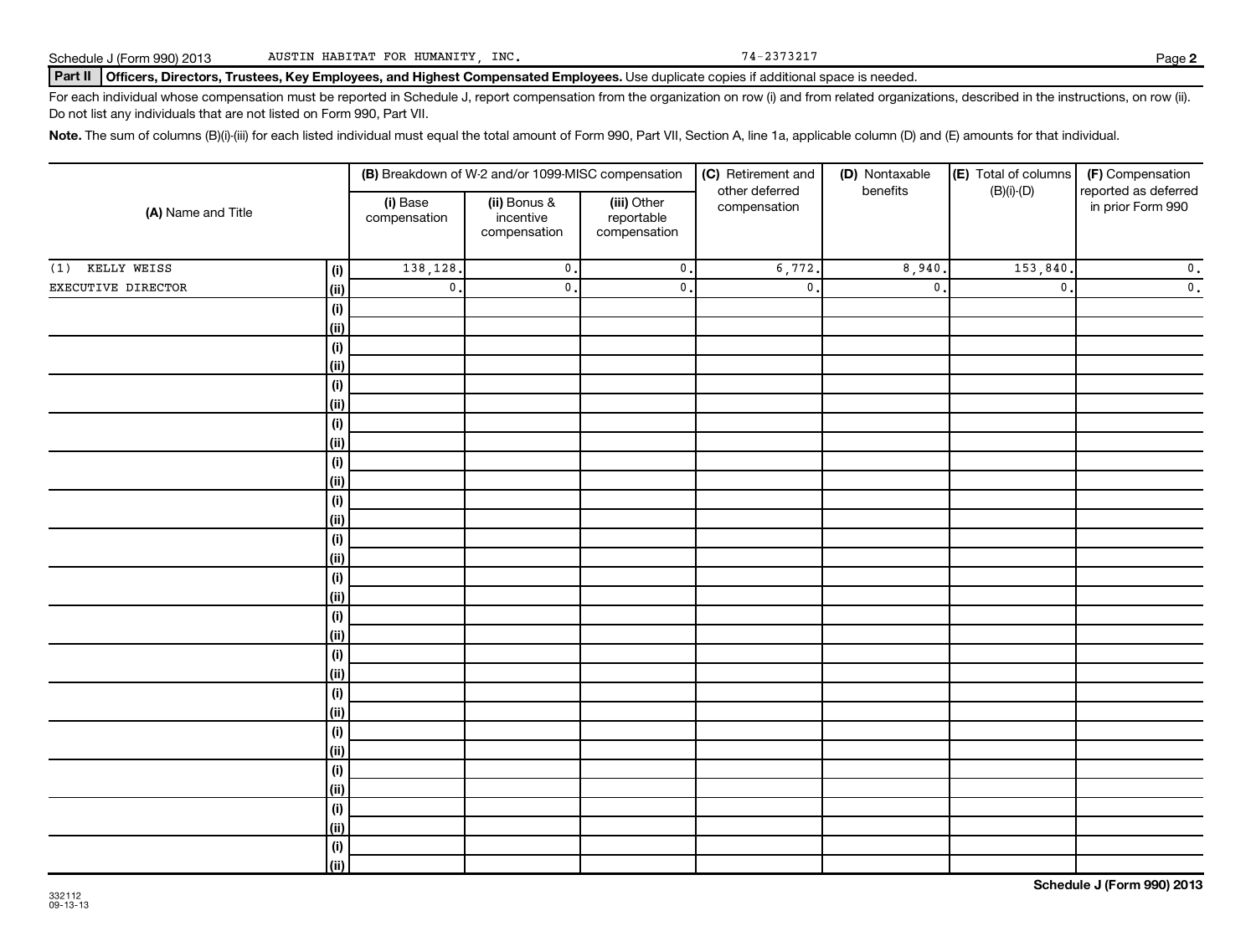## **Part III Supplemental Information**

Provide the information, explanation, or descriptions required for Part I, lines 1a, 1b, 3, 4a, 4b, 4c, 5a, 5b, 6a, 6b, 7, and 8, and for Part II. Also complete this part for any additional information.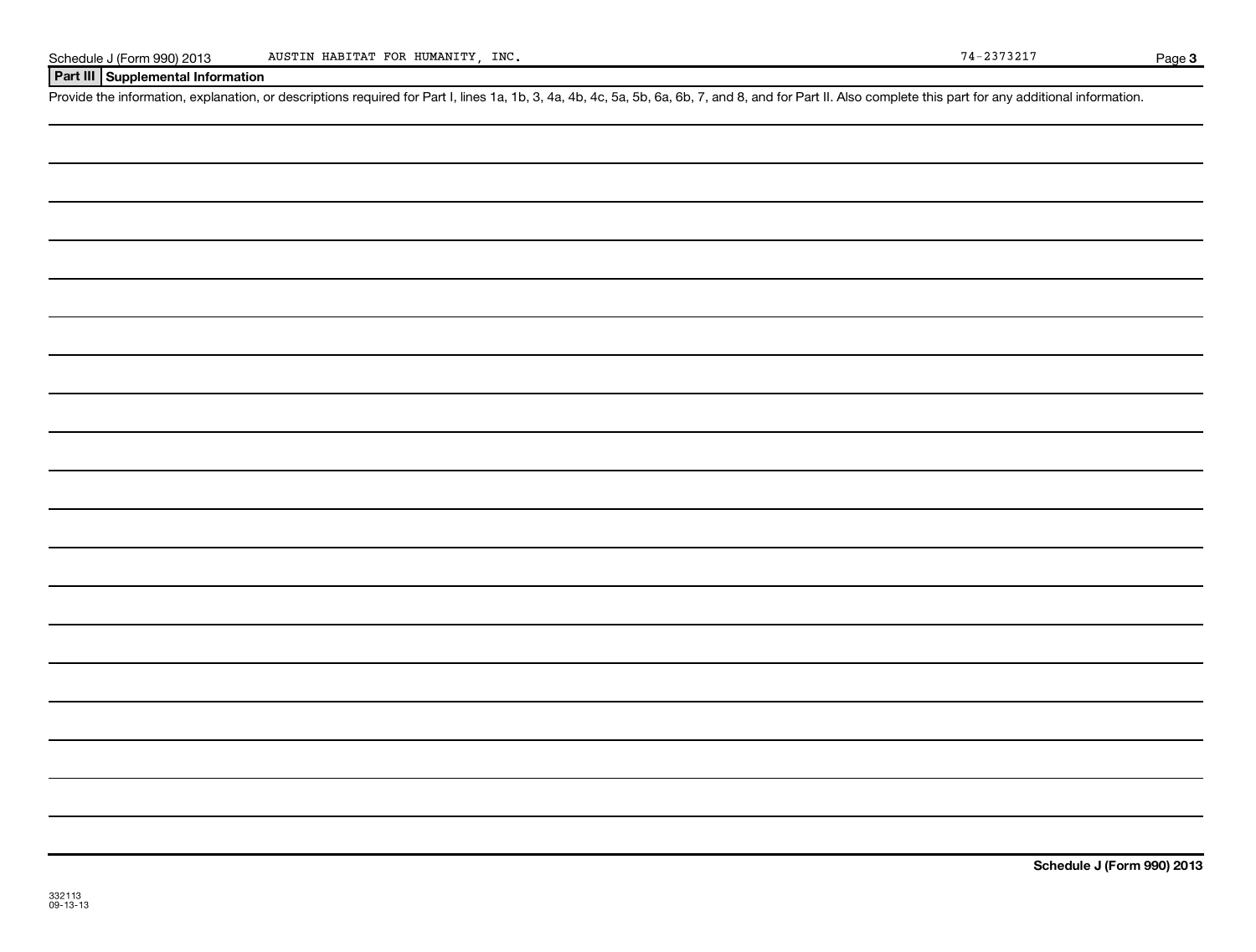## **SCHEDULE M (Form 990)**

## **Noncash Contributions**

OMB No. 1545-0047

| Department of the Treasury |  |
|----------------------------|--|
| Internal Revenue Service   |  |

◆ Complete if the organizations answered "Yes" on Form 990, Part IV, lines 29 or 30.<br>▶ Complete if the organizations answered "Yes" on Form 990, Part IV, lines 29 or 30.

**Attach to Form 990.** J

**Information about Schedule M (Form 990) and its instructions is at www irs gov/form990.** 

**Open to Public**

**Inspection**

**Employer identification number**

74-2373217

Name of the organization

| AUSTIN HABITAT FOR HUMANITY, INC. | : of Dronarty |  |  |
|-----------------------------------|---------------|--|--|
|                                   |               |  |  |

| Part I | <b>Types of Property</b>                                                                                                               |                        |                               |                                                |                                                       |     |     |    |
|--------|----------------------------------------------------------------------------------------------------------------------------------------|------------------------|-------------------------------|------------------------------------------------|-------------------------------------------------------|-----|-----|----|
|        |                                                                                                                                        | (a)                    | (b)                           | (c)                                            | (d)                                                   |     |     |    |
|        |                                                                                                                                        | Check if<br>applicable | Number of<br>contributions or | Noncash contribution<br>amounts reported on    | Method of determining<br>noncash contribution amounts |     |     |    |
|        |                                                                                                                                        |                        |                               | items contributed Form 990, Part VIII, line 1g |                                                       |     |     |    |
| 1.     |                                                                                                                                        |                        |                               |                                                |                                                       |     |     |    |
| 2      |                                                                                                                                        |                        |                               |                                                |                                                       |     |     |    |
| З      | Art - Fractional interests                                                                                                             |                        |                               |                                                |                                                       |     |     |    |
| 4      | Books and publications                                                                                                                 |                        |                               |                                                |                                                       |     |     |    |
| 5      | Clothing and household goods                                                                                                           |                        |                               |                                                |                                                       |     |     |    |
| 6      |                                                                                                                                        |                        |                               |                                                |                                                       |     |     |    |
| 7      |                                                                                                                                        |                        |                               |                                                |                                                       |     |     |    |
| 8      | Intellectual property                                                                                                                  |                        |                               |                                                |                                                       |     |     |    |
| 9      | Securities - Publicly traded                                                                                                           |                        |                               |                                                |                                                       |     |     |    |
| 10     | Securities - Closely held stock                                                                                                        |                        |                               |                                                |                                                       |     |     |    |
| 11     | Securities - Partnership, LLC, or                                                                                                      |                        |                               |                                                |                                                       |     |     |    |
|        | trust interests                                                                                                                        |                        |                               |                                                |                                                       |     |     |    |
| 12     |                                                                                                                                        |                        |                               |                                                |                                                       |     |     |    |
| 13     | Qualified conservation contribution -                                                                                                  |                        |                               |                                                |                                                       |     |     |    |
|        |                                                                                                                                        |                        |                               |                                                |                                                       |     |     |    |
| 14     | Qualified conservation contribution - Other                                                                                            |                        |                               |                                                |                                                       |     |     |    |
| 15     | Real estate - Residential                                                                                                              |                        |                               |                                                |                                                       |     |     |    |
| 16     | Real estate - Commercial                                                                                                               |                        |                               |                                                |                                                       |     |     |    |
| 17     |                                                                                                                                        |                        |                               |                                                |                                                       |     |     |    |
| 18     |                                                                                                                                        |                        |                               |                                                |                                                       |     |     |    |
| 19     |                                                                                                                                        |                        |                               |                                                |                                                       |     |     |    |
| 20     | Drugs and medical supplies                                                                                                             |                        |                               |                                                |                                                       |     |     |    |
| 21     |                                                                                                                                        |                        |                               |                                                |                                                       |     |     |    |
| 22     |                                                                                                                                        |                        |                               |                                                |                                                       |     |     |    |
| 23     |                                                                                                                                        |                        |                               |                                                |                                                       |     |     |    |
| 24     |                                                                                                                                        |                        |                               |                                                |                                                       |     |     |    |
| 25     | INVENTORY<br>Other $\blacktriangleright$                                                                                               | x                      | 3,427                         | 876,853.                                       | ESTIMATED FMV                                         |     |     |    |
| 26     | <b>BLDG MATERIAL</b><br>Other $\blacktriangleright$                                                                                    | x                      | 207                           | 227, 162.                                      | ESTIMATED FMV                                         |     |     |    |
| 27     | Other<br>▸                                                                                                                             |                        |                               |                                                |                                                       |     |     |    |
| 28     | Other $\blacktriangleright$                                                                                                            |                        |                               |                                                |                                                       |     |     |    |
| 29     | Number of Forms 8283 received by the organization during the tax year for contributions                                                |                        |                               |                                                |                                                       |     |     |    |
|        | for which the organization completed Form 8283, Part IV, Donee Acknowledgement                                                         |                        |                               | 29                                             |                                                       |     |     |    |
|        |                                                                                                                                        |                        |                               |                                                |                                                       |     | Yes | No |
|        | 30a During the year, did the organization receive by contribution any property reported in Part I, lines 1 - 28, that it must hold for |                        |                               |                                                |                                                       |     |     |    |
|        | at least three years from the date of the initial contribution, and which is not required to be used for exempt purposes for           |                        |                               |                                                |                                                       |     |     |    |
|        |                                                                                                                                        |                        |                               |                                                |                                                       | 30a |     | х  |
|        | <b>b</b> If "Yes," describe the arrangement in Part II.                                                                                |                        |                               |                                                |                                                       |     |     |    |
| 31     | Does the organization have a gift acceptance policy that requires the review of any non-standard contributions?                        |                        |                               |                                                |                                                       | 31  |     | х  |
|        | 32a Does the organization hire or use third parties or related organizations to solicit, process, or sell noncash                      |                        |                               |                                                |                                                       |     |     |    |
|        | contributions?                                                                                                                         |                        |                               |                                                |                                                       | 32a |     | х  |
|        | <b>b</b> If "Yes," describe in Part II.                                                                                                |                        |                               |                                                |                                                       |     |     |    |
| 33     | If the organization did not report an amount in column (c) for a type of property for which column (a) is checked,                     |                        |                               |                                                |                                                       |     |     |    |
|        | describe in Part II.                                                                                                                   |                        |                               |                                                |                                                       |     |     |    |

**For Paperwork Reduction Act Notice, see the Instructions for Form 990. Schedule M (Form 990) (2013)** LHA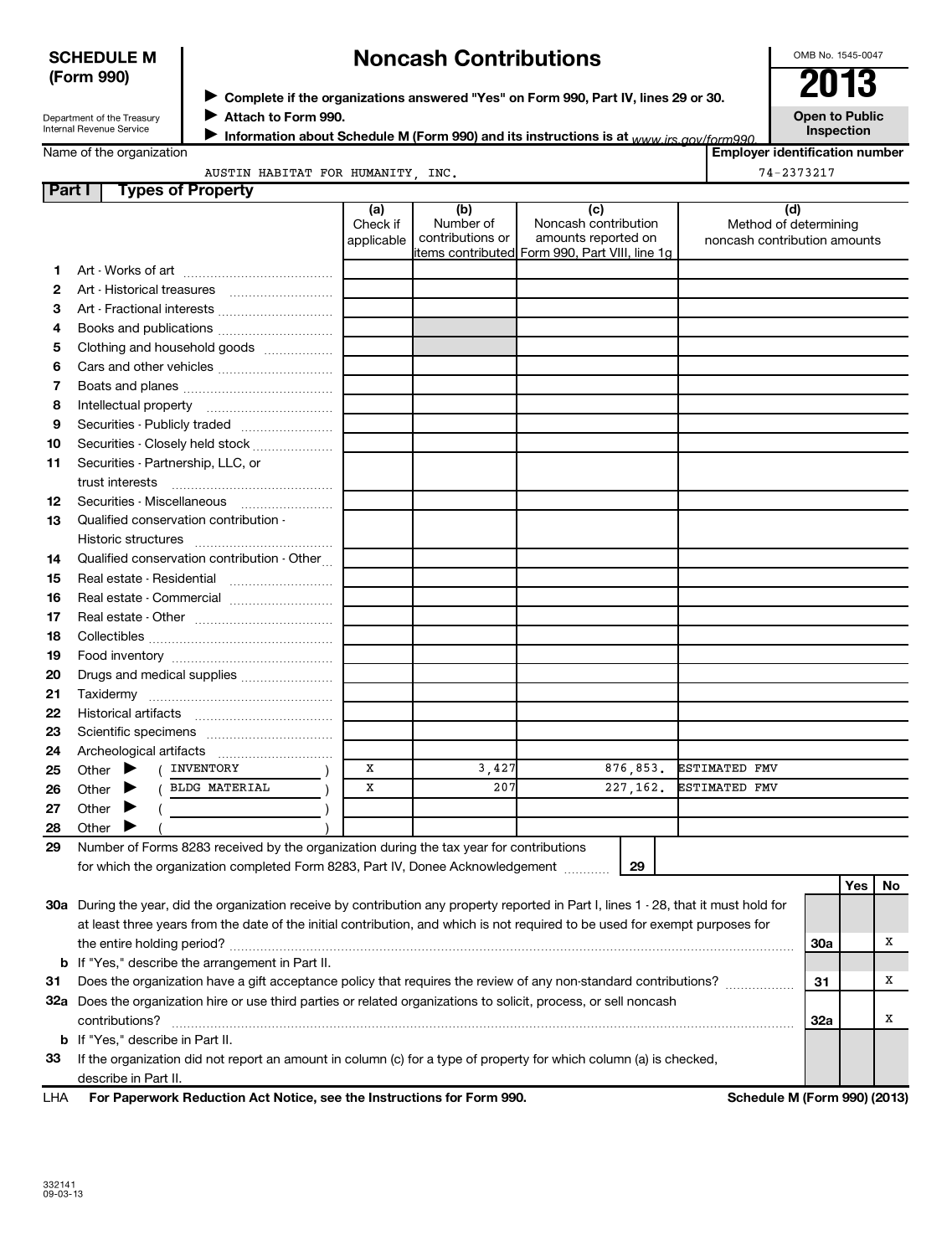| Part II | <b>Supplemental Information.</b> Provide the information required by Part I, lines 30b, 32b, and 33, and whether the organization is reporting in Part I, column (b), the number of contributions, the number of items received, or |
|---------|-------------------------------------------------------------------------------------------------------------------------------------------------------------------------------------------------------------------------------------|
|         |                                                                                                                                                                                                                                     |
|         |                                                                                                                                                                                                                                     |
|         |                                                                                                                                                                                                                                     |
|         |                                                                                                                                                                                                                                     |
|         |                                                                                                                                                                                                                                     |
|         |                                                                                                                                                                                                                                     |
|         |                                                                                                                                                                                                                                     |
|         |                                                                                                                                                                                                                                     |
|         |                                                                                                                                                                                                                                     |
|         |                                                                                                                                                                                                                                     |
|         |                                                                                                                                                                                                                                     |
|         |                                                                                                                                                                                                                                     |
|         |                                                                                                                                                                                                                                     |
|         |                                                                                                                                                                                                                                     |
|         |                                                                                                                                                                                                                                     |
|         |                                                                                                                                                                                                                                     |
|         |                                                                                                                                                                                                                                     |
|         |                                                                                                                                                                                                                                     |
|         |                                                                                                                                                                                                                                     |
|         |                                                                                                                                                                                                                                     |
|         |                                                                                                                                                                                                                                     |
|         |                                                                                                                                                                                                                                     |
|         |                                                                                                                                                                                                                                     |
|         |                                                                                                                                                                                                                                     |
|         |                                                                                                                                                                                                                                     |
|         |                                                                                                                                                                                                                                     |
|         |                                                                                                                                                                                                                                     |
|         |                                                                                                                                                                                                                                     |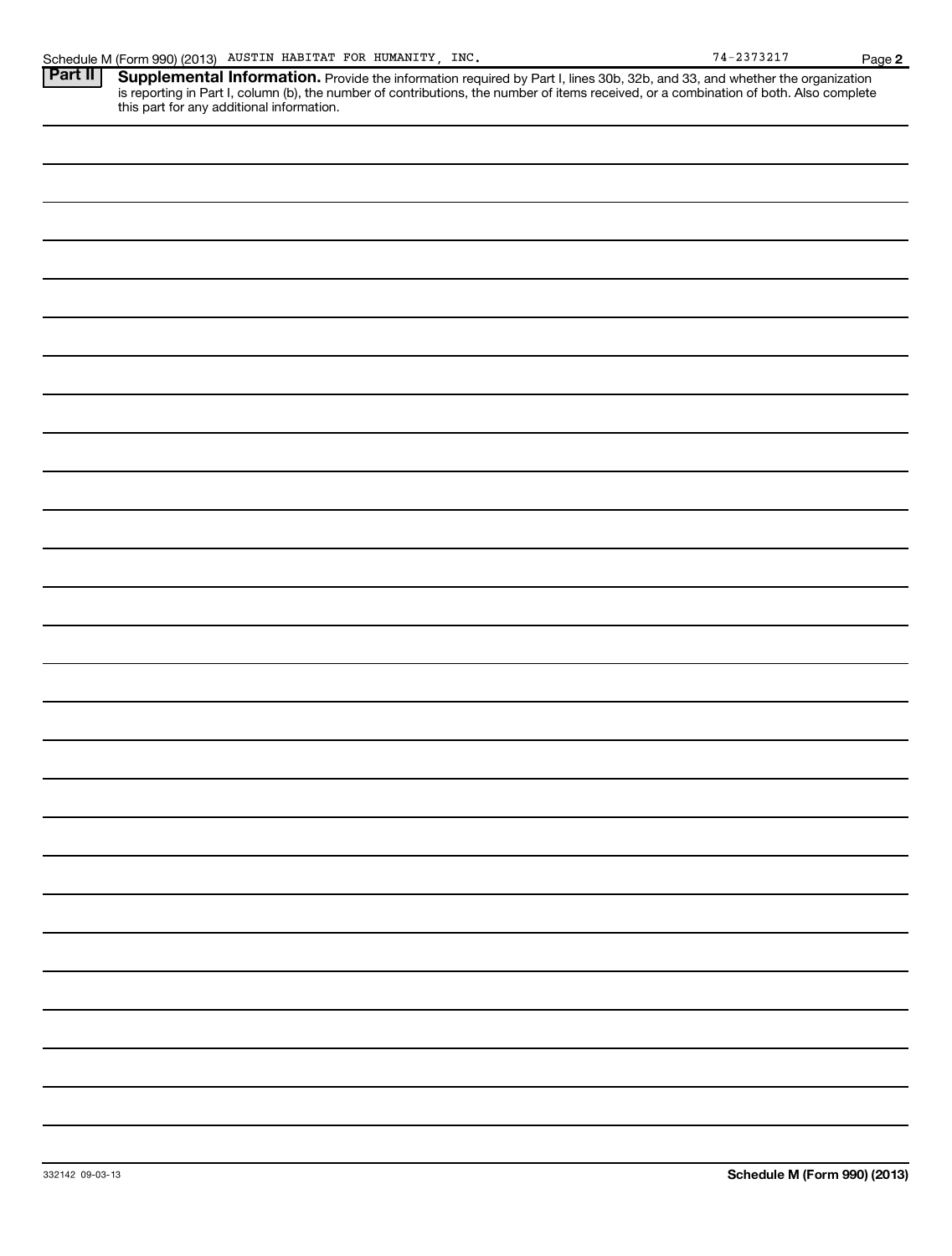## **(Form 990 or 990-EZ)**

## Department of the Treasury

#### **Complete to provide information for responses to specific questions on Form 990 or 990-EZ or to provide any additional information. SCHEDULE O Supplemental Information to Form 990 or 990-EZ 2013**

**Information about Schedule O (Form 990 or 990-EZ) and its instructions is at www.irs.gov/form990. | Attach to Form 990 or 990-EZ.**



Name of the organization

## OMB No. 1545-0047 **Open to Public Inspection**

AUSTIN HABITAT FOR HUMANITY, INC.  $74-2373217$ 

**Employer identification number**

FORM 990, PART III, LINE 4A, PROGRAM SERVICE ACCOMPLISHMENTS:

FINANCIAL WELL-BEING OF OUR PARTNER FAMILIES. AHFH HOMEOWNERSHIP AND

FINANCIAL/CREDIT COUNSELING SERVICES ARE ALSO PROVIDED FOR FAMILIES WHO

ENTER THE PROGRAM BUT AREN'T QUALIFIED AT THE TIME OF APPLICATION.

HOME REPAIR - AHFH OFFERS A HOME REPAIR PROGRAM, PROVIDING AN AVERAGE

OF \$10,000 IN EXTERIOR AND/OR INTERIOR HOME REPAIR FOR QUALIFIED

NON-HABITAT HOMEOWNERS. AS WITH THE HOME CONSTRUCTION PROGRAM, AHFH

ENGAGES COMMUNITY VOLUNTEERS TO PROVIDE CONSTRUCTION LABOR, THUS

REDUCING THE COST OF THE REPAIRS AND MAXIMIZING THE USE OF CONTRIBUTED

OR GRANTED DOLLARS.

FORM 990, PART VI, SECTION B, LINE 11:

EXPLANATION: THE FORM 990 IS REVIEWED BY THE CFO AND THEN PROVIDED TO THE

FINANCE AND AUDIT COMMITTEE FOR REVIEW AND DISCUSSION PRIOR TO FILING.

FORM 990, PART VI, SECTION B, LINE 12C:

EXPLANATION: NEW BOARD MEMBERS RECEIVE THIS IN HIS OR HER PACKET AND IT IS

DISCUSSED AT THE ORIENTATION. ALSO, IN GENERAL, WHEN AHFH SIGNS THE HFHI

COVENANT ARRANGEMENT, IT IS REVIEWED AT THE BOARD MEETING.

FORM 990, PART VI, SECTION B, LINE 15:

EXPLANATION: COMPENSATION OF THE EXECUTIVE DIRECTOR IS DETERMINED BY THE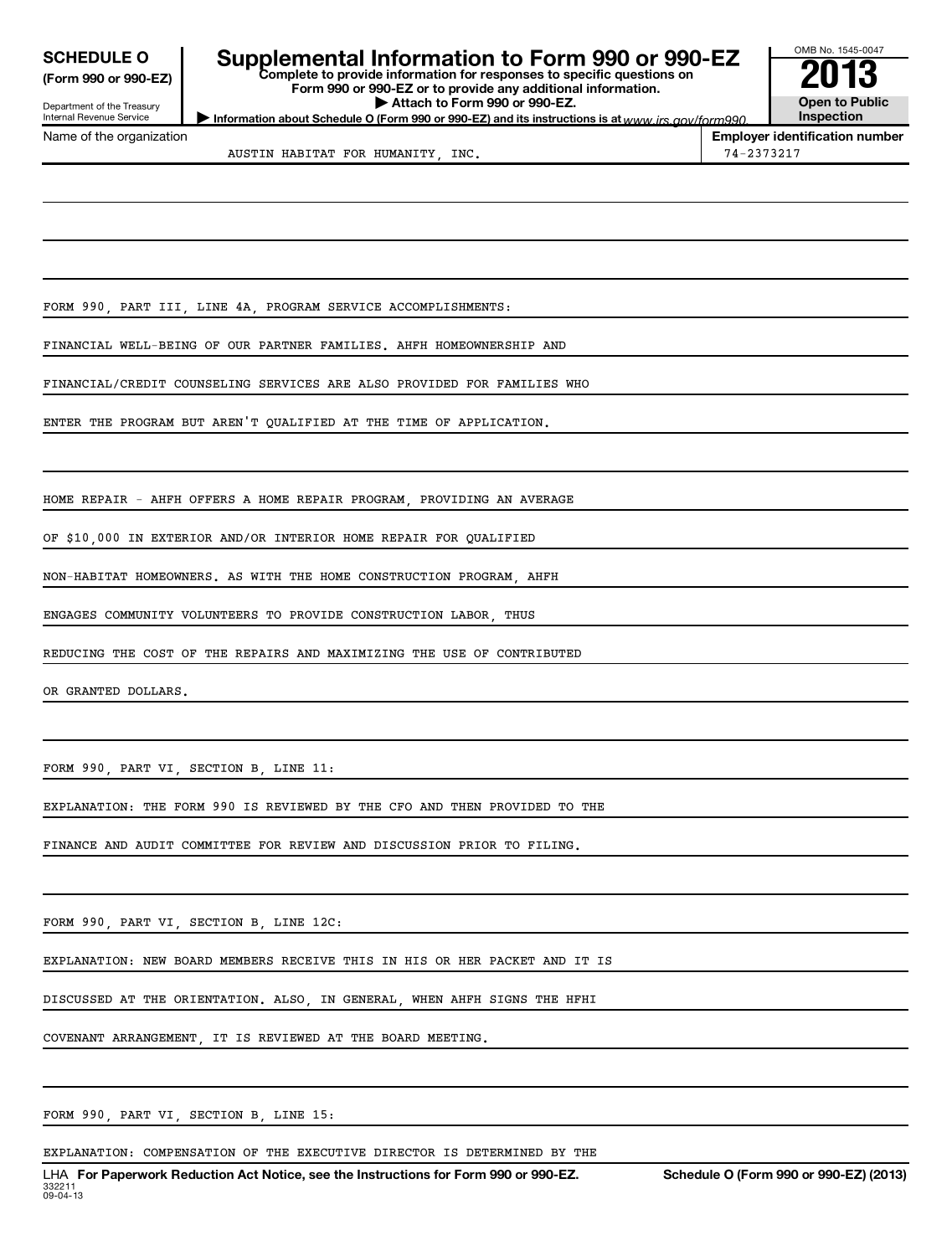| Schedule O (Form 990 or 990-EZ) (2013)                                   | Page 2                                              |
|--------------------------------------------------------------------------|-----------------------------------------------------|
| Name of the organization<br>AUSTIN HABITAT FOR HUMANITY, INC.            | <b>Employer identification number</b><br>74-2373217 |
| BOARD OF DIRECTORS. THE BOARD PERFORMS AN ANNUAL COMPENSATION REVIEW AND |                                                     |
| COMPARES COMPENSATION AGAINST OTHER FOR-PROFIT AND NON-PROFIT BUSINESS   |                                                     |
| LEADERS. COMPENSATION OF KEY EMPLOYEES IS DETERMINED BY THE EXECUTIVE    |                                                     |
| DIRECTOR.                                                                |                                                     |
|                                                                          |                                                     |
| FORM 990, PART VI, SECTION C, LINE 19:                                   |                                                     |
| EXPLANATION: THE ORGANIZATION MAKES ITS GOVERNING DOCUMENTS, CONFLICT OF |                                                     |
| INTEREST POLICY, AND FINANCIAL STATEMENTS AVAILABLE TO THE PUBLIC UPON   |                                                     |
| REQUEST.                                                                 |                                                     |
|                                                                          |                                                     |
| FORM 990, PART XI, LINE 9, CHANGES IN NET ASSETS:                        |                                                     |
| BOOK/TAX DIFFERENCE IN FLOW-THROUGH INVESTMENTS<br>$-40$ ,485.           |                                                     |
|                                                                          |                                                     |
| FORM 990, PART XI, LINE 2C:                                              |                                                     |
| EXPLANATION: THE FINANCE COMMITTEE OF THE BOARD OF DIRECTORS SERVES AS   |                                                     |
| THE AUDIT COMMITTEE THAT MAKES THE SELECTION OF THE AUDITOR FOR AUSTIN   |                                                     |
| HABITAT FOR HUMANITY, INC. THE SELECTION PROCESS HAS NOT CHANGED FROM    |                                                     |
| THE PRIOR YEAR.                                                          |                                                     |
|                                                                          |                                                     |
|                                                                          |                                                     |
|                                                                          |                                                     |
|                                                                          |                                                     |
|                                                                          |                                                     |
|                                                                          |                                                     |
|                                                                          |                                                     |
|                                                                          |                                                     |
|                                                                          |                                                     |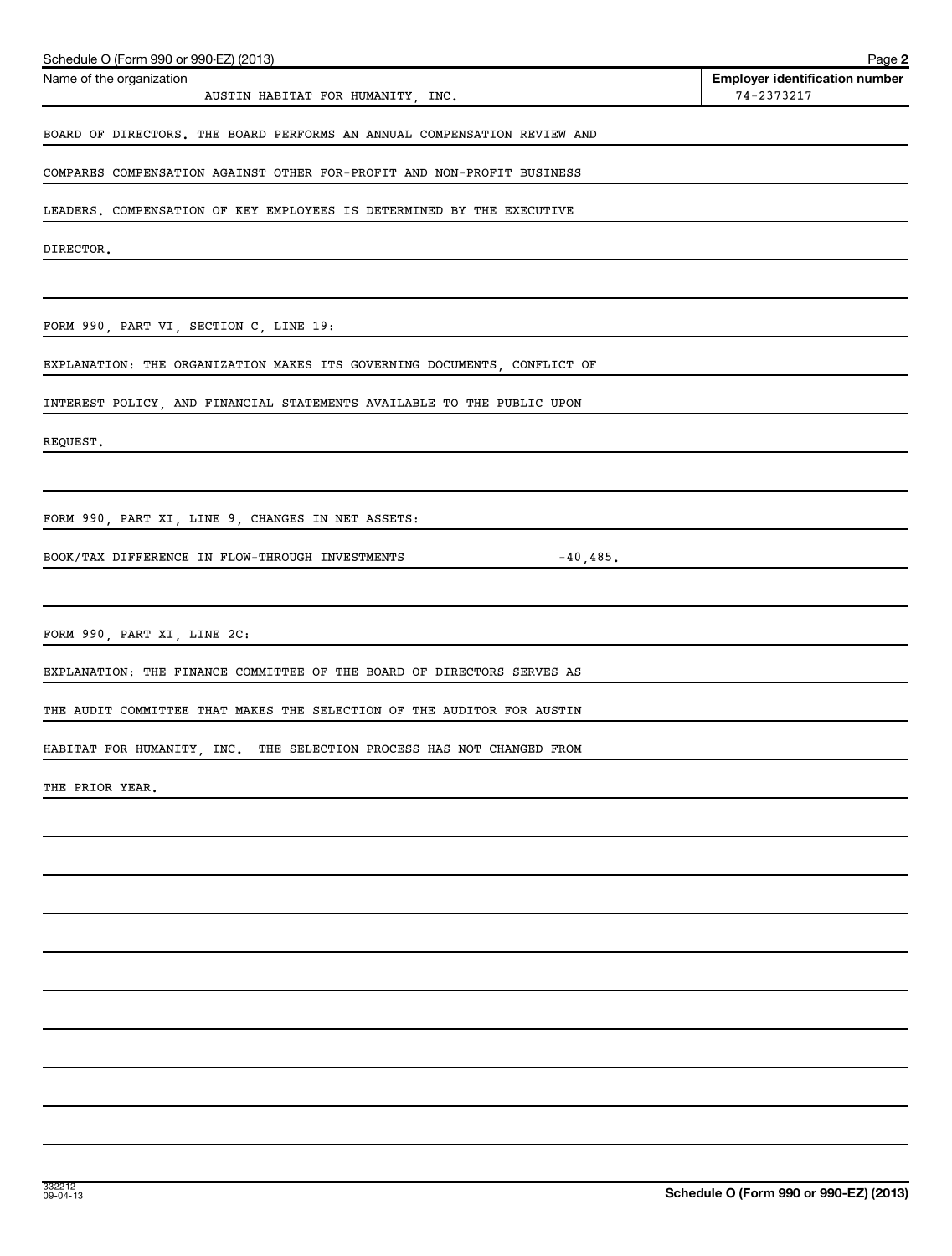| <b>SCHEDULE R</b>         |  |
|---------------------------|--|
| $(T_{\text{extra}}$ $000$ |  |

**(Form 990) Complete if the organizations and Unrelated Partnerships**<br> **Related Organization answered "Yes" on Form 990, Part IV, line 33, 34, 35b, 36, or 37.**<br>
■ 2013 Attach to Form 990.

▶ See separate instructions.<br> **Attachment instructions is at** *MMM irs qov/form* **990. Contract instruction inspection** Information about Schedule R (Form 990) and its instructions is at <sub>www</sub> irs.gov/form990.

Name of the organization

Department of the Treasury Internal Revenue Service

AUSTIN HABITAT FOR HUMANITY, INC. THE SERVICE OF STRAINING SERVICE SERVICE SERVICE SERVICE SERVICE SERVICE SERVICE SERVICE SERVICE SERVICE SERVICE SERVICE SERVICE SERVICE SERVICE SERVICE SERVICE SERVICE SERVICE SERVICE SER

**Employer identification number**

OMB No. 1545-0047

Part I lentification of Disregarded Entities Complete if the organization answered "Yes" on Form 990, Part IV, line 33.

| (a)<br>Name, address, and EIN (if applicable)<br>of disregarded entity | (b)<br>Primary activity | (c)<br>Legal domicile (state or<br>foreign country) | (d)<br>Total income | (e)<br>End-of-year assets | (f)<br>Direct controlling<br>entity |
|------------------------------------------------------------------------|-------------------------|-----------------------------------------------------|---------------------|---------------------------|-------------------------------------|
|                                                                        |                         |                                                     |                     |                           |                                     |
|                                                                        |                         |                                                     |                     |                           |                                     |
|                                                                        |                         |                                                     |                     |                           |                                     |
|                                                                        |                         |                                                     |                     |                           |                                     |

Part II ldentification of Related Tax-Exempt Organizations Complete if the organization answered "Yes" on Form 990, Part IV, line 34 because it had one or more related tax-exempt<br>Complete it is a seminary way were presente organizations during the tax year.

| (a)<br>Name, address, and EIN<br>of related organization | (b)<br>Primary activity | (c)<br>Legal domicile (state or<br>foreign country) | (d)<br>Exempt Code<br>section | (e)<br>Public charity<br>status (if section | (f)<br>Direct controlling<br>entity |     | $(g)$<br>Section 512(b)(13)<br>controlled<br>entity? |
|----------------------------------------------------------|-------------------------|-----------------------------------------------------|-------------------------------|---------------------------------------------|-------------------------------------|-----|------------------------------------------------------|
|                                                          |                         |                                                     |                               | 501(c)(3)                                   |                                     | Yes | No                                                   |
| AUSTIN NEIGHBORHOOD ALLIANCE - 20-3364281                |                         |                                                     |                               |                                             |                                     |     |                                                      |
| 310 COMAL. SUITE 100                                     |                         |                                                     |                               | 509(A)(3)                                   |                                     |     |                                                      |
| AUSTIN, TX 78702                                         | LOW INCOME HOUSING      | TEXAS                                               | 501(C)(3)                     | TYPE I                                      |                                     |     | Х                                                    |
| HOMEBASE TEXAS - $F/K/A$ AUSTIN PEOPLE TRUST -           |                         |                                                     |                               |                                             |                                     |     |                                                      |
| 20-4467651, 310 COMAL. SUITE 100, AUSTIN, TX             |                         |                                                     |                               | 509(A)(3)                                   |                                     |     |                                                      |
| 78702                                                    | LOW INCOME HOUSING      | TEXAS                                               | 501(C)(3)                     | TYPE I                                      |                                     |     | X                                                    |
|                                                          |                         |                                                     |                               |                                             |                                     |     |                                                      |
|                                                          |                         |                                                     |                               |                                             |                                     |     |                                                      |
|                                                          |                         |                                                     |                               |                                             |                                     |     |                                                      |
|                                                          |                         |                                                     |                               |                                             |                                     |     |                                                      |
|                                                          |                         |                                                     |                               |                                             |                                     |     |                                                      |

**For Paperwork Reduction Act Notice, see the Instructions for Form 990. Schedule R (Form 990) 2013**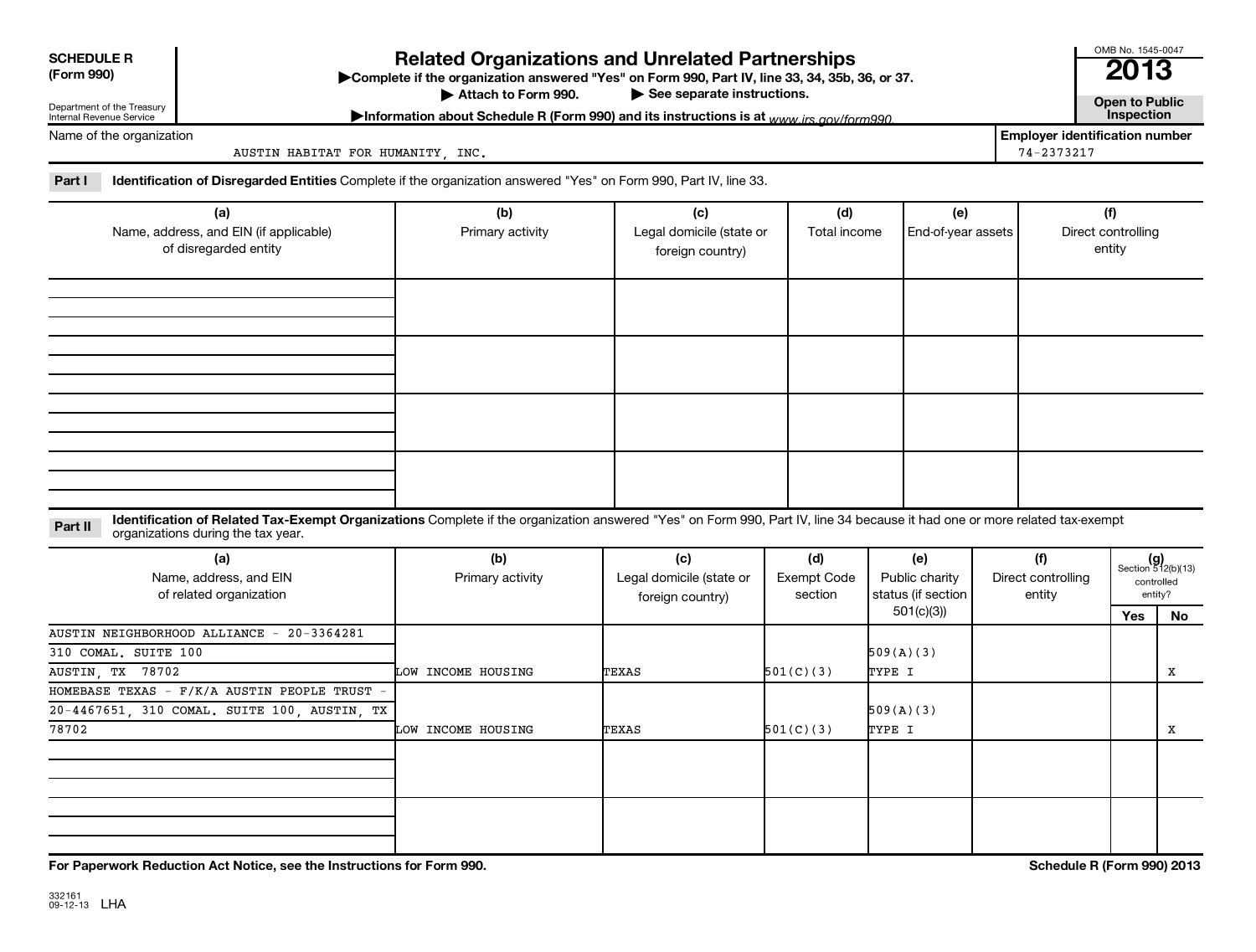Part III Identification of Related Organizations Taxable as a Partnership Complete if the organization answered "Yes" on Form 990, Part IV, line 34 because it had one or more related<br>Read to consistions tracted as a partne organizations treated as a partnership during the tax year.

| (a)                                               | (b)                                                                                                                                                                                                                                                            | (c)                                       | (d)                          |                     | (e)                                                                   |                                                               | (f)                                             |                                  | (g)            | (h) |                                                                  | (i)                   | (j)                                                        |  | (k)                                          |
|---------------------------------------------------|----------------------------------------------------------------------------------------------------------------------------------------------------------------------------------------------------------------------------------------------------------------|-------------------------------------------|------------------------------|---------------------|-----------------------------------------------------------------------|---------------------------------------------------------------|-------------------------------------------------|----------------------------------|----------------|-----|------------------------------------------------------------------|-----------------------|------------------------------------------------------------|--|----------------------------------------------|
| Name, address, and EIN<br>of related organization | Primary activity                                                                                                                                                                                                                                               | Legal<br>domicile<br>(state or<br>foreign | Direct controlling<br>entity |                     | Predominant income<br>(related, unrelated,<br>excluded from tax under | Share of total<br>Share of<br>end-of-year<br>income<br>assets |                                                 | Disproportionate<br>allocations? |                |     | Code V-UBI<br>amount in box<br>20 of Schedule<br>K-1 (Form 1065) |                       | General or Percentage<br>nanaging<br>ownership<br>partner? |  |                                              |
|                                                   |                                                                                                                                                                                                                                                                | country)                                  |                              |                     | sections $512-514$ )                                                  |                                                               |                                                 |                                  |                | Yes | <b>No</b>                                                        |                       | Yes No                                                     |  |                                              |
|                                                   |                                                                                                                                                                                                                                                                |                                           |                              |                     |                                                                       |                                                               |                                                 |                                  |                |     |                                                                  |                       |                                                            |  |                                              |
|                                                   |                                                                                                                                                                                                                                                                |                                           |                              |                     |                                                                       |                                                               |                                                 |                                  |                |     |                                                                  |                       |                                                            |  |                                              |
|                                                   |                                                                                                                                                                                                                                                                |                                           |                              |                     |                                                                       |                                                               |                                                 |                                  |                |     |                                                                  |                       |                                                            |  |                                              |
|                                                   |                                                                                                                                                                                                                                                                |                                           |                              |                     |                                                                       |                                                               |                                                 |                                  |                |     |                                                                  |                       |                                                            |  |                                              |
|                                                   |                                                                                                                                                                                                                                                                |                                           |                              |                     |                                                                       |                                                               |                                                 |                                  |                |     |                                                                  |                       |                                                            |  |                                              |
|                                                   |                                                                                                                                                                                                                                                                |                                           |                              |                     |                                                                       |                                                               |                                                 |                                  |                |     |                                                                  |                       |                                                            |  |                                              |
|                                                   |                                                                                                                                                                                                                                                                |                                           |                              |                     |                                                                       |                                                               |                                                 |                                  |                |     |                                                                  |                       |                                                            |  |                                              |
|                                                   |                                                                                                                                                                                                                                                                |                                           |                              |                     |                                                                       |                                                               |                                                 |                                  |                |     |                                                                  |                       |                                                            |  |                                              |
|                                                   |                                                                                                                                                                                                                                                                |                                           |                              |                     |                                                                       |                                                               |                                                 |                                  |                |     |                                                                  |                       |                                                            |  |                                              |
|                                                   |                                                                                                                                                                                                                                                                |                                           |                              |                     |                                                                       |                                                               |                                                 |                                  |                |     |                                                                  |                       |                                                            |  |                                              |
|                                                   |                                                                                                                                                                                                                                                                |                                           |                              |                     |                                                                       |                                                               |                                                 |                                  |                |     |                                                                  |                       |                                                            |  |                                              |
|                                                   |                                                                                                                                                                                                                                                                |                                           |                              |                     |                                                                       |                                                               |                                                 |                                  |                |     |                                                                  |                       |                                                            |  |                                              |
|                                                   |                                                                                                                                                                                                                                                                |                                           |                              |                     |                                                                       |                                                               |                                                 |                                  |                |     |                                                                  |                       |                                                            |  |                                              |
| Part IV                                           | Identification of Related Organizations Taxable as a Corporation or Trust Complete if the organization answered "Yes" on Form 990, Part IV, line 34 because it had one or more related<br>organizations treated as a corporation or trust during the tax year. |                                           |                              |                     |                                                                       |                                                               |                                                 |                                  |                |     |                                                                  |                       |                                                            |  |                                              |
| (a)                                               |                                                                                                                                                                                                                                                                |                                           | (b)                          | (c)                 | (d)                                                                   |                                                               | (e)                                             |                                  | (f)            |     |                                                                  |                       | (h)                                                        |  |                                              |
| Name, address, and EIN                            |                                                                                                                                                                                                                                                                |                                           | Primary activity             | Legal domicile      | Direct controlling                                                    |                                                               |                                                 |                                  | Share of total |     |                                                                  | (g)<br>Share of       | Percentage                                                 |  | $(i)$<br>Section<br>512(b)(13)<br>controlled |
| of related organization                           |                                                                                                                                                                                                                                                                |                                           |                              | state or<br>foreign | entity                                                                |                                                               | Type of entity<br>(C corp, S corp,<br>or trust) |                                  | income         |     |                                                                  | end-of-year<br>assets | ownership                                                  |  | entity?                                      |
|                                                   |                                                                                                                                                                                                                                                                |                                           |                              | country)            |                                                                       |                                                               |                                                 |                                  |                |     |                                                                  |                       |                                                            |  | Yes<br><b>No</b>                             |
|                                                   |                                                                                                                                                                                                                                                                |                                           |                              |                     |                                                                       |                                                               |                                                 |                                  |                |     |                                                                  |                       |                                                            |  |                                              |
|                                                   |                                                                                                                                                                                                                                                                |                                           |                              |                     |                                                                       |                                                               |                                                 |                                  |                |     |                                                                  |                       |                                                            |  |                                              |
|                                                   |                                                                                                                                                                                                                                                                |                                           |                              |                     |                                                                       |                                                               |                                                 |                                  |                |     |                                                                  |                       |                                                            |  |                                              |
|                                                   |                                                                                                                                                                                                                                                                |                                           |                              |                     |                                                                       |                                                               |                                                 |                                  |                |     |                                                                  |                       |                                                            |  |                                              |
|                                                   |                                                                                                                                                                                                                                                                |                                           |                              |                     |                                                                       |                                                               |                                                 |                                  |                |     |                                                                  |                       |                                                            |  |                                              |
|                                                   |                                                                                                                                                                                                                                                                |                                           |                              |                     |                                                                       |                                                               |                                                 |                                  |                |     |                                                                  |                       |                                                            |  |                                              |
|                                                   |                                                                                                                                                                                                                                                                |                                           |                              |                     |                                                                       |                                                               |                                                 |                                  |                |     |                                                                  |                       |                                                            |  |                                              |
|                                                   |                                                                                                                                                                                                                                                                |                                           |                              |                     |                                                                       |                                                               |                                                 |                                  |                |     |                                                                  |                       |                                                            |  |                                              |
|                                                   |                                                                                                                                                                                                                                                                |                                           |                              |                     |                                                                       |                                                               |                                                 |                                  |                |     |                                                                  |                       |                                                            |  |                                              |
|                                                   |                                                                                                                                                                                                                                                                |                                           |                              |                     |                                                                       |                                                               |                                                 |                                  |                |     |                                                                  |                       |                                                            |  |                                              |
|                                                   |                                                                                                                                                                                                                                                                |                                           |                              |                     |                                                                       |                                                               |                                                 |                                  |                |     |                                                                  |                       |                                                            |  |                                              |
|                                                   |                                                                                                                                                                                                                                                                |                                           |                              |                     |                                                                       |                                                               |                                                 |                                  |                |     |                                                                  |                       |                                                            |  |                                              |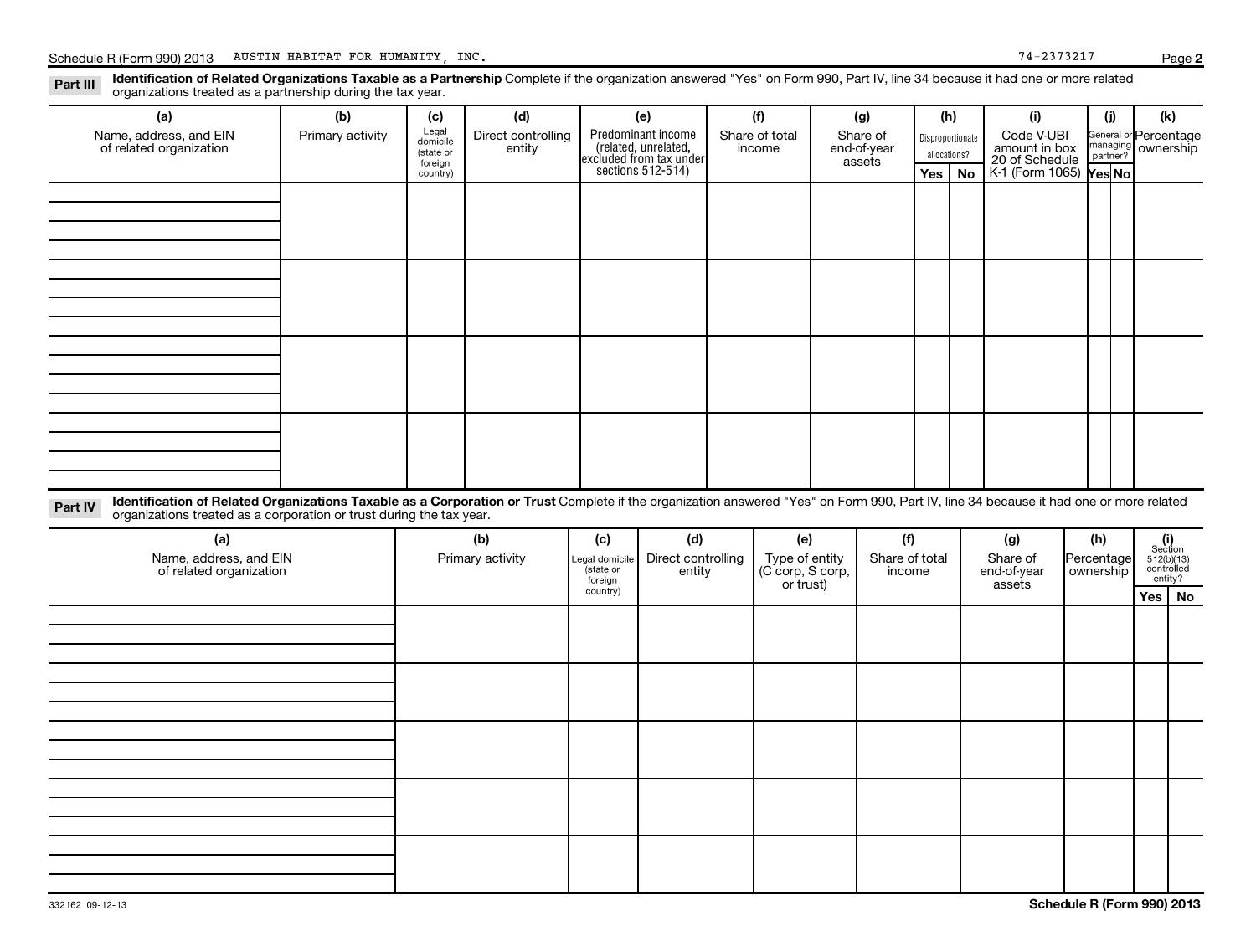|     | Note. Complete line 1 if any entity is listed in Parts II, III, or IV of this schedule.                                                                                                                                                          |             |                 |                                       |                | Yes          | No           |
|-----|--------------------------------------------------------------------------------------------------------------------------------------------------------------------------------------------------------------------------------------------------|-------------|-----------------|---------------------------------------|----------------|--------------|--------------|
|     | During the tax year, did the organization engage in any of the following transactions with one or more related organizations listed in Parts II-IV?                                                                                              |             |                 |                                       |                |              |              |
|     | 1a                                                                                                                                                                                                                                               |             |                 |                                       |                |              |              |
|     | b Gift, grant, or capital contribution to related organization(s) enconverse contract and contribution to related organization(s) enconverse contract and contribution to related organization(s) enconverse contract and cont<br>1 <sub>b</sub> |             |                 |                                       |                |              |              |
|     | 1c                                                                                                                                                                                                                                               |             |                 |                                       |                |              |              |
|     | d Loans or loan guarantees to or for related organization(s) encourance contains and contains a container and container and container and container and container and container and container and container and container and                    |             |                 |                                       |                |              |              |
|     | e Loans or loan guarantees by related organization(s) www.assession.com/www.assession.com/www.assession.com/www.assession.com/www.assession.com/www.assession.com/www.assession.com/www.assession.com/www.assession.com/www.as                   |             |                 |                                       | 1e             |              | X            |
|     |                                                                                                                                                                                                                                                  |             |                 |                                       |                |              |              |
|     |                                                                                                                                                                                                                                                  |             |                 |                                       | 1f             |              | x            |
|     | g Sale of assets to related organization(s) manufactured assemblance contract to the contract of the contract or contract or contract or contract or contract or contract or contract or contract or contract or contract or c                   |             |                 |                                       | 1 <sub>q</sub> |              | x            |
|     |                                                                                                                                                                                                                                                  |             |                 |                                       | 1 <sub>h</sub> |              | X            |
|     | i Exchange of assets with related organization(s) machinesis and content to the content of the content of the content of the content of the content of the content of the content of the content of the content of the content                   |             |                 |                                       | 1i.            |              | X            |
|     |                                                                                                                                                                                                                                                  |             |                 |                                       | 1i.            |              | X            |
|     |                                                                                                                                                                                                                                                  |             |                 |                                       |                |              |              |
|     |                                                                                                                                                                                                                                                  |             |                 |                                       | 1k             |              | X            |
|     |                                                                                                                                                                                                                                                  |             |                 |                                       | 11             |              | X            |
|     |                                                                                                                                                                                                                                                  |             |                 |                                       | 1 <sub>m</sub> |              | x            |
|     | n Sharing of facilities, equipment, mailing lists, or other assets with related organization(s) marror manufactured material contents and the state of facilities, equipment, mailing lists, or other assets with related orga<br>1n             |             |                 |                                       |                |              |              |
|     | o Sharing of paid employees with related organization(s) manufaction(s) and all contracts are seen as a set of the state or starting of paid employees with related organization(s) manufactured and contracts are set of the<br>1 <sub>o</sub>  |             |                 |                                       |                |              |              |
|     |                                                                                                                                                                                                                                                  |             |                 |                                       |                |              |              |
|     |                                                                                                                                                                                                                                                  |             |                 |                                       | 1p             |              | x            |
|     |                                                                                                                                                                                                                                                  |             |                 |                                       | 1a             | $\mathbf{x}$ |              |
|     |                                                                                                                                                                                                                                                  |             |                 |                                       |                |              |              |
|     |                                                                                                                                                                                                                                                  |             |                 |                                       | 1r             |              | х            |
|     |                                                                                                                                                                                                                                                  |             |                 |                                       | 1s             |              | $\mathbf{x}$ |
|     | If the answer to any of the above is "Yes," see the instructions for information on who must complete this line, including covered relationships and transaction thresholds.                                                                     |             |                 |                                       |                |              |              |
|     | (a)                                                                                                                                                                                                                                              | (b)         | (c)             | (d)                                   |                |              |              |
|     | Name of related organization                                                                                                                                                                                                                     | Transaction | Amount involved | Method of determining amount involved |                |              |              |
|     |                                                                                                                                                                                                                                                  | $type(a-s)$ |                 |                                       |                |              |              |
|     |                                                                                                                                                                                                                                                  |             |                 |                                       |                |              |              |
| (1) |                                                                                                                                                                                                                                                  |             |                 |                                       |                |              |              |
|     |                                                                                                                                                                                                                                                  |             |                 |                                       |                |              |              |
| (2) |                                                                                                                                                                                                                                                  |             |                 |                                       |                |              |              |
|     |                                                                                                                                                                                                                                                  |             |                 |                                       |                |              |              |
| (3) |                                                                                                                                                                                                                                                  |             |                 |                                       |                |              |              |
|     |                                                                                                                                                                                                                                                  |             |                 |                                       |                |              |              |
| (4) |                                                                                                                                                                                                                                                  |             |                 |                                       |                |              |              |
|     |                                                                                                                                                                                                                                                  |             |                 |                                       |                |              |              |
| (5) |                                                                                                                                                                                                                                                  |             |                 |                                       |                |              |              |
|     |                                                                                                                                                                                                                                                  |             |                 |                                       |                |              |              |
| (6) |                                                                                                                                                                                                                                                  |             |                 |                                       |                |              |              |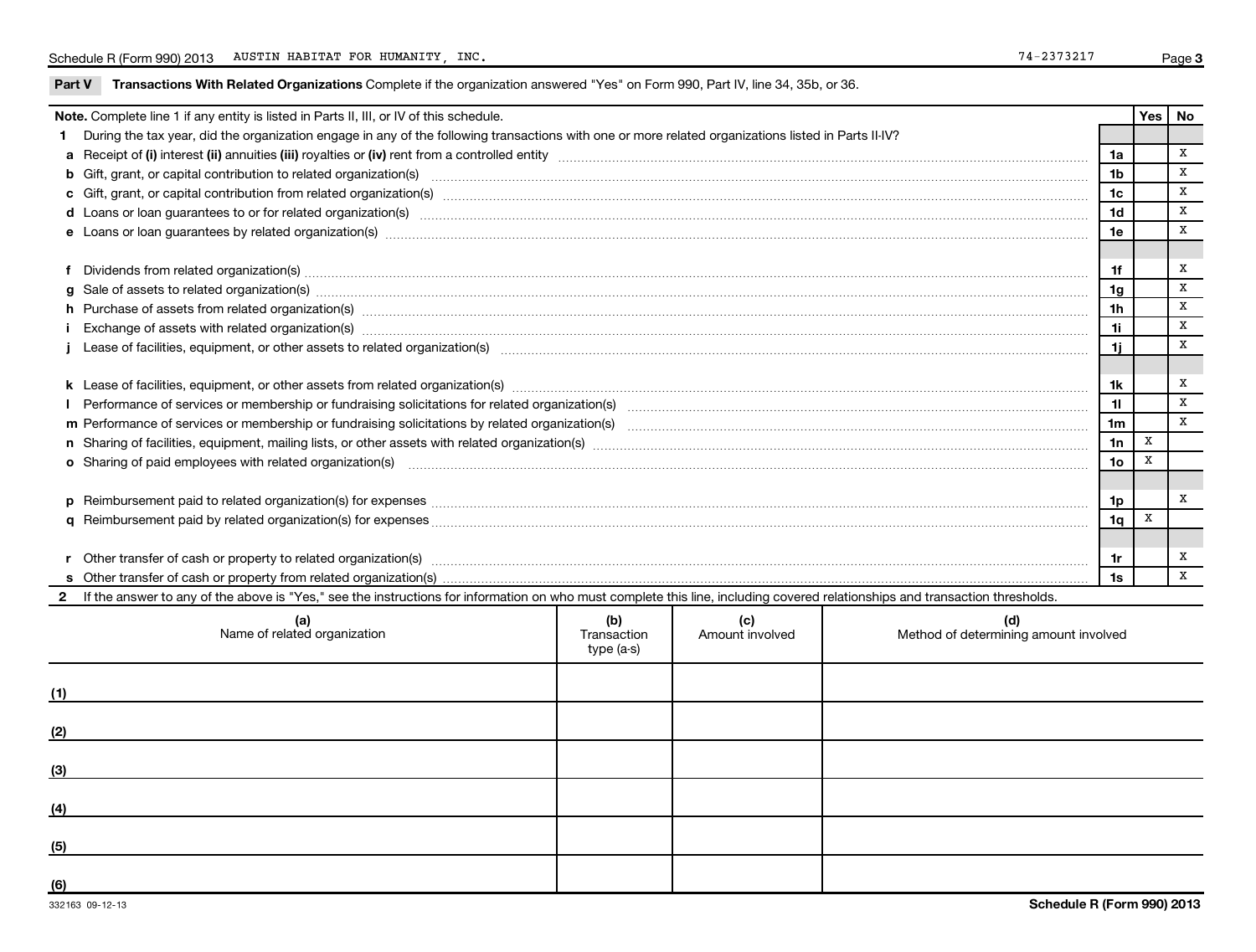Part VI Unrelated Organizations Taxable as a Partnership Complete if the organization answered "Yes" on Form 990, Part IV, line 37.

Provide the following information for each entity taxed as a partnership through which the organization conducted more than five percent of its activities (measured by total assets or gross revenue) that was not a related organization. See instructions regarding exclusion for certain investment partnerships.

| (a)<br>Name, address, and EIN<br>of entity | ~<br>$\tilde{\phantom{a}}$<br>(b)<br>Primary activity | (c)<br>Legal domicile<br>(state or foreign<br>country) | (d)<br>Predominant income<br>(related, unrelated, $\frac{\text{Area}}{\text{501(c)(3)}}$<br>excluded from tax<br>under section 512-514)<br>Yes No | $(e)$<br>Are all | (f)<br>Share of<br>total<br>income | (g)<br>Share of<br>end-of-year<br>assets | (h)<br>Disproportionate<br>allocations?<br>Yes No | (i)<br>Code V-UBI<br>amount in box 20 managing<br>2 of Schedule K-1 partner?<br>(Form 1065)<br>$\frac{1}{\sqrt{10}}$ | (i)<br>Yes NO | $(\mathsf{k})$ |
|--------------------------------------------|-------------------------------------------------------|--------------------------------------------------------|---------------------------------------------------------------------------------------------------------------------------------------------------|------------------|------------------------------------|------------------------------------------|---------------------------------------------------|----------------------------------------------------------------------------------------------------------------------|---------------|----------------|
|                                            |                                                       |                                                        |                                                                                                                                                   |                  |                                    |                                          |                                                   |                                                                                                                      |               |                |
|                                            |                                                       |                                                        |                                                                                                                                                   |                  |                                    |                                          |                                                   |                                                                                                                      |               |                |
|                                            |                                                       |                                                        |                                                                                                                                                   |                  |                                    |                                          |                                                   |                                                                                                                      |               |                |
|                                            |                                                       |                                                        |                                                                                                                                                   |                  |                                    |                                          |                                                   |                                                                                                                      |               |                |
|                                            |                                                       |                                                        |                                                                                                                                                   |                  |                                    |                                          |                                                   |                                                                                                                      |               |                |
|                                            |                                                       |                                                        |                                                                                                                                                   |                  |                                    |                                          |                                                   |                                                                                                                      |               |                |
|                                            |                                                       |                                                        |                                                                                                                                                   |                  |                                    |                                          |                                                   |                                                                                                                      |               |                |
|                                            |                                                       |                                                        |                                                                                                                                                   |                  |                                    |                                          |                                                   |                                                                                                                      |               |                |

**Schedule R (Form 990) 2013**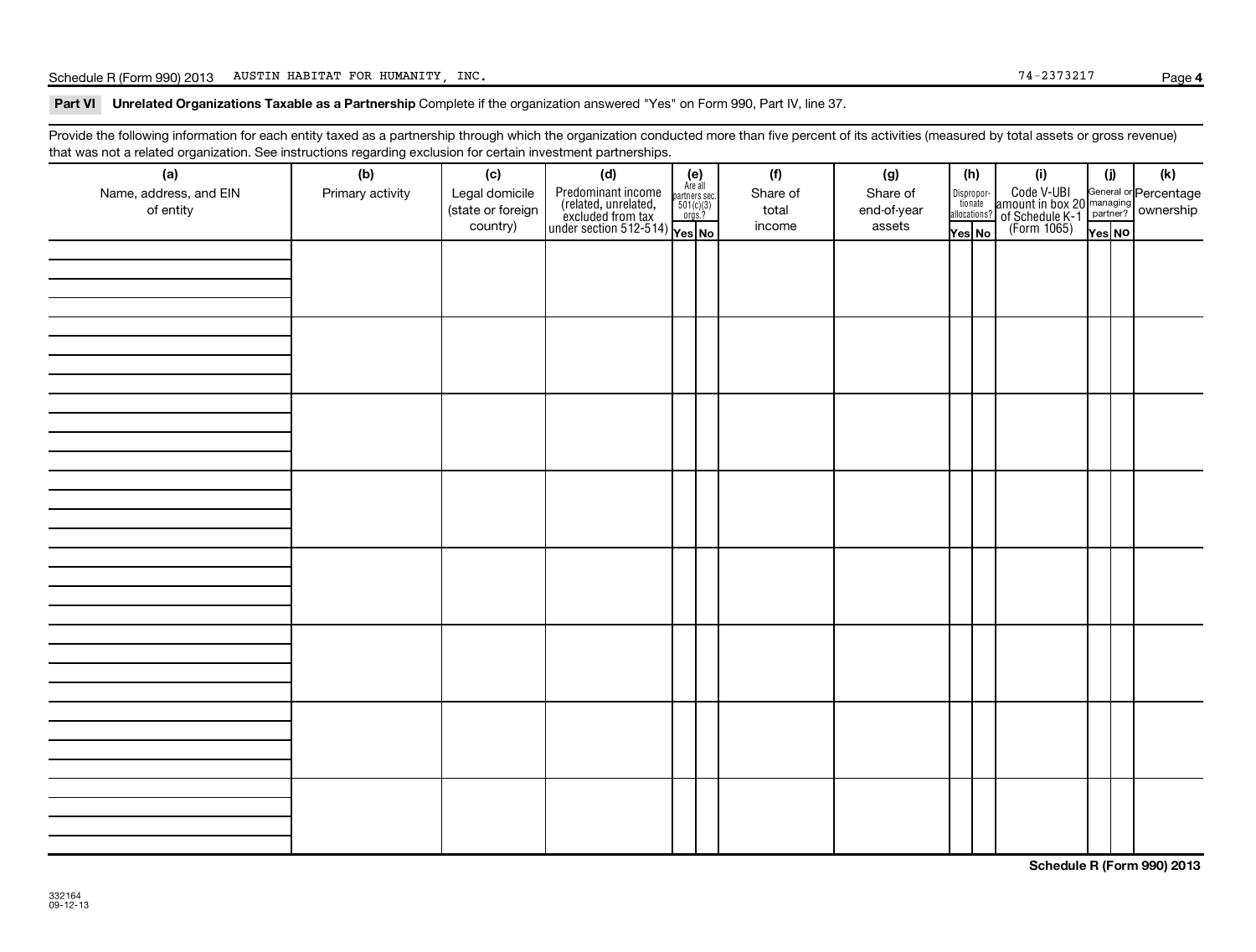| AUSTIN HABITAT FOR HUMANITY, INC.<br>Schedule R (Form 990) 2013                                                                                   | $74 - 2373217$ | Page 5 |
|---------------------------------------------------------------------------------------------------------------------------------------------------|----------------|--------|
| <b>Part VII</b><br><b>Supplemental Information</b><br>Provide additional information for responses to questions on Schedule R (see instructions). |                |        |
|                                                                                                                                                   |                |        |
|                                                                                                                                                   |                |        |
|                                                                                                                                                   |                |        |
|                                                                                                                                                   |                |        |
|                                                                                                                                                   |                |        |
|                                                                                                                                                   |                |        |
|                                                                                                                                                   |                |        |
|                                                                                                                                                   |                |        |
|                                                                                                                                                   |                |        |
|                                                                                                                                                   |                |        |
|                                                                                                                                                   |                |        |
|                                                                                                                                                   |                |        |
|                                                                                                                                                   |                |        |
|                                                                                                                                                   |                |        |
|                                                                                                                                                   |                |        |
|                                                                                                                                                   |                |        |
|                                                                                                                                                   |                |        |
|                                                                                                                                                   |                |        |
|                                                                                                                                                   |                |        |
|                                                                                                                                                   |                |        |
|                                                                                                                                                   |                |        |
|                                                                                                                                                   |                |        |
|                                                                                                                                                   |                |        |
|                                                                                                                                                   |                |        |
|                                                                                                                                                   |                |        |
|                                                                                                                                                   |                |        |
|                                                                                                                                                   |                |        |
|                                                                                                                                                   |                |        |
|                                                                                                                                                   |                |        |
|                                                                                                                                                   |                |        |
|                                                                                                                                                   |                |        |
|                                                                                                                                                   |                |        |
|                                                                                                                                                   |                |        |
|                                                                                                                                                   |                |        |
|                                                                                                                                                   |                |        |
|                                                                                                                                                   |                |        |
|                                                                                                                                                   |                |        |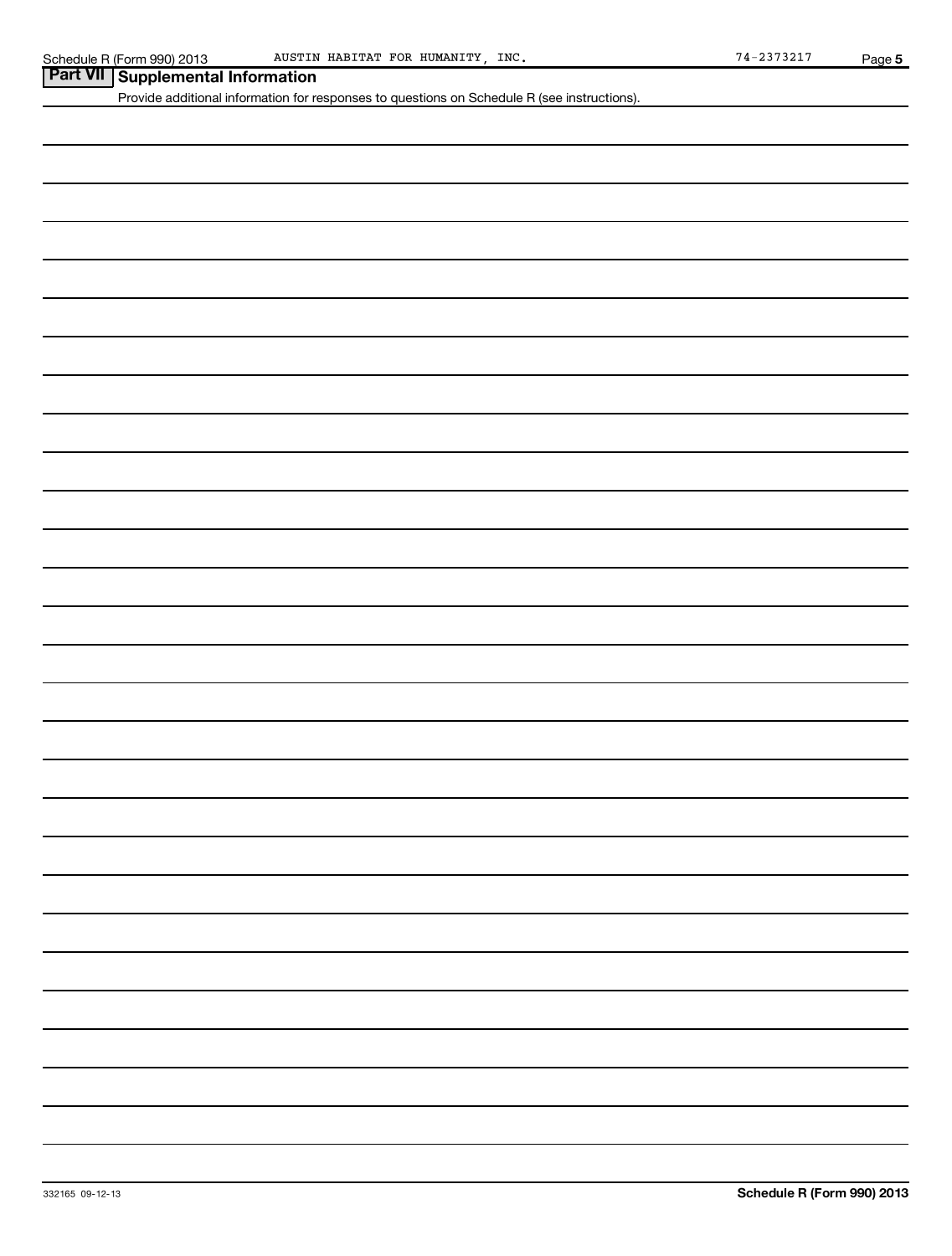## **TAX RETURN FILING INSTRUCTIONS**

## FORM 990-T

## **FOR THE YEAR ENDING**

December 31, 2013

| <b>Prepared for</b>                                | Kelly Weiss<br>Austin Habitat For Humanity, Inc<br>310 Comal No. 100<br>Austin, TX 78702                                                    |
|----------------------------------------------------|---------------------------------------------------------------------------------------------------------------------------------------------|
| <b>Prepared by</b>                                 | Maxwell Locke & Ritter LLP<br>401 Congress Avenue, Suite 1100<br>Austin, TX 78701-9682                                                      |
| Amount due<br>or refund                            | No amount is due.                                                                                                                           |
| Make check<br>payable to                           | No amount is due.                                                                                                                           |
| Mail tax return<br>and check (if<br>applicable) to | Department of the Treasury<br>Internal Revenue Service Center<br>Ogden, UT 84201-0027                                                       |
| Return must be<br>mailed on<br>or before           | November 17, 2014                                                                                                                           |
| <b>Special</b><br><b>Instructions</b>              | The return should be signed and dated.<br>We recommend that you use certified mail with postmarked<br>receipts for proof of timely mailing. |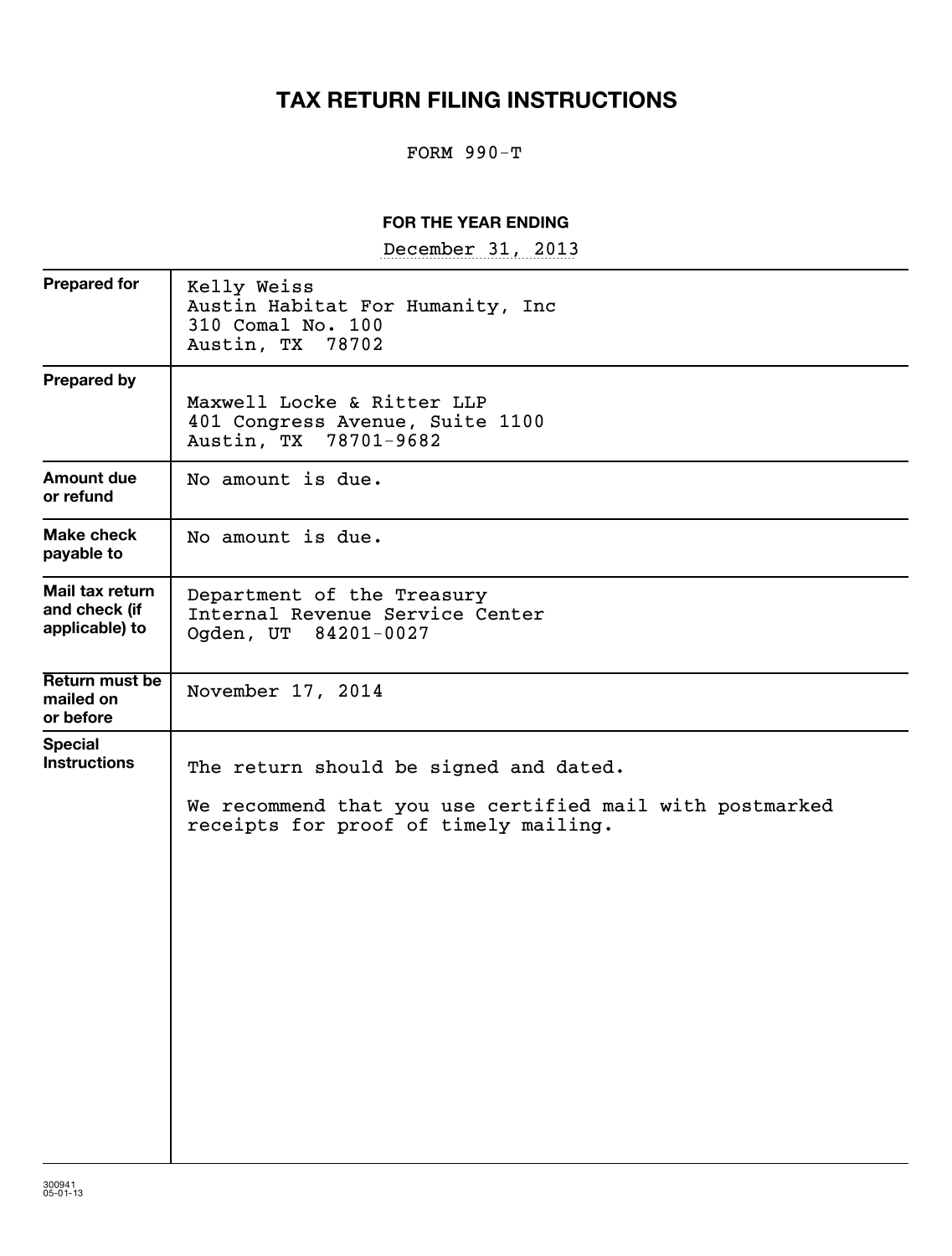|          | <b>Exempt Organization Business Income Tax Return</b><br>Form 990-T                                            |            |                                                                                                                                                                                                                                           |                                                                                         |                |                |                                                |                                          | OMB No. 1545-0687                                                       |
|----------|----------------------------------------------------------------------------------------------------------------|------------|-------------------------------------------------------------------------------------------------------------------------------------------------------------------------------------------------------------------------------------------|-----------------------------------------------------------------------------------------|----------------|----------------|------------------------------------------------|------------------------------------------|-------------------------------------------------------------------------|
|          |                                                                                                                |            |                                                                                                                                                                                                                                           | (and proxy tax under section 6033(e))                                                   |                |                |                                                |                                          |                                                                         |
|          |                                                                                                                |            | For calendar year 2013 or other tax year beginning                                                                                                                                                                                        |                                                                                         |                | , and ending   |                                                |                                          |                                                                         |
|          | Department of the Treasury                                                                                     |            |                                                                                                                                                                                                                                           | Information about Form 990-T and its instructions is available at www.irs.gov/form990t. |                |                |                                                |                                          | Open to Public Inspection for                                           |
|          | Internal Revenue Service                                                                                       |            | $\triangleright$ Do not enter SSN numbers on this form as it may be made public if your organization is a 501(c)(3).                                                                                                                      |                                                                                         |                |                |                                                |                                          | 501(c)(3) Organizations Only<br><b>D</b> Employer identification number |
| A        | Check box if<br>address changed                                                                                |            |                                                                                                                                                                                                                                           | Name of organization ( $\Box$ Check box if name changed and see instructions.)          |                |                |                                                | (Employees' trust, see<br>instructions.) |                                                                         |
|          | <b>B</b> Exempt under section                                                                                  | Print      | AUSTIN HABITAT FOR HUMANITY, INC.                                                                                                                                                                                                         |                                                                                         |                |                |                                                | 74-2373217                               |                                                                         |
| ΙX       | $501(c)$ (3)                                                                                                   | or<br>Type | Number, street, and room or suite no. If a P.O. box, see instructions.                                                                                                                                                                    |                                                                                         |                |                |                                                |                                          | <b>E</b> Unrelated business activity codes<br>(See instructions.)       |
|          | 220(e)<br>408(e)                                                                                               |            | 310 COMAL, NO. 100                                                                                                                                                                                                                        | City or town, state or province, country, and ZIP or foreign postal code                |                |                |                                                |                                          |                                                                         |
|          | 30(a)<br>408A<br>529(a)                                                                                        |            | 531190                                                                                                                                                                                                                                    |                                                                                         |                |                |                                                |                                          |                                                                         |
|          | C Book value of all assets                                                                                     |            | AUSTIN, TX 78702<br>F Group exemption number (See instructions.)                                                                                                                                                                          |                                                                                         |                |                |                                                |                                          |                                                                         |
|          | at end of year                                                                                                 |            | 16, 353, 083. G Check organization type                                                                                                                                                                                                   | $\boxed{\mathbf{x}}$ 501(c) corporation                                                 |                | $501(c)$ trust | $401(a)$ trust                                 |                                          | Other trust                                                             |
|          |                                                                                                                |            | H Describe the organization's primary unrelated business activity. SALE OF PURCHASED MATERIALS                                                                                                                                            |                                                                                         |                |                |                                                |                                          |                                                                         |
|          |                                                                                                                |            | During the tax year, was the corporation a subsidiary in an affiliated group or a parent-subsidiary controlled group?                                                                                                                     |                                                                                         |                |                |                                                |                                          | $\boxed{\mathbf{X}}$ No<br>Yes                                          |
|          |                                                                                                                |            | If "Yes," enter the name and identifying number of the parent corporation.                                                                                                                                                                |                                                                                         |                |                |                                                |                                          |                                                                         |
|          | J The books are in care of MATHEW KING                                                                         |            |                                                                                                                                                                                                                                           |                                                                                         |                |                | Telephone number $\triangleright$ 512-472-8788 |                                          |                                                                         |
|          | Part I                                                                                                         |            | <b>Unrelated Trade or Business Income</b>                                                                                                                                                                                                 |                                                                                         |                | (A) Income     | (B) Expenses                                   |                                          | $(C)$ Net                                                               |
|          | 1a Gross receipts or sales                                                                                     |            | 579,429.                                                                                                                                                                                                                                  |                                                                                         |                |                |                                                |                                          |                                                                         |
| b        | Less returns and allowances                                                                                    |            |                                                                                                                                                                                                                                           | 29, 295. c Balance                                                                      | 1c             | 550,134.       |                                                |                                          |                                                                         |
| 2        |                                                                                                                |            |                                                                                                                                                                                                                                           |                                                                                         | $\overline{2}$ | 289,255.       |                                                |                                          |                                                                         |
| 3        | Gross profit. Subtract line 2 from line 1c                                                                     |            |                                                                                                                                                                                                                                           |                                                                                         | 3              | 260,879.       |                                                |                                          | 260,879.                                                                |
|          |                                                                                                                |            |                                                                                                                                                                                                                                           |                                                                                         | 4a             |                |                                                |                                          |                                                                         |
| b        |                                                                                                                |            |                                                                                                                                                                                                                                           |                                                                                         | 4 <sub>b</sub> |                |                                                |                                          |                                                                         |
|          |                                                                                                                |            |                                                                                                                                                                                                                                           |                                                                                         | 4c             |                |                                                |                                          |                                                                         |
| 5        |                                                                                                                |            | Income (loss) from partnerships and S corporations (attach statement)                                                                                                                                                                     |                                                                                         | 5<br>6         |                |                                                |                                          |                                                                         |
| 6<br>7   | Rent income (Schedule C)                                                                                       |            |                                                                                                                                                                                                                                           |                                                                                         | $\overline{7}$ |                |                                                |                                          |                                                                         |
| 8        |                                                                                                                |            | Interest, annuities, royalties, and rents from controlled organizations (Sch. F)                                                                                                                                                          |                                                                                         | 8              |                |                                                |                                          |                                                                         |
| 9        |                                                                                                                |            | Investment income of a section 501(c)(7), (9), or (17) organization (Schedule G)                                                                                                                                                          |                                                                                         | 9              |                |                                                |                                          |                                                                         |
| 10       |                                                                                                                |            |                                                                                                                                                                                                                                           |                                                                                         | 10             |                |                                                |                                          |                                                                         |
| 11       |                                                                                                                |            |                                                                                                                                                                                                                                           |                                                                                         | 11             |                |                                                |                                          |                                                                         |
| 12       |                                                                                                                |            |                                                                                                                                                                                                                                           |                                                                                         | 12             |                |                                                |                                          |                                                                         |
| 13       |                                                                                                                |            |                                                                                                                                                                                                                                           |                                                                                         | 13             | 260,879.       |                                                |                                          | 260,879.                                                                |
|          | Part II                                                                                                        |            | <b>Deductions Not Taken Elsewhere</b> (See instructions for limitations on deductions.)                                                                                                                                                   |                                                                                         |                |                |                                                |                                          |                                                                         |
|          |                                                                                                                |            | (Except for contributions, deductions must be directly connected with the unrelated business income.)                                                                                                                                     |                                                                                         |                |                |                                                |                                          |                                                                         |
| 14       |                                                                                                                |            |                                                                                                                                                                                                                                           |                                                                                         |                |                |                                                | 14                                       |                                                                         |
| 15       |                                                                                                                |            | Salaries and wages <b>construction and construction of the construction</b> and construction of the construction of the                                                                                                                   |                                                                                         |                |                |                                                | 15                                       | 155,677.                                                                |
| 16       |                                                                                                                |            | Repairs and maintenance <i>maintenance</i> and contained a series and maintenance and maintenance and maintenance and                                                                                                                     |                                                                                         |                |                |                                                | 16                                       | 11,250.                                                                 |
| 17       |                                                                                                                |            | Bad debts <b>www.communities.communities.communities.com</b> munities.com                                                                                                                                                                 |                                                                                         |                |                |                                                | 17                                       |                                                                         |
| 18       |                                                                                                                |            | Interest (attach schedule) material methods of the strategy of the set of the set of the set of the set of the set of the set of the set of the set of the set of the set of the set of the set of the set of the set of the s            |                                                                                         |                |                |                                                | 18                                       | 4,860.                                                                  |
| 19       |                                                                                                                |            | Taxes and licenses <b>commissions</b> and licenses <b>contract the contract of the contract of the contract of the contract of the contract of the contract of the contract of the contract of the contract of the contract of the co</b> |                                                                                         |                |                |                                                | 19                                       | 14,022.                                                                 |
| 20<br>21 |                                                                                                                |            |                                                                                                                                                                                                                                           |                                                                                         |                |                | 6,688.                                         | 20                                       |                                                                         |
| 22       |                                                                                                                |            |                                                                                                                                                                                                                                           |                                                                                         |                |                |                                                | 22 <sub>b</sub>                          | 6,688.                                                                  |
| 23       | Depletion                                                                                                      |            |                                                                                                                                                                                                                                           |                                                                                         |                |                |                                                | 23                                       |                                                                         |
| 24       |                                                                                                                |            |                                                                                                                                                                                                                                           |                                                                                         |                |                |                                                | 24                                       |                                                                         |
| 25       | Contributions to deferred compensation plans [11] manufactured contributions to deferred compensation plans [1 |            |                                                                                                                                                                                                                                           |                                                                                         |                |                |                                                |                                          | 18,036.                                                                 |
| 26       |                                                                                                                |            |                                                                                                                                                                                                                                           |                                                                                         |                |                |                                                |                                          |                                                                         |
| 27       |                                                                                                                |            |                                                                                                                                                                                                                                           |                                                                                         |                |                |                                                | 27                                       |                                                                         |
| 28       |                                                                                                                |            | Other deductions (attach schedule) manufacturer and the settlement of the settlement of the settlement of the settlement of the settlement of the settlement of the settlement of the settlement of the settlement of the sett            |                                                                                         |                |                | .                                              | 28                                       | 91,645.                                                                 |
| 29       |                                                                                                                |            | Total deductions. Add lines 14 through 28 [11] manuscription contract to the first of the manuscription of the manuscription of the manuscription of the manuscription of the manuscription of the manuscription of the manusc            |                                                                                         |                |                |                                                | 29                                       | 302,178.                                                                |
| 30       |                                                                                                                |            |                                                                                                                                                                                                                                           |                                                                                         |                |                |                                                | 30                                       | $-41,299.$                                                              |
| 31       |                                                                                                                |            |                                                                                                                                                                                                                                           |                                                                                         |                |                | .                                              | 31                                       |                                                                         |
| 32       |                                                                                                                |            | Unrelated business taxable income before specific deduction. Subtract line 31 from line 30 [11] [11] Unrelated business taxable income before specific deduction. Subtract line 31 from line 30 [11] $\ldots$                             |                                                                                         |                |                |                                                | 32                                       | $-41, 299.$                                                             |
| 33       |                                                                                                                |            |                                                                                                                                                                                                                                           |                                                                                         |                |                |                                                | 33                                       | 1,000.                                                                  |
| 34       |                                                                                                                |            | Unrelated business taxable income. Subtract line 33 from line 32. If line 33 is greater than line 32, enter the smaller of zero or                                                                                                        |                                                                                         |                |                |                                                |                                          |                                                                         |
|          |                                                                                                                |            |                                                                                                                                                                                                                                           |                                                                                         |                |                |                                                | 34                                       | $-41, 299.$                                                             |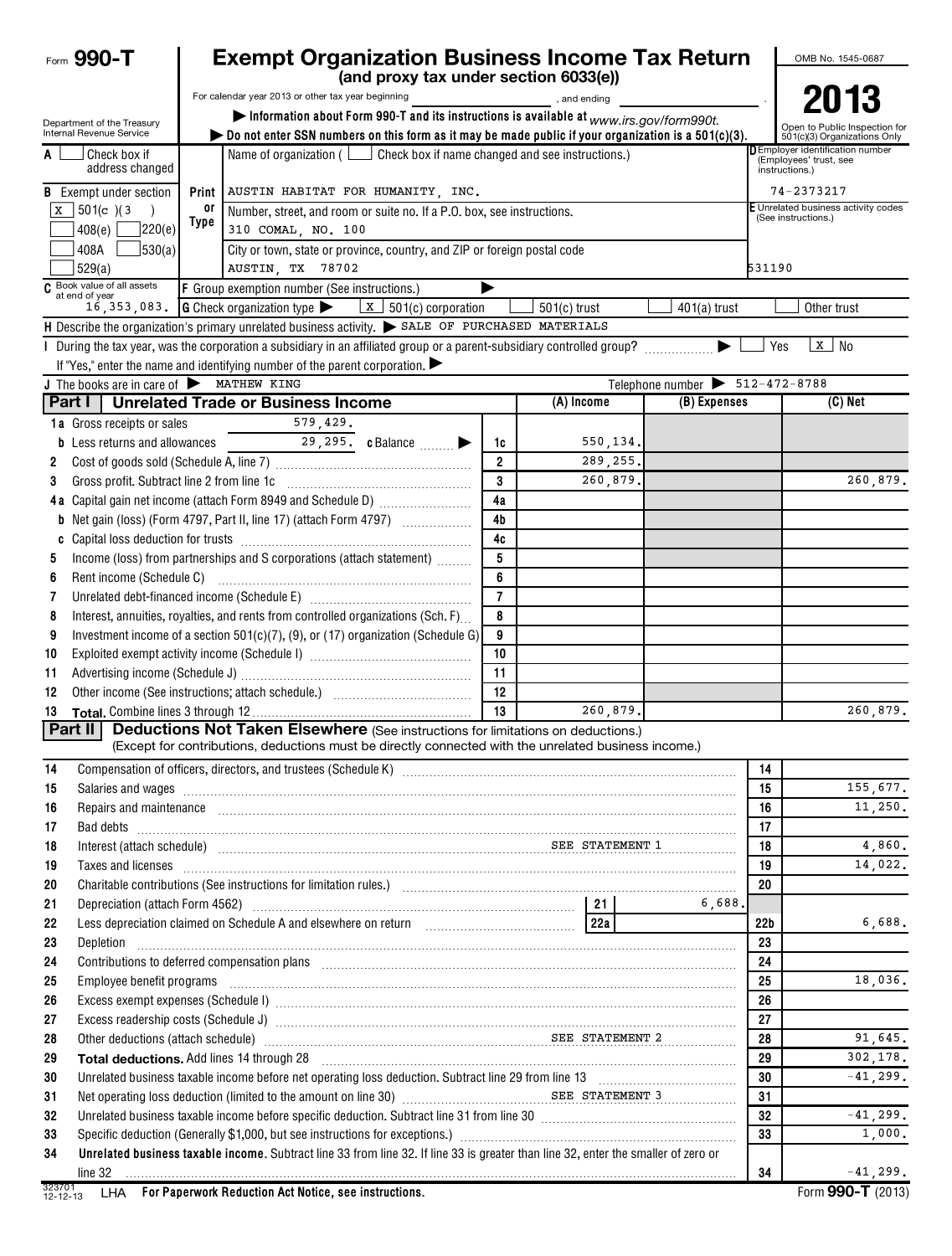**Part III Tax Computation**

|                                     | 35 Organizations Taxable as Corporations. See instructions for tax computation.                                                                                                                                                                                                                                           |               |                                      |           |  |  |  |  |  |
|-------------------------------------|---------------------------------------------------------------------------------------------------------------------------------------------------------------------------------------------------------------------------------------------------------------------------------------------------------------------------|---------------|--------------------------------------|-----------|--|--|--|--|--|
|                                     | Controlled group members (sections 1561 and 1563) check here $\blacktriangleright \Box$ See instructions and:                                                                                                                                                                                                             |               |                                      |           |  |  |  |  |  |
|                                     | a Enter your share of the \$50,000, \$25,000, and \$9,925,000 taxable income brackets (in that order):                                                                                                                                                                                                                    |               |                                      |           |  |  |  |  |  |
|                                     | $\lvert \mathcal{S} \rvert$<br>$(2)$ $ $ \$<br>(1)<br>$(3)$ $ $ \$                                                                                                                                                                                                                                                        |               |                                      |           |  |  |  |  |  |
|                                     | <b>b</b> Enter organization's share of: (1) Additional 5% tax (not more than \$11,750)<br>$\sqrt{3}$                                                                                                                                                                                                                      |               |                                      |           |  |  |  |  |  |
|                                     |                                                                                                                                                                                                                                                                                                                           |               |                                      |           |  |  |  |  |  |
|                                     |                                                                                                                                                                                                                                                                                                                           |               | 35с                                  | 0.        |  |  |  |  |  |
| 36                                  | Trusts Taxable at Trust Rates. See instructions for tax computation. Income tax on the amount on line 34 from:                                                                                                                                                                                                            |               |                                      |           |  |  |  |  |  |
|                                     | 36                                                                                                                                                                                                                                                                                                                        |               |                                      |           |  |  |  |  |  |
| 37<br>37                            |                                                                                                                                                                                                                                                                                                                           |               |                                      |           |  |  |  |  |  |
| Alternative minimum tax<br>38<br>38 |                                                                                                                                                                                                                                                                                                                           |               |                                      |           |  |  |  |  |  |
| 39                                  |                                                                                                                                                                                                                                                                                                                           |               | 39                                   | 0.        |  |  |  |  |  |
|                                     | Part IV   Tax and Payments                                                                                                                                                                                                                                                                                                |               |                                      |           |  |  |  |  |  |
|                                     | 40a Foreign tax credit (corporations attach Form 1118; trusts attach Form 1116)<br>40a                                                                                                                                                                                                                                    |               |                                      |           |  |  |  |  |  |
|                                     | 40b                                                                                                                                                                                                                                                                                                                       |               |                                      |           |  |  |  |  |  |
|                                     | c General business credit. Attach Form 3800 [11] [11] Contract Contract Contract Dusiness Credit. Attach Form 3800<br>40c                                                                                                                                                                                                 |               |                                      |           |  |  |  |  |  |
|                                     | 40d                                                                                                                                                                                                                                                                                                                       |               |                                      |           |  |  |  |  |  |
|                                     |                                                                                                                                                                                                                                                                                                                           |               | 40e                                  |           |  |  |  |  |  |
| 41                                  | Subtract line 40e from line 39                                                                                                                                                                                                                                                                                            |               | 41                                   | 0.        |  |  |  |  |  |
| 42                                  | Other taxes. Check if from: Form 4255 Form 8611 Form 8697 Form 8866 Jother (attach schedule)                                                                                                                                                                                                                              |               | 42                                   |           |  |  |  |  |  |
| 43                                  | Total tax. Add lines 41 and 42                                                                                                                                                                                                                                                                                            |               | 43                                   | 0.        |  |  |  |  |  |
|                                     | 44a                                                                                                                                                                                                                                                                                                                       |               |                                      |           |  |  |  |  |  |
|                                     | 44b                                                                                                                                                                                                                                                                                                                       |               |                                      |           |  |  |  |  |  |
|                                     | 44c<br>44d                                                                                                                                                                                                                                                                                                                |               |                                      |           |  |  |  |  |  |
|                                     | d Foreign organizations: Tax paid or withheld at source (see instructions)<br>44e                                                                                                                                                                                                                                         |               |                                      |           |  |  |  |  |  |
|                                     | 44f                                                                                                                                                                                                                                                                                                                       |               |                                      |           |  |  |  |  |  |
|                                     | g Other credits and payments:<br>Form 2439                                                                                                                                                                                                                                                                                |               |                                      |           |  |  |  |  |  |
|                                     | <b>Contract Contract</b><br>$\overline{\text{Total}}$<br>$\Box$ Form 4136<br>44g                                                                                                                                                                                                                                          |               |                                      |           |  |  |  |  |  |
|                                     |                                                                                                                                                                                                                                                                                                                           |               |                                      |           |  |  |  |  |  |
| 45<br>45<br>46<br>46                |                                                                                                                                                                                                                                                                                                                           |               |                                      |           |  |  |  |  |  |
| 47                                  | Tax due. If line 45 is less than the total of lines 43 and 46, enter amount owed <i>manuformana communities</i>                                                                                                                                                                                                           |               | 47                                   | 0.        |  |  |  |  |  |
| 48                                  |                                                                                                                                                                                                                                                                                                                           |               | 48                                   | 0.        |  |  |  |  |  |
| 49                                  | Enter the amount of line 48 you want: Credited to 2014 estimated tax                                                                                                                                                                                                                                                      | Refunded      | 49                                   |           |  |  |  |  |  |
| Part V                              | <b>Statements Regarding Certain Activities and Other Information (see instructions)</b>                                                                                                                                                                                                                                   |               |                                      |           |  |  |  |  |  |
| 1.                                  | At any time during the 2013 calendar year, did the organization have an interest in or a signature or other authority over a financial account (bank,                                                                                                                                                                     |               |                                      | Yes<br>No |  |  |  |  |  |
|                                     | securities, or other) in a foreign country? If YES, the organization may have to file Form TD F 90-22.1, Report of Foreign Bank and Financial                                                                                                                                                                             |               |                                      |           |  |  |  |  |  |
|                                     | Accounts. If YES, enter the name of the foreign country here ▶                                                                                                                                                                                                                                                            |               |                                      | x         |  |  |  |  |  |
| 2                                   | During the tax year, did the organization receive a distribution from, or was it the grantor of, or transferor to, a foreign trust?                                                                                                                                                                                       |               |                                      | X         |  |  |  |  |  |
| 3                                   | Enter the amount of tax-exempt interest received or accrued during the tax year $\triangleright$ \$                                                                                                                                                                                                                       |               |                                      |           |  |  |  |  |  |
|                                     | Schedule A - Cost of Goods Sold. Enter method of inventory valuation<br>COST                                                                                                                                                                                                                                              |               |                                      |           |  |  |  |  |  |
| 1                                   | 135,481.<br>1<br>Inventory at beginning of year                                                                                                                                                                                                                                                                           |               | 6                                    | 239.454.  |  |  |  |  |  |
| 2<br>Purchases                      | $\overline{2}$<br>393,228.<br>7 Cost of goods sold. Subtract line 6                                                                                                                                                                                                                                                       |               |                                      |           |  |  |  |  |  |
| 3                                   | 3<br>from line 5. Enter here and in Part I, line 2                                                                                                                                                                                                                                                                        |               | $\overline{7}$                       | 289.255.  |  |  |  |  |  |
|                                     | 4a<br>8 Do the rules of section 263A (with respect to<br>Additional section 263A costs (att. schedule)                                                                                                                                                                                                                    |               |                                      | Yes<br>No |  |  |  |  |  |
| b                                   | 4b<br>property produced or acquired for resale) apply to<br>Other costs (attach schedule)                                                                                                                                                                                                                                 |               |                                      |           |  |  |  |  |  |
| 5                                   | 528,709.<br>5<br><b>Total.</b> Add lines 1 through 4b<br>the organization?                                                                                                                                                                                                                                                |               |                                      | х         |  |  |  |  |  |
|                                     | Under penalties of perjury, I declare that I have examined this return, including accompanying schedules and statements, and to the best of my knowledge and belief, it is true,<br>correct, and complete. Declaration of preparer (other than taxpayer) is based on all information of which preparer has any knowledge. |               |                                      |           |  |  |  |  |  |
| Sign                                |                                                                                                                                                                                                                                                                                                                           |               | May the IRS discuss this return with |           |  |  |  |  |  |
| <b>Here</b>                         | EXECUTIVE DIRECTOR                                                                                                                                                                                                                                                                                                        |               | the preparer shown below (see        |           |  |  |  |  |  |
|                                     | Signature of officer<br>Title<br>Date                                                                                                                                                                                                                                                                                     |               | instructions)? $X$ Yes               | No        |  |  |  |  |  |
|                                     | Print/Type preparer's name<br>Date<br>Preparer's signature                                                                                                                                                                                                                                                                | Check         | PTIN<br>if                           |           |  |  |  |  |  |
| Paid                                |                                                                                                                                                                                                                                                                                                                           | self-employed |                                      |           |  |  |  |  |  |
|                                     |                                                                                                                                                                                                                                                                                                                           |               |                                      |           |  |  |  |  |  |
| Preparer                            | 08/11/14<br>SEAN HOLCOMB                                                                                                                                                                                                                                                                                                  |               | P01249221                            |           |  |  |  |  |  |
| <b>Use Only</b>                     | Firm's name MAXWELL LOCKE & RITTER LLP                                                                                                                                                                                                                                                                                    | Firm's $EIN$  | 74-2900215                           |           |  |  |  |  |  |
|                                     | 401 CONGRESS AVENUE, SUITE 1100<br>Firm's address<br>> AUSTIN, TX 78701-9682                                                                                                                                                                                                                                              |               | Phone no. 512-370-3200               |           |  |  |  |  |  |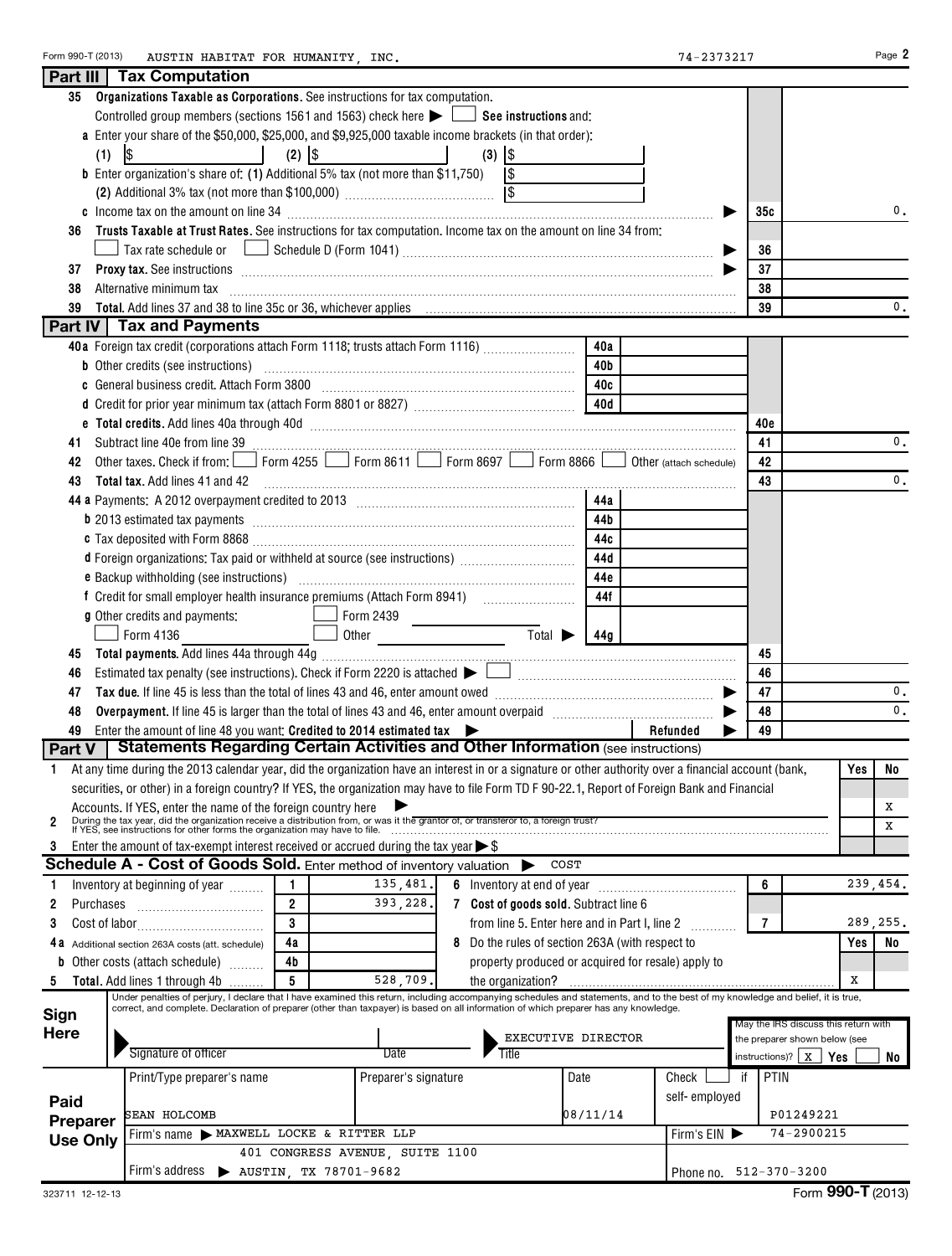| Schedule C - Rent Income (From Real Property and Personal Property Leased With Real Property) (see instructions) |
|------------------------------------------------------------------------------------------------------------------|
|------------------------------------------------------------------------------------------------------------------|

1. Description of property

| (1)                                                                                                                       |    |                                                      |                                                                                                                                                     |  |                                                         |               |                                           |                                                                                            |                                                                                                    |                                                                                   |
|---------------------------------------------------------------------------------------------------------------------------|----|------------------------------------------------------|-----------------------------------------------------------------------------------------------------------------------------------------------------|--|---------------------------------------------------------|---------------|-------------------------------------------|--------------------------------------------------------------------------------------------|----------------------------------------------------------------------------------------------------|-----------------------------------------------------------------------------------|
| (2)                                                                                                                       |    |                                                      |                                                                                                                                                     |  |                                                         |               |                                           |                                                                                            |                                                                                                    |                                                                                   |
| (3)                                                                                                                       |    |                                                      |                                                                                                                                                     |  |                                                         |               |                                           |                                                                                            |                                                                                                    |                                                                                   |
| (4)                                                                                                                       |    |                                                      |                                                                                                                                                     |  |                                                         |               |                                           |                                                                                            |                                                                                                    |                                                                                   |
|                                                                                                                           | 2. | Rent received or accrued                             |                                                                                                                                                     |  |                                                         |               |                                           |                                                                                            |                                                                                                    |                                                                                   |
| (a) From personal property (if the percentage of<br>rent for personal property is more than<br>10% but not more than 50%) |    |                                                      | (b) From real and personal property (if the percentage<br>of rent for personal property exceeds 50% or if<br>the rent is based on profit or income) |  |                                                         |               |                                           |                                                                                            | $3(a)$ Deductions directly connected with the income in<br>columns 2(a) and 2(b) (attach schedule) |                                                                                   |
| (1)                                                                                                                       |    |                                                      |                                                                                                                                                     |  |                                                         |               |                                           |                                                                                            |                                                                                                    |                                                                                   |
| (2)                                                                                                                       |    |                                                      |                                                                                                                                                     |  |                                                         |               |                                           |                                                                                            |                                                                                                    |                                                                                   |
| (3)                                                                                                                       |    |                                                      |                                                                                                                                                     |  |                                                         |               |                                           |                                                                                            |                                                                                                    |                                                                                   |
| (4)                                                                                                                       |    |                                                      |                                                                                                                                                     |  |                                                         |               |                                           |                                                                                            |                                                                                                    |                                                                                   |
| Total                                                                                                                     |    | $\mathbf{0}$ .                                       | Total                                                                                                                                               |  |                                                         |               | 0.                                        |                                                                                            |                                                                                                    |                                                                                   |
| (c) Total income. Add totals of columns 2(a) and 2(b). Enter<br>here and on page 1, Part I, line 6, column (A)            |    |                                                      |                                                                                                                                                     |  |                                                         |               | 0.                                        | (b) Total deductions.<br>Enter here and on page 1,<br>Part I, line 6, column (B)           |                                                                                                    | 0.                                                                                |
| <b>Schedule E - Unrelated Debt-Financed Income (see instructions)</b>                                                     |    |                                                      |                                                                                                                                                     |  |                                                         |               |                                           |                                                                                            |                                                                                                    |                                                                                   |
|                                                                                                                           |    |                                                      |                                                                                                                                                     |  |                                                         |               |                                           | 3. Deductions directly connected with or allocable                                         |                                                                                                    |                                                                                   |
|                                                                                                                           |    |                                                      |                                                                                                                                                     |  | 2. Gross income from<br>or allocable to debt-           |               |                                           | to debt-financed property                                                                  |                                                                                                    |                                                                                   |
| 1. Description of debt-financed property                                                                                  |    |                                                      |                                                                                                                                                     |  | financed property                                       |               |                                           | (a) Straight line depreciation<br>(attach schedule)                                        |                                                                                                    | $(b)$ Other deductions<br>(attach schedule)                                       |
| (1)                                                                                                                       |    |                                                      |                                                                                                                                                     |  |                                                         |               |                                           |                                                                                            |                                                                                                    |                                                                                   |
| (2)                                                                                                                       |    |                                                      |                                                                                                                                                     |  |                                                         |               |                                           |                                                                                            |                                                                                                    |                                                                                   |
| (3)                                                                                                                       |    |                                                      |                                                                                                                                                     |  |                                                         |               |                                           |                                                                                            |                                                                                                    |                                                                                   |
| (4)                                                                                                                       |    |                                                      |                                                                                                                                                     |  |                                                         |               |                                           |                                                                                            |                                                                                                    |                                                                                   |
| 4. Amount of average acquisition<br>debt on or allocable to debt-financed<br>property (attach schedule)                   |    |                                                      | 5. Average adjusted basis<br>of or allocable to<br>debt-financed property<br>(attach schedule)                                                      |  | 6. Column 4 divided<br>by column 5                      |               |                                           | 7. Gross income<br>reportable (column<br>2 x column 6)                                     |                                                                                                    | 8. Allocable deductions<br>(column 6 x total of columns<br>$3(a)$ and $3(b)$ )    |
|                                                                                                                           |    |                                                      |                                                                                                                                                     |  |                                                         | $\frac{0}{0}$ |                                           |                                                                                            |                                                                                                    |                                                                                   |
| (1)<br>(2)                                                                                                                |    |                                                      |                                                                                                                                                     |  |                                                         | $\frac{0}{0}$ |                                           |                                                                                            |                                                                                                    |                                                                                   |
|                                                                                                                           |    |                                                      |                                                                                                                                                     |  |                                                         | $\frac{0}{0}$ |                                           |                                                                                            |                                                                                                    |                                                                                   |
| (3)<br>(4)                                                                                                                |    |                                                      |                                                                                                                                                     |  |                                                         | $\frac{0}{0}$ |                                           |                                                                                            |                                                                                                    |                                                                                   |
|                                                                                                                           |    |                                                      |                                                                                                                                                     |  |                                                         |               |                                           | Enter here and on page 1,                                                                  |                                                                                                    | Enter here and on page 1,                                                         |
| Totals<br>Total dividends-received deductions included in column 8                                                        |    |                                                      |                                                                                                                                                     |  |                                                         |               |                                           | Part I, line 7, column (A).                                                                | 0                                                                                                  | Part I, line 7, column (B).<br>0.<br>0.                                           |
| Schedule F - Interest, Annuities, Royalties, and Rents From Controlled Organizations (see instructions)                   |    |                                                      |                                                                                                                                                     |  |                                                         |               |                                           |                                                                                            |                                                                                                    |                                                                                   |
|                                                                                                                           |    |                                                      |                                                                                                                                                     |  | <b>Exempt Controlled Organizations</b>                  |               |                                           |                                                                                            |                                                                                                    |                                                                                   |
| 1. Name of controlled organization                                                                                        |    | 2.<br>Employer identification<br>number              |                                                                                                                                                     |  | 3.<br>Net unrelated income<br>(loss) (see instructions) |               | 4.<br>Total of specified<br>payments made | 5. Part of column 4 that is<br>included in the controlling<br>organization's gross income  |                                                                                                    | 6. Deductions directly<br>connected with income<br>in column 5                    |
| (1)                                                                                                                       |    |                                                      |                                                                                                                                                     |  |                                                         |               |                                           |                                                                                            |                                                                                                    |                                                                                   |
| (2)                                                                                                                       |    |                                                      |                                                                                                                                                     |  |                                                         |               |                                           |                                                                                            |                                                                                                    |                                                                                   |
| (3)                                                                                                                       |    |                                                      |                                                                                                                                                     |  |                                                         |               |                                           |                                                                                            |                                                                                                    |                                                                                   |
| (4)                                                                                                                       |    |                                                      |                                                                                                                                                     |  |                                                         |               |                                           |                                                                                            |                                                                                                    |                                                                                   |
| Nonexempt Controlled Organizations                                                                                        |    |                                                      |                                                                                                                                                     |  |                                                         |               |                                           |                                                                                            |                                                                                                    |                                                                                   |
| 7. Taxable Income                                                                                                         |    | 8. Net unrelated income (loss)<br>(see instructions) |                                                                                                                                                     |  | 9. Total of specified payments<br>made                  |               |                                           | 10. Part of column 9 that is included<br>in the controlling organization's<br>gross income |                                                                                                    | 11. Deductions directly connected<br>with income in column 10                     |
| (1)                                                                                                                       |    |                                                      |                                                                                                                                                     |  |                                                         |               |                                           |                                                                                            |                                                                                                    |                                                                                   |
| (2)                                                                                                                       |    |                                                      |                                                                                                                                                     |  |                                                         |               |                                           |                                                                                            |                                                                                                    |                                                                                   |
| (3)                                                                                                                       |    |                                                      |                                                                                                                                                     |  |                                                         |               |                                           |                                                                                            |                                                                                                    |                                                                                   |
| (4)                                                                                                                       |    |                                                      |                                                                                                                                                     |  |                                                         |               |                                           |                                                                                            |                                                                                                    |                                                                                   |
|                                                                                                                           |    |                                                      |                                                                                                                                                     |  |                                                         |               |                                           | Add columns 5 and 10.<br>Enter here and on page 1, Part I,<br>line 8, column (A).          |                                                                                                    | Add columns 6 and 11.<br>Enter here and on page 1, Part I,<br>line 8, column (B). |
| Totals                                                                                                                    |    |                                                      |                                                                                                                                                     |  |                                                         |               |                                           | 0                                                                                          |                                                                                                    | 0.                                                                                |
|                                                                                                                           |    |                                                      |                                                                                                                                                     |  |                                                         |               |                                           |                                                                                            |                                                                                                    |                                                                                   |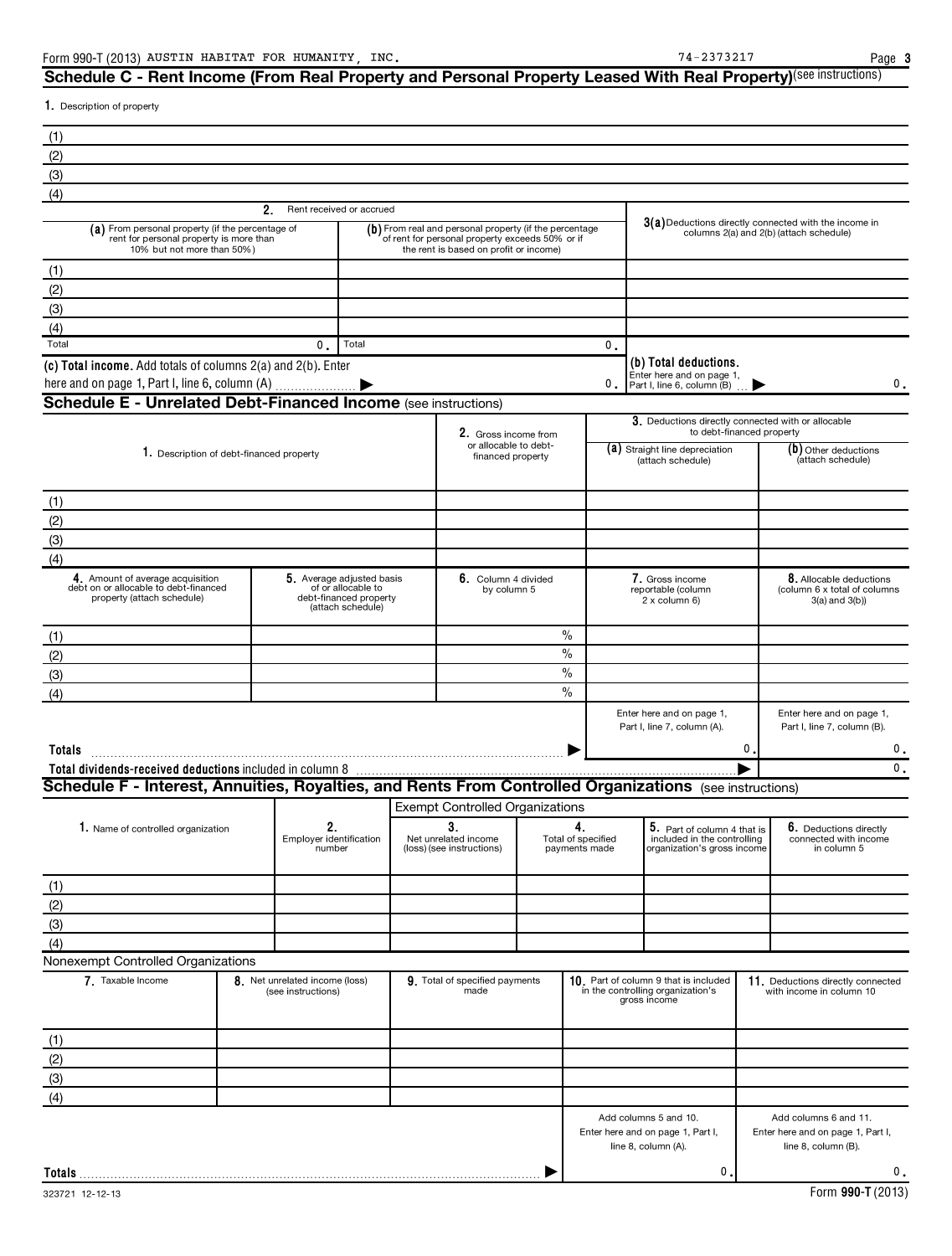### (see instructions) **Schedule G - Investment Income of a Section 501(c)(7), (9), or (17) Organization**

| 1. Description of income                                                     | 2. Amount of income                                      | 3. Deductions<br>directly connected<br>(attach schedule) | 4. Set-asides<br>(attach schedule) | 5. Total deductions<br>and set-asides<br>(col. 3 plus col. 4) |  |  |  |
|------------------------------------------------------------------------------|----------------------------------------------------------|----------------------------------------------------------|------------------------------------|---------------------------------------------------------------|--|--|--|
| (1)                                                                          |                                                          |                                                          |                                    |                                                               |  |  |  |
| (2)                                                                          |                                                          |                                                          |                                    |                                                               |  |  |  |
| (3)                                                                          |                                                          |                                                          |                                    |                                                               |  |  |  |
| (4)                                                                          |                                                          |                                                          |                                    |                                                               |  |  |  |
|                                                                              | Enter here and on page 1,<br>Part I, line 9, column (A). |                                                          |                                    | Enter here and on page 1,<br>Part I, line 9, column (B).      |  |  |  |
| Totals                                                                       | 0.                                                       |                                                          |                                    | 0.                                                            |  |  |  |
| Schedule I - Exploited Exempt Activity Income, Other Than Advertising Income |                                                          |                                                          |                                    |                                                               |  |  |  |

(see instructions)

|                                                                 | 2. Gross                              | $3.$ Expenses                         | 4. Net income (loss)                          | 5. Gross income    |                             | 7. Excess exempt                       |  |  |  |  |
|-----------------------------------------------------------------|---------------------------------------|---------------------------------------|-----------------------------------------------|--------------------|-----------------------------|----------------------------------------|--|--|--|--|
| 1. Description of                                               | unrelated business                    | directly connected                    | from unrelated trade or<br>business (column 2 | from activity that | $6.$ Expenses               | expenses (column                       |  |  |  |  |
| exploited activity                                              | income from                           | with production<br>of unrelated       | minus column 3). If a                         | is not unrelated   | attributable to<br>column 5 | 6 minus column 5.<br>but not more than |  |  |  |  |
|                                                                 | trade or business                     | business income                       | gain, compute cols. 5<br>through 7.           | business income    |                             | column 4).                             |  |  |  |  |
|                                                                 |                                       |                                       |                                               |                    |                             |                                        |  |  |  |  |
| (1)                                                             |                                       |                                       |                                               |                    |                             |                                        |  |  |  |  |
| (2)                                                             |                                       |                                       |                                               |                    |                             |                                        |  |  |  |  |
| (3)                                                             |                                       |                                       |                                               |                    |                             |                                        |  |  |  |  |
| (4)                                                             |                                       |                                       |                                               |                    |                             |                                        |  |  |  |  |
|                                                                 | Enter here and on                     | Enter here and on                     |                                               |                    |                             | Enter here and                         |  |  |  |  |
|                                                                 | page 1, Part I,<br>line 10, col. (A). | page 1, Part I,<br>line 10, col. (B). |                                               |                    |                             | on page 1,<br>Part II, line 26.        |  |  |  |  |
| <b>Totals</b>                                                   | 0.                                    | 0.1                                   |                                               |                    |                             | 0.                                     |  |  |  |  |
| Schodule J<br>$\mathsf{L}$ Advertising Income (essinaturational |                                       |                                       |                                               |                    |                             |                                        |  |  |  |  |

(see instructions) ng **Inc** 

**Part I Income From Periodicals Reported on a Consolidated Basis**

| 1. Name of periodical                                                                                           | 2. Gross<br>advertising<br>income | $3.$ Direct<br>advertising costs | 4. Advertising gain<br>or (loss) (col. 2 minus<br>col. 3). If a gain, compute<br>cols. 5 through 7. | 5. Circulation<br>income | 6. Readership<br>costs | I. Excess readership<br>costs (column 6 minus<br>column 5, but not more<br>than column 4). |  |  |  |
|-----------------------------------------------------------------------------------------------------------------|-----------------------------------|----------------------------------|-----------------------------------------------------------------------------------------------------|--------------------------|------------------------|--------------------------------------------------------------------------------------------|--|--|--|
| (1)                                                                                                             |                                   |                                  |                                                                                                     |                          |                        |                                                                                            |  |  |  |
| (2)                                                                                                             |                                   |                                  |                                                                                                     |                          |                        |                                                                                            |  |  |  |
| (3)                                                                                                             |                                   |                                  |                                                                                                     |                          |                        |                                                                                            |  |  |  |
| (4)                                                                                                             |                                   |                                  |                                                                                                     |                          |                        |                                                                                            |  |  |  |
|                                                                                                                 |                                   |                                  |                                                                                                     |                          |                        |                                                                                            |  |  |  |
| <b>Totals</b> (carry to Part II, line (5))                                                                      | 0.1                               | 0.                               |                                                                                                     |                          |                        | 0.                                                                                         |  |  |  |
| Income From Periodicals Reported on a Separate Basis (For each periodical listed in Part II, fill in<br>Part II |                                   |                                  |                                                                                                     |                          |                        |                                                                                            |  |  |  |

columns 2 through 7 on a line-by-line basis.)

| 1. Name of periodical                                                             | 2. Gross<br>advertising<br>income                          |  | 3. Direct<br>advertising costs                             | 4. Advertising gain<br>or (loss) (col. 2 minus<br>col. 3). If a gain, compute<br>cols. 5 through 7. | 5. Circulation<br>income                     |               | 6. Readership<br>costs | 7. Excess readership<br>costs (column 6 minus<br>column 5, but not more<br>than column 4). |
|-----------------------------------------------------------------------------------|------------------------------------------------------------|--|------------------------------------------------------------|-----------------------------------------------------------------------------------------------------|----------------------------------------------|---------------|------------------------|--------------------------------------------------------------------------------------------|
| (1)                                                                               |                                                            |  |                                                            |                                                                                                     |                                              |               |                        |                                                                                            |
| (2)                                                                               |                                                            |  |                                                            |                                                                                                     |                                              |               |                        |                                                                                            |
| (3)                                                                               |                                                            |  |                                                            |                                                                                                     |                                              |               |                        |                                                                                            |
| (4)                                                                               |                                                            |  |                                                            |                                                                                                     |                                              |               |                        |                                                                                            |
| <b>Totals from Part I</b>                                                         | $\mathbf{0}$ .                                             |  | $\mathbf{0}$ .                                             |                                                                                                     |                                              |               |                        | $\mathbf{0}$ .                                                                             |
|                                                                                   | Enter here and on<br>page 1, Part I,<br>line 11, col. (A). |  | Enter here and on<br>page 1, Part I,<br>line 11, col. (B). |                                                                                                     |                                              |               |                        | Enter here and<br>on page 1,<br>Part II, line 27.                                          |
| Totals, Part II (lines 1-5)  ▶                                                    | 0.                                                         |  | 0.                                                         |                                                                                                     |                                              |               |                        | $\mathfrak{o}$ .                                                                           |
| Schedule K - Compensation of Officers, Directors, and Trustees (see instructions) |                                                            |  |                                                            |                                                                                                     |                                              |               |                        |                                                                                            |
| 1. Name                                                                           |                                                            |  |                                                            | 2. Title                                                                                            | 3. Percent of<br>time devoted to<br>business |               |                        | 4. Compensation attributable<br>to unrelated business                                      |
| (1)                                                                               |                                                            |  |                                                            |                                                                                                     |                                              | $\frac{0}{0}$ |                        |                                                                                            |
| (2)                                                                               |                                                            |  |                                                            |                                                                                                     |                                              | $\frac{9}{6}$ |                        |                                                                                            |
| (3)                                                                               |                                                            |  |                                                            |                                                                                                     |                                              | $\frac{0}{0}$ |                        |                                                                                            |
| (4)                                                                               |                                                            |  |                                                            |                                                                                                     |                                              | $\frac{0}{0}$ |                        |                                                                                            |
| Total. Enter here and on page 1, Part II, line 14                                 |                                                            |  |                                                            |                                                                                                     |                                              |               |                        | $\mathbf{0}$ .                                                                             |
|                                                                                   |                                                            |  |                                                            |                                                                                                     |                                              |               |                        | $\sim$ $\sim$                                                                              |